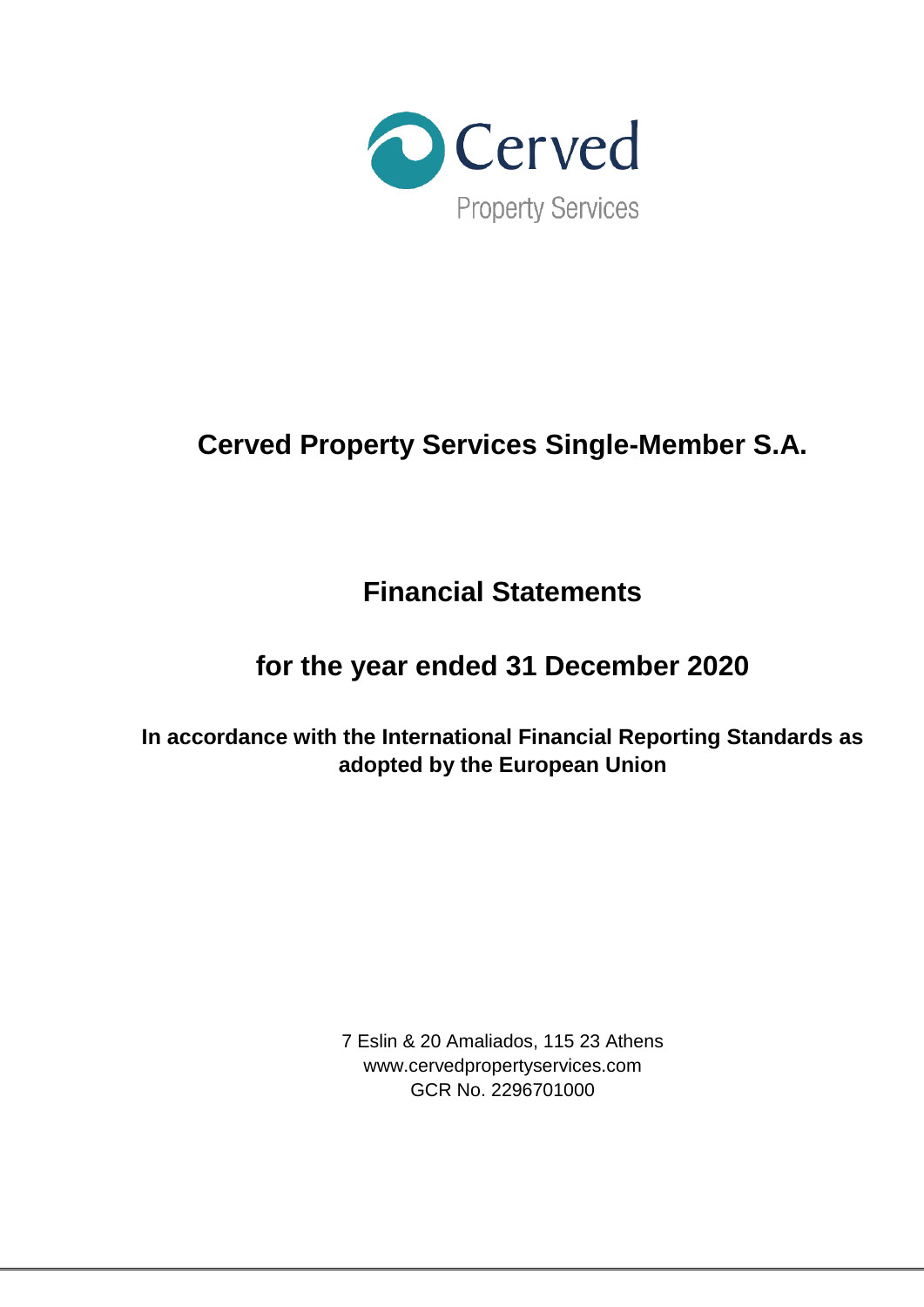

## **TABLE OF CONTENTS**

| I<br>٩ |  |
|--------|--|
|        |  |

| 7. Financial Assets at Fair Value through Profit and Loss directly in Equity32 |  |
|--------------------------------------------------------------------------------|--|
|                                                                                |  |
|                                                                                |  |
|                                                                                |  |
|                                                                                |  |
|                                                                                |  |
|                                                                                |  |
|                                                                                |  |
|                                                                                |  |
|                                                                                |  |
|                                                                                |  |
|                                                                                |  |
|                                                                                |  |
|                                                                                |  |
|                                                                                |  |
|                                                                                |  |
|                                                                                |  |
|                                                                                |  |
|                                                                                |  |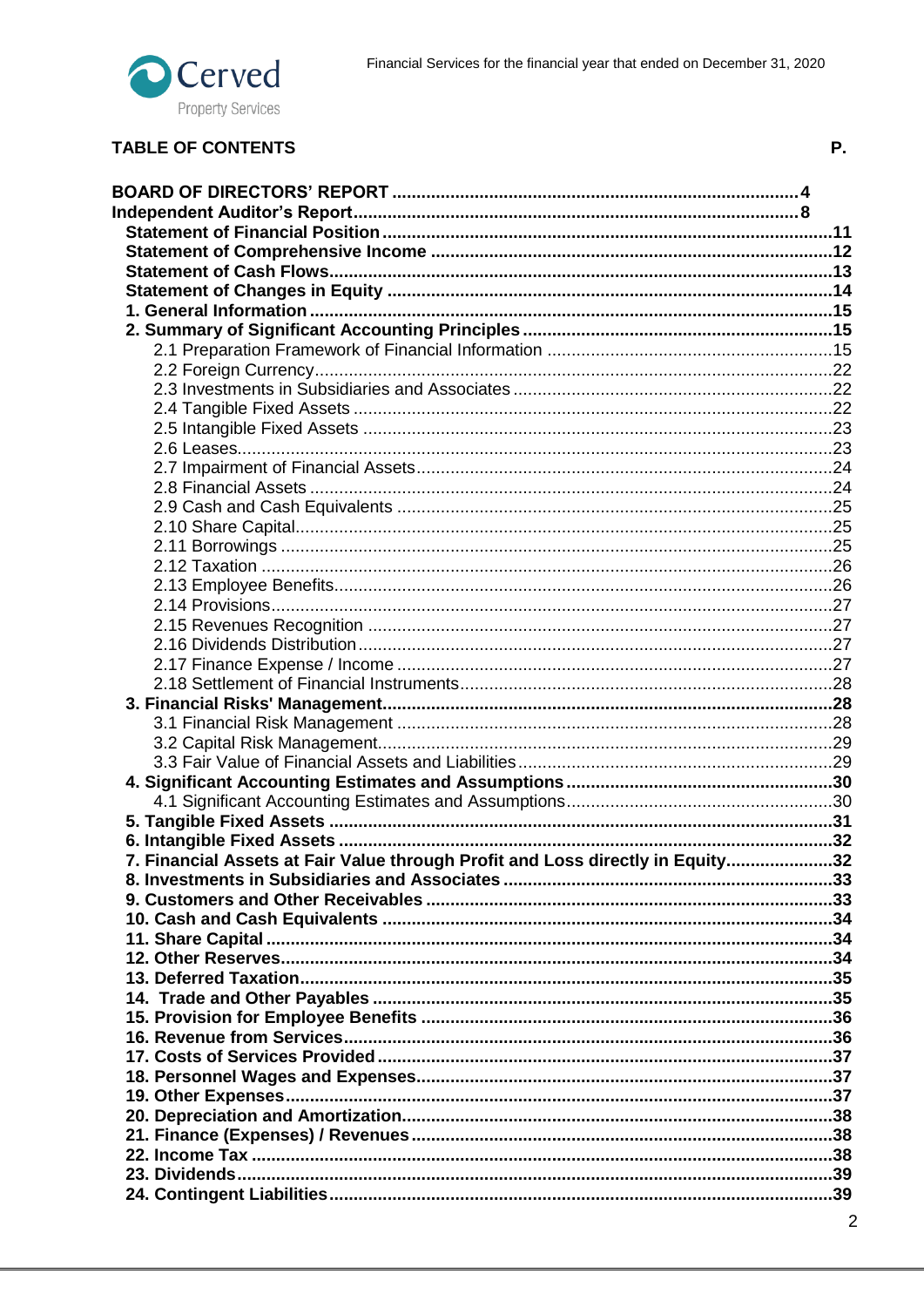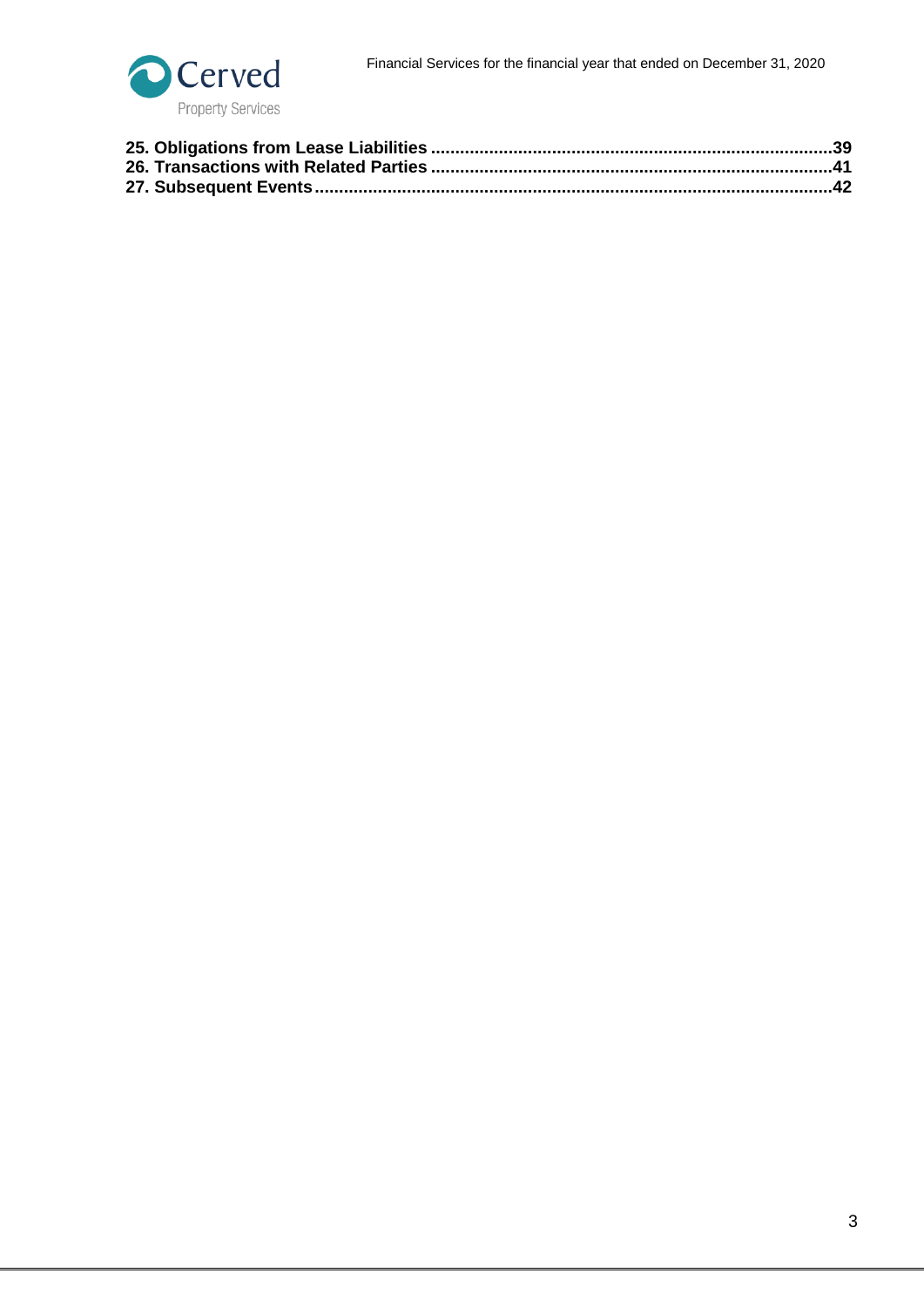

## **BOARD OF DIRECTORS' REPORT CERVED PROPERTY SERVICES SIGLE-MEMBER S.A. TO THE GENERAL ASSEMBLY FOR THE FINANCIAL YEAR 1/1-31/12/2020**

## <span id="page-3-0"></span>**Dear shareholders,**

This financial year is thirty-fourth on a corporate basis in turn and includes the period from January 1, 2020 to December 31, 2020.

During this financial year, the Company's activities were in compliance with the applicable legislation and the Company's purpose, as defined by its articles of association.

The financial statements of the aforementioned financial year, as submitted to the General Assembly, have been prepared in accordance with the International Financial Reporting Standards as adopted by the European Union. Detailed information on the basic Accounting Principles followed is set out in the Explanatory Notes to the Financial Statements of December 31, 2020.

The financial statements have been approved by the Company's Board of Directors at the meeting held on March 1, 2021.

**Below, we provide to you the company's data regarding its bussiness activity for the financial year 2020.**

## **Income from Provision of Services:**

In the financial year 2020, the Company generated revenues from provision of service of **€ 11,306 thousand** compared to € 10,534 thousand in 2019 showing an increase of **7.3%.**

#### **Costs regarding the Services Provided:**

In the financial year 2020, the Company generated costs regarding the services provided of **€ 5,502 thousand** compared to € 5,057 thousand in 2019 showing an increase of **8.8%.**

#### **Operating Costs:**

The operating expenses of the Company, excluding amortizations (€ 487 thousand), amounted to **€ 4,463 thousand** compared to € 6,778 thousand in 2019 showing a decrease of **34.1%.** This decrease is due to the extraordinary fees of € 3,045 thousand paid on 2019 to the staff transferred from Eurobank Bank to the Company for the staffing of the new division that provides real estate consulting services.

Personnel fees and expenses amounted to **€ 3,390 thousand** compared to € 2,860 thousand in 2019, excluding extraordinary fees (€ 3,045 thousand), showing an increase of **19%.**

#### **Financial Expenses:**

The financial expenses of the Company for the financial year 2020 amounted to **€ 42 thousand** compared to € 47 thousand in 2019 showing a decrease of **11%.**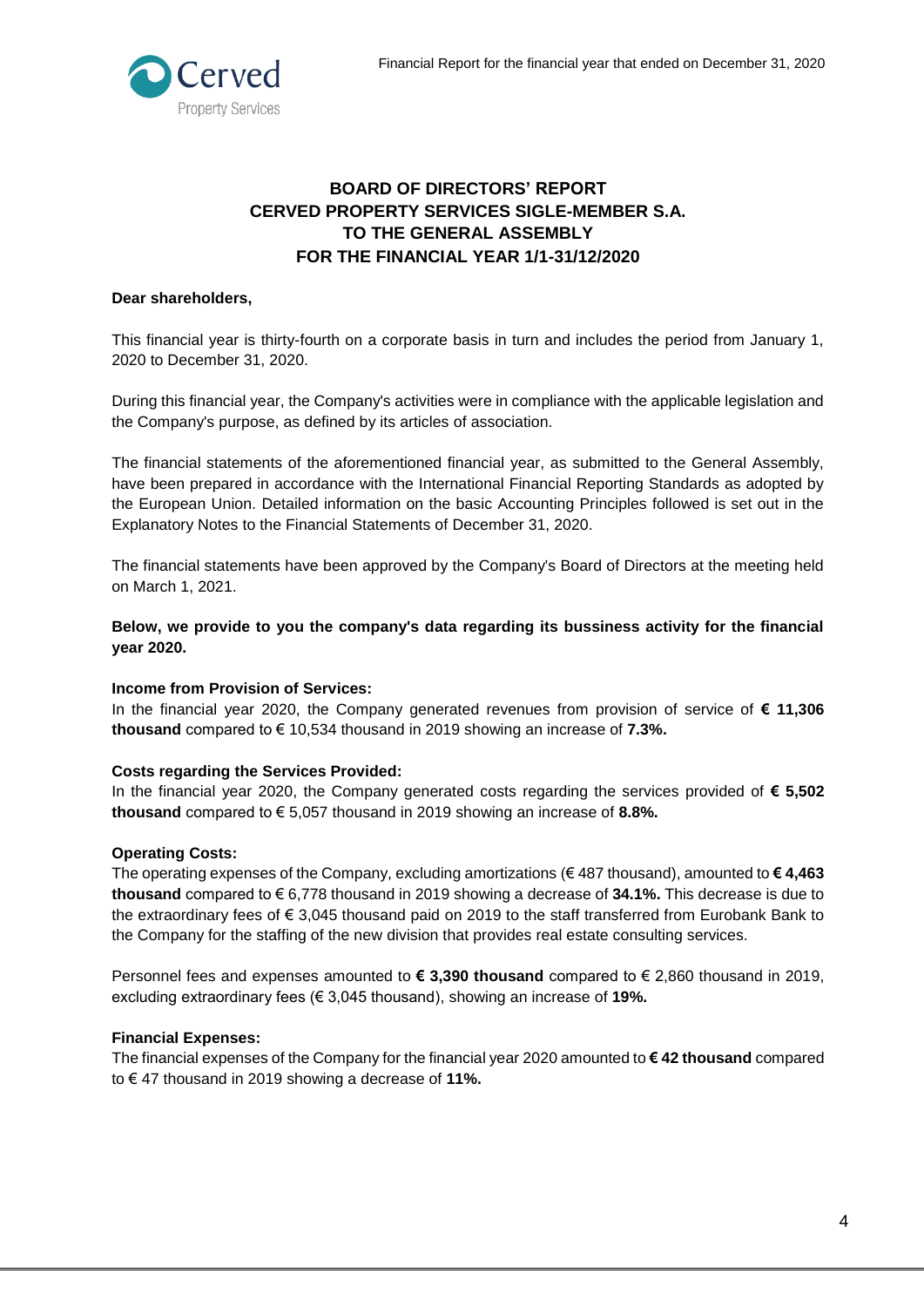

## **Profits Before Taxes:**

Profits before taxes for the financial year 2020 amounted to **€ 811 thousand** from Loss of € 1,862 thousand in the financial year 2019.

On December 31, 2020, the Company's personnel consisted of 79 people (2019: 71 people).

## **Prospects**

The Company's strategy is to maintain its dominant position that holds today in the provision of integrated services in the field of real estate. Its detachment from the Banking Group, to which it belonged until recently, not only will not adversely affect its course but will further increase its turnover and, in general, its efficiency and profitability.

This will be achieved by the fact that besides the key customer, that is the Eurobank Group with which it has signed a guaranteed contract for the provision of integrated solutions in the entire range of real estate business, it will be able to enter into more collaborations with third customers as well.

In recent times, Greek Banks are increasingly looking to settle their properties, as well as those that have been acquired by them during the past year through electronic auctions, with the ultimate goal of refoulement them to the market for sale.

At the same time, the sale of red loans with properties under mortgage to specialized problem loan management companies has started at an intensive pace. This will create a great demand for provision of specialized work on properties for which our Company is able to undertake and carry out throughout the whole Territory.

#### **Effects of Coronavirus COVID -19 outbreak**

The Company closely monitors the news regarding the outbreak of COVID -19.

Currently, the impact of the virus on the real economy, the GDP, is unknown and consequently on the consumption and demand related to the real estate services provided by the Company. The spread of this virus will have a negative impact on both global and domestic economic activities. The extraordinaty conditions of the outbreak did not have a significant impact on the Companys financial statements for the fiscal year 2020. Consequently, the Board of Directors of the Company estimates that these extraordinary conditions of the outbreak will not have a significant impact on the Company's financial stametements for the fiscal year 2021 and estimates that the Company will reach the projected results of its budget, taking into account the guaranteed income by Eurobank up to the amount of € 5 million based on the three-year contract signed in April 2019.

The Company did not use any support measures from the measures adopted in the context of the conditions of the coronavirus outbreak (Covid-19). In addition, it has carried out all the necessary feasibility studies in order to confirm that the Company's cash and cash equivanlents are adequate and to ensure that the Companys liabilities for 2021 are covered.

#### **Risks**

Due to its activities, the Company is exposed to various financial risks as described in note 3 of the Financial Statements. The Company's policy is to minimize these risks in order to keep the financial position of the Company unaffected.

For the rest, there are no other significant events or assets of the company other than those referred to in article 150 of the Law 4548/2018, which should be included in this report.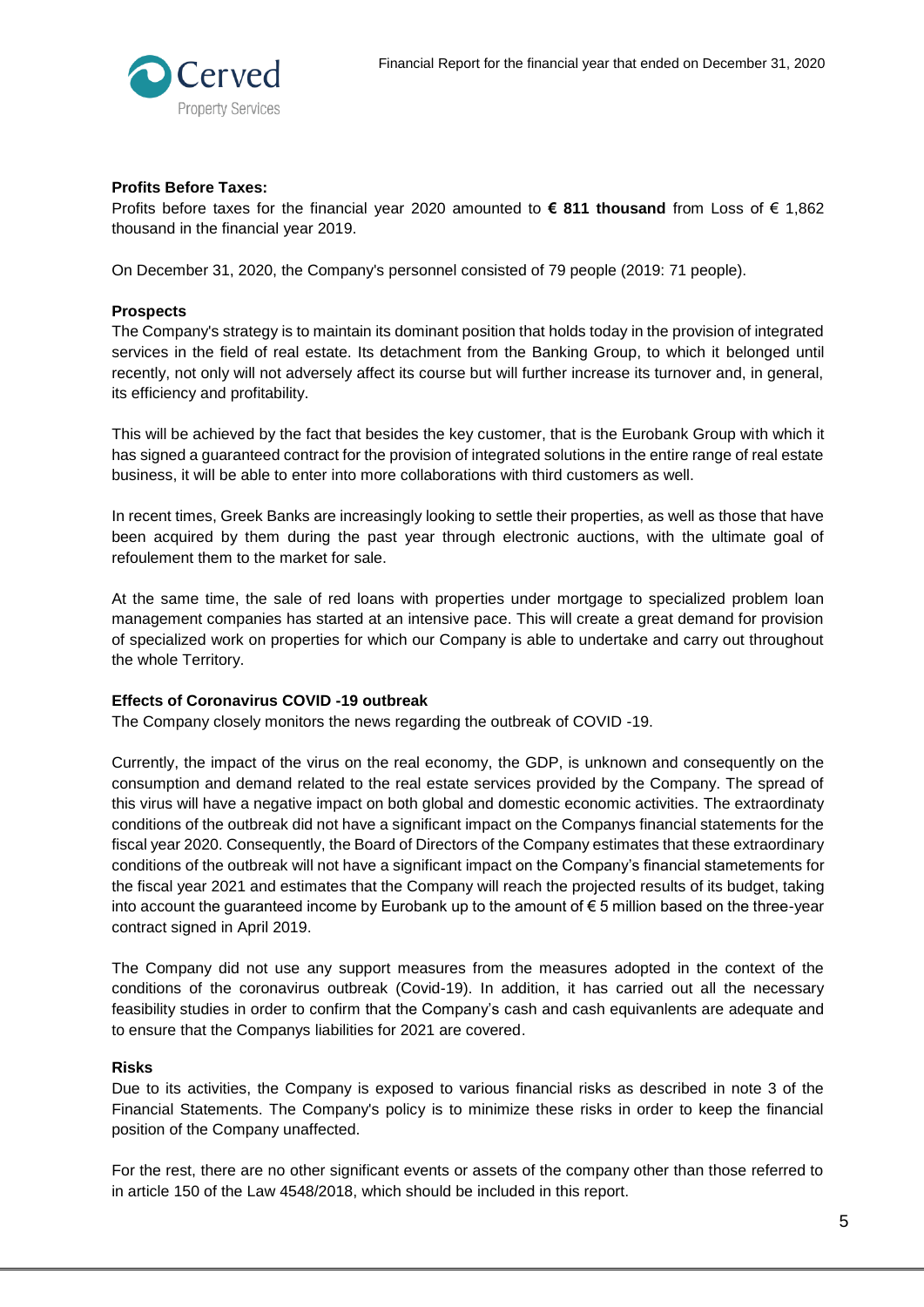

## **Protection of the Environment**

The Company is certified according to ISO 9001: 2015 and ISO 14001: 2015 and recognizes the environmental impact of its activities, setting specific goals and objectives for optimal use of natural resources, environmental protection, climate change mitigation, minimization of waste generation as well as the protection of biodiversity and ecosystems.

The Company commits itself to assess the impact of its activities on the environment, to set appropriate goals and objectives, to continuously monitor and improve its environmental performance and to take all measures, within the scope of controlling the activities relating to it, in order to prevent pollution and to mitigate its contribution to climate change, as well as to comply with local, national and international environmental laws and regulations.

#### **Commitment to Personnel**

Employees of the Company are the most important asset for its success and development. The Company's objective is that the staffing process be the beginning of a long-lasting and mutually beneficial cooperation between the employee and the Company. On December 31, 2020, the Company employed 79 employees. The distribution of human resources in terms of age and gender highlights the defense of equal opportunities that the Company advocates. In particular, 47% of its employees are under the age of 45 and the gender breakdown is shaped by the percentage of women at 68% compared to the proportion of men in 32% of all employees.

In order to ensure the equal and smooth management of human resources, the Company implements a variety of policies (policies of Remunerations, Staffing, Professional Development, Performance Evaluation, Education, Printed Communication, Relatives, Health and Safety etc.). In the Company, the respect for human rights, equal opportunities and diversity covers its customers, suppliers and employees. The goal is to recruit and maintain human resources, regardless of race, religion, age, gender, sexual preference or special abilities.

The Company has no real estate and no branches.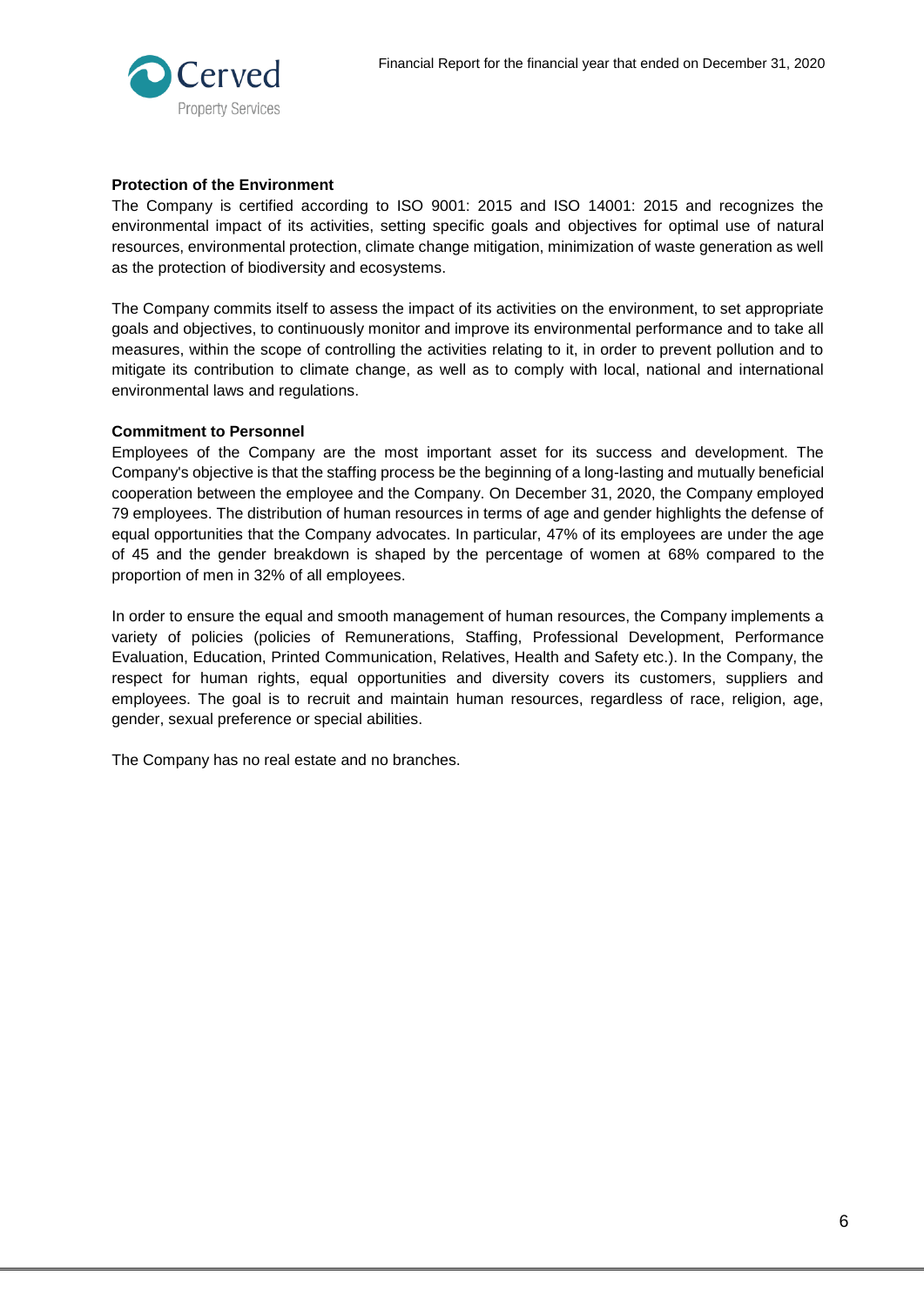

## **Basic Ratios**

The ratios for the Company are as follows:

| <b>Ratios</b>                           |                                                | 31.12.2020 | 31.12.2019 |
|-----------------------------------------|------------------------------------------------|------------|------------|
|                                         |                                                |            |            |
|                                         | Operating Profits / (Losses) (before Taxes) /  |            |            |
|                                         | Sales                                          | 8%         | $-17%$     |
| <b>Profitability Ratios</b>             | Net Profit / (Loss) before Taxes / Sales       | 7%         | $-16%$     |
| Net Profit / (Loss) after Taxes / Sales |                                                | 8%         | $-16%$     |
|                                         |                                                |            |            |
|                                         | <b>Current Assets / Short Term Liabilities</b> | 2.1        | 1.9        |
| Ratios of Economic                      | <b>Total Liabilities / Equity</b>              | 0.9        | 1.1        |
| Structure                               | Tangible Fixed Assets & Intangible Assets /    |            |            |
|                                         | Equity                                         | 22%        | 21%        |

Athens, March 1, 2021

The Chairman of the Board of Directors The Chief Executive Officer

Gkikas Manalis **Dimitrios Andritsos**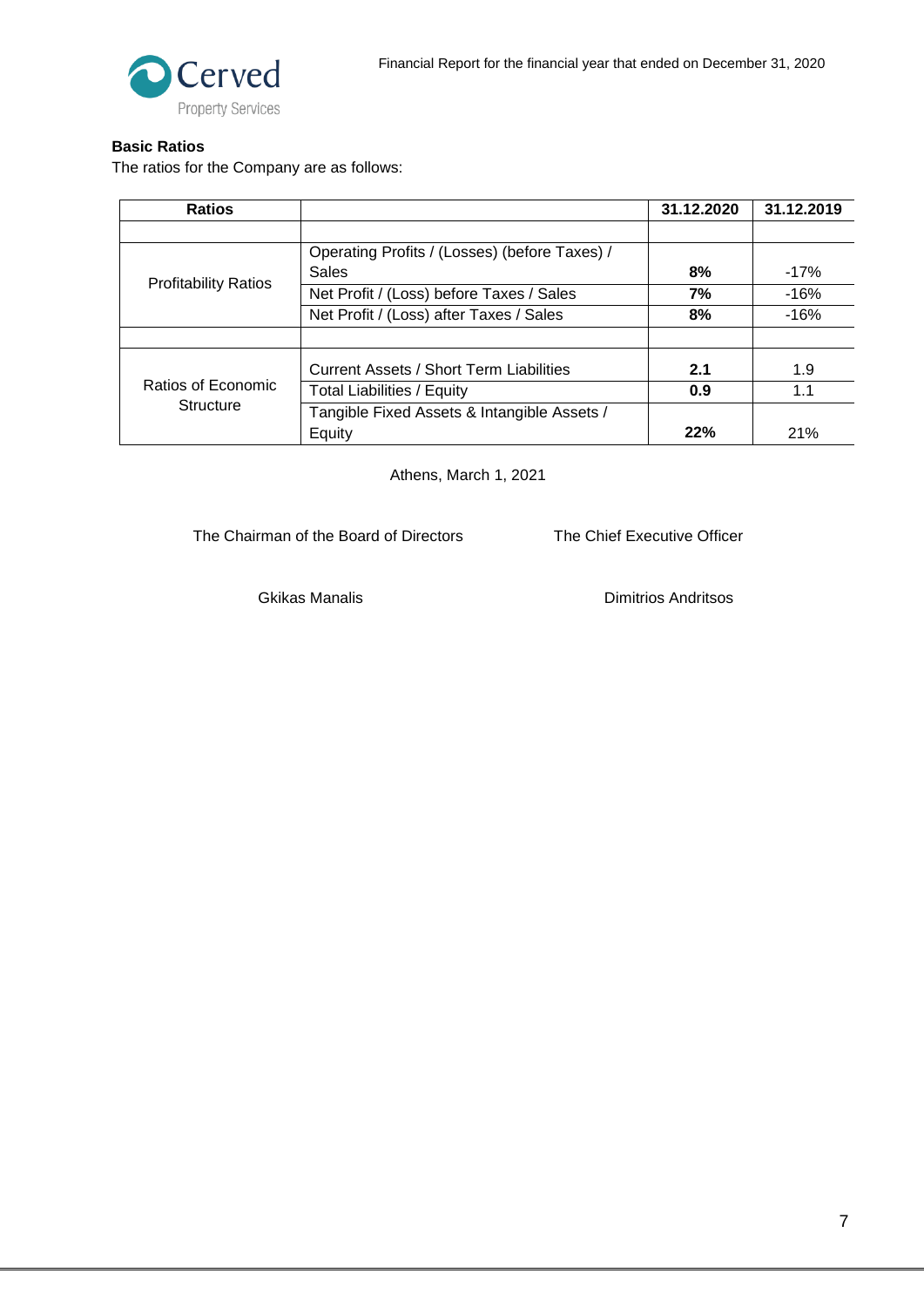

## **Independent Auditor's Report (Translated from the original in Greek)**

<span id="page-7-0"></span>To the Shareholders of CERVED Property Services Single-Member S.A.

#### **Report on the Audit of the Financial Statements**

#### **Our Opinion**

We have audited the accompanying financial statements of "Cerved Property Services S.A." (the "Company") which comprise the balance sheet as of 31 December 2020, the statements of profit and loss and comprehensive income, changes in equity and cash flows for the year then ended, and notes to the financial statements, including a summary of significant accounting policies.

In our opinion, the accompanying financial statements present fairly, in all material respects the financial position of the Company as at 31 December 2020, its financial performance and its cash flows for the year then ended in accordance with International Financial Reporting Standards, as adopted by the European Union and comply with the statutory requirements of Law 4548/2018.

#### **Basis for opinion**

We conducted our audit in accordance with International Standards on Auditing (ISAs), as they have been transposed into Greek Law. Our responsibilities under those standards are further described in the Auditor's responsibilities for the audit of the financial statements section of our report. We believe that the audit evidence we have obtained is sufficient and appropriate to provide a basis for our opinion.

#### **Independence**

During our audit we remained independent of the Company in accordance with the International Ethics Standards Board for Accountants' Code of Ethics for Professional Accountants (IESBA Code) that has been transposed into Greek Law, and the ethical requirements of Law 4449/2017, that are relevant to the audit of the financial statements in Greece. We have fulfilled our other ethical responsibilities in accordance with Law 4449/2017, and the requirements of the IESBA Code.

## **Other Information**

The members of the Board of Directors are responsible for the Other Information. The Other Information is the Board of Directors Report (but does not include the financial statements and our auditor's report thereon), which we obtained prior to the date of this auditor's report.

Our opinion on the financial statements does not cover the Other Information and except to the extent otherwise explicitly stated in this section of our Report, we do not express an audit opinion or other form of assurance thereon.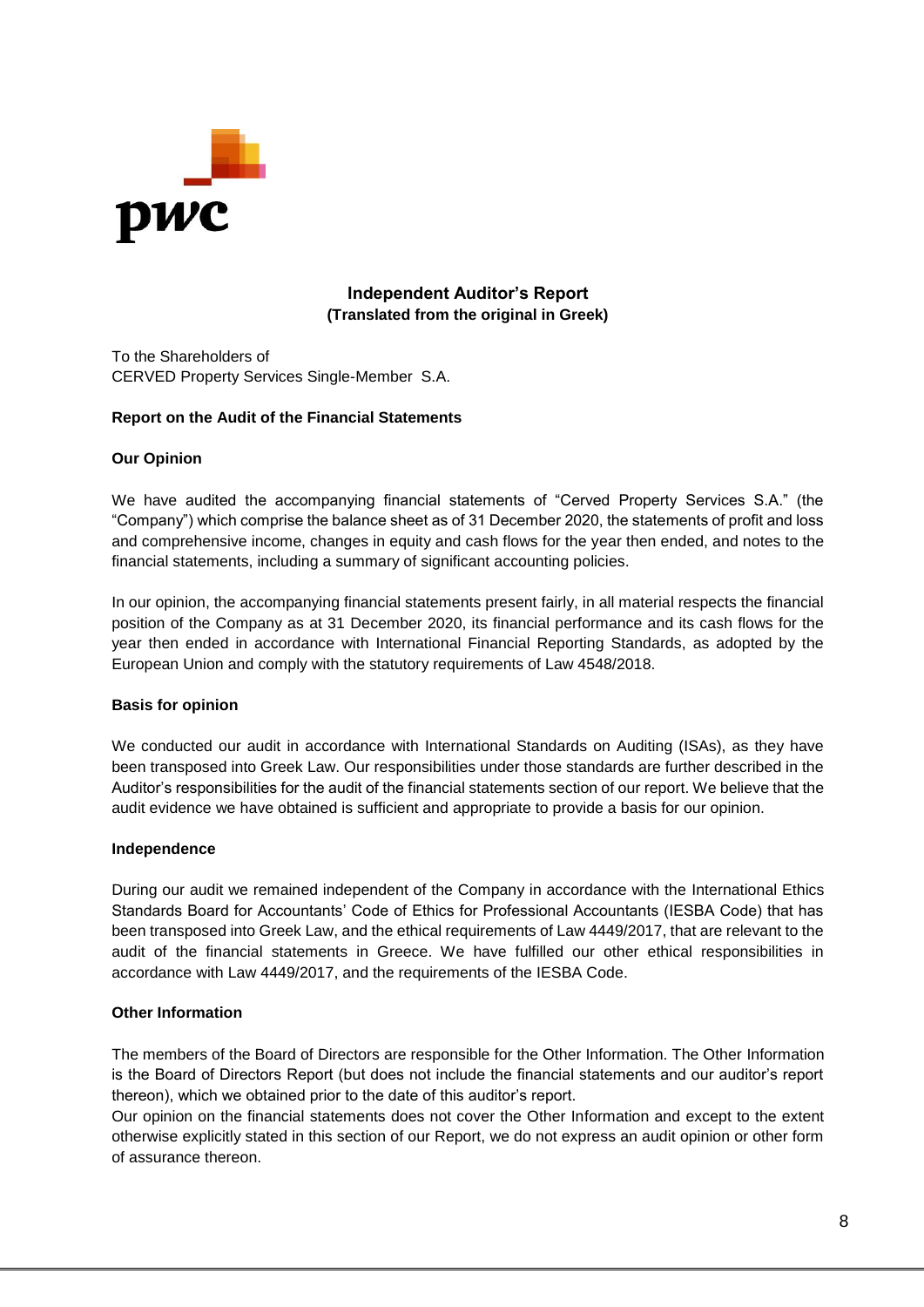In connection with our audit of the financial statements, our responsibility is to read the Other Information identified above and, in doing so, consider whether the Other Information is materially inconsistent with the financial statements or our knowledge obtained in the audit, or otherwise appears to be materially misstated.

With respect to the Board of Directors Report, we considered whether the Board of Directors Report includes the disclosures required by Law 4548/2018.

Based on the work undertaken in the course of our audit, in our opinion:

- The information given in the the Board of Directors' Report for the year ended at 31 December 2020 is consistent with the financial statements,
- The Board of Directors' Report has been prepared in accordance with the legal requirements of article 150 of the Law 4548/2018.

In addition, in light of the knowledge and understanding of the Company and its environment obtained in the course of the audit, we are required to report if we have identified material misstatements in the Board of Directors' Report. We have nothing to report in this respect.

## **Responsibilities of Board of Directors and those Charged with Governance for the Financial Statements**

The Board of Directors is responsible for the preparation and fair presentation of the financial statements in accordance with International Financial Reporting Standards, as adopted by the European Union and comply with the requirements of Law 4548/2018, and for such internal control as the Board of Directors determines is necessary to enable the preparation of financial statements that are free from material misstatement, whether due to fraud or error.

In preparing the financial statements, the Board of Directors is responsible for assessing the Company's ability to continue as a going concern, disclosing, as applicable, matters related to going concern and using the going concern basis of accounting, unless the Board of Directors either intends to liquidate the Company or to cease operations, or has no realistic alternative but to do so.

Those charged with governance are responsible for overseeing the Company's financial reporting process.

## **Auditor's Responsibilities for the Audit of the Financial Statements**

Our objectives are to obtain reasonable assurance about whether the financial statements as a whole are free from material misstatement, whether due to fraud or error, and to issue an auditor's report that includes our opinion. Reasonable assurance is a high level of assurance, but is not a guarantee that an audit conducted in accordance with ISAs will always detect a material misstatement when it exists. Misstatements can arise from fraud or error and are considered material if, individually or in the aggregate, they could reasonably be expected to influence the economic decisions of users taken on the basis of these financial statements.

As part of an audit in accordance with ISAs, we exercise professional judgment and maintain professional scepticism throughout the audit. We also:

• Identify and assess the risks of material misstatement of the financial statements, whether due to fraud or error, design and perform audit procedures responsive to those risks, and obtain audit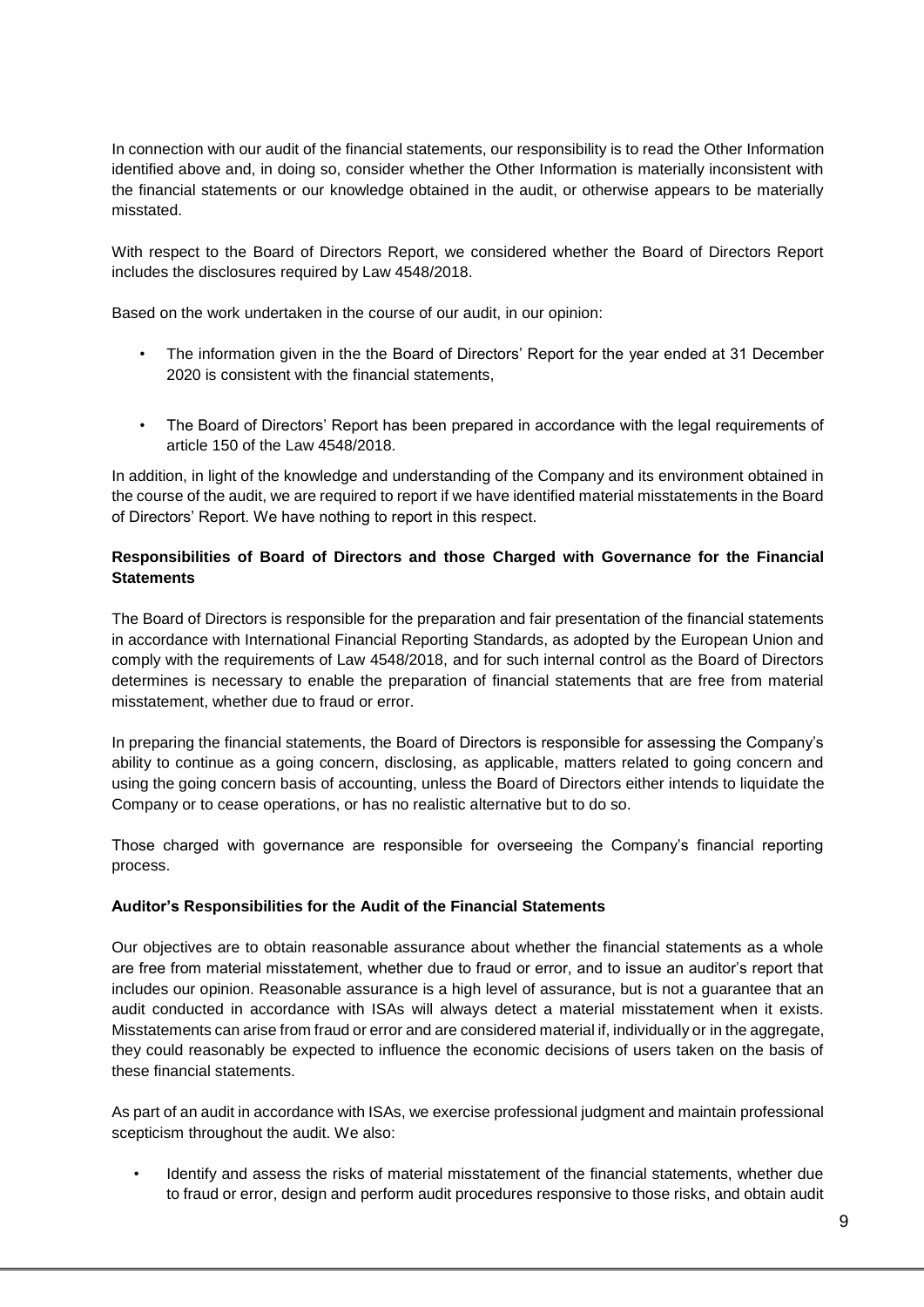evidence that is sufficient and appropriate to provide a basis for our opinion. The risk of not detecting a material misstatement resulting from fraud is higher than for one resulting from error, as fraud may involve collusion, forgery, intentional omissions, misrepresentations, or the override of internal control.

- Obtain an understanding of internal control relevant to the audit in order to design audit procedures that are appropriate in the circumstances, but not for the purpose of expressing an opinion on the effectiveness of the Company's internal control.
- Evaluate the appropriateness of accounting policies used and the reasonableness of accounting estimates and related disclosures made by the Board of Directors.
- Conclude on the appropriateness of Board of Directors' use of the going concern basis of accounting and, based on the audit evidence obtained, whether a material uncertainty exists related to events or conditions that may cast significant doubt on the Company's ability to continue as a going concern. If we conclude that a material uncertainty exists, we are required to draw attention in our auditor's report to the related disclosures in the financial statements or, if such disclosures are inadequate, to modify our opinion. Our conclusions are based on the audit evidence obtained up to the date of our auditor's report. However, future events or conditions may cause the Company to cease to continue as a going concern.
- Evaluate the overall presentation, structure and content of the financial statements, including the disclosures, and whether the financial statements represent the underlying transactions and events in a manner that achieves fair presentation.

We communicate with those charged with governance regarding, among other matters, the planned scope and timing of the audit and significant audit findings, including any significant deficiencies in internal control that we identify during our audit.

## **Report on Other Legal and Regulatory Requirements**

With respect to the Board of Directors Report, the procedures we performed are described in the "Other Information" section of our report.



Athens, 1 March 2021

The Certified Auditor Accountant

PricewaterhouseCoopers 268 Kifissias Avenue 152 32 Chalandri SOEL Reg. No 113

.

Nikos Komodromos SOEL Reg. No 39821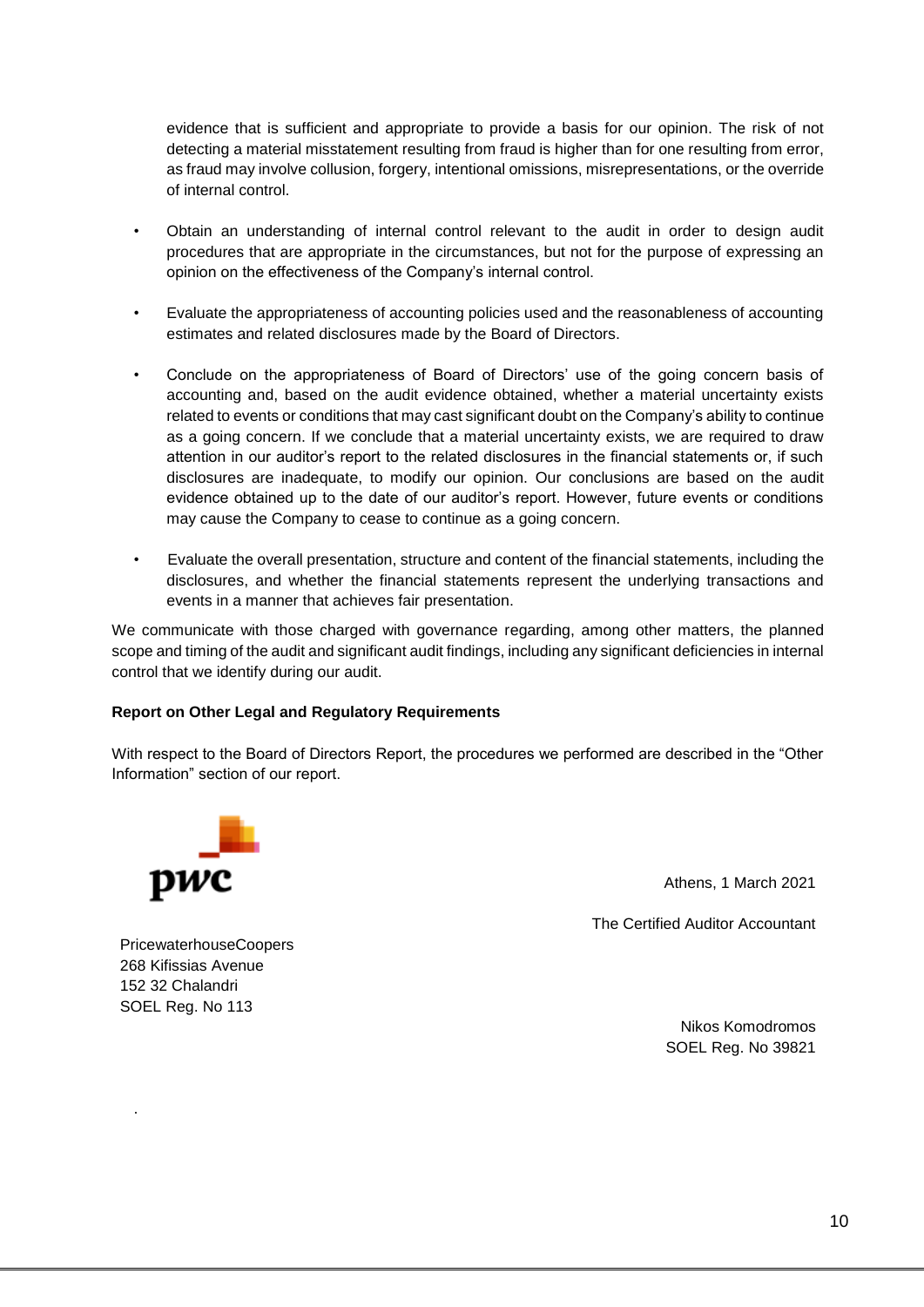

## <span id="page-10-0"></span>**Statement of Financial Position**

|                                              | December 31    |        |        |
|----------------------------------------------|----------------|--------|--------|
|                                              | <b>Note</b>    | 2020   | 2019   |
|                                              |                | € '000 | € '000 |
| <b>ASSETS</b>                                |                |        |        |
| <b>Non Current Assets</b>                    |                |        |        |
| Tangible fixed assets                        | 5              | 759    | 736    |
| Intangible fixed assets                      | 6              | 297    | 64     |
| Right-of-use fixes assets                    | 25             | 1,540  | 1,657  |
| Investments in subsidiaries and associates   | 8              | 252    | 252    |
| Financial assets at fair value through other |                |        |        |
| comprehensive income                         | $\overline{7}$ | 20     | 20     |
| Deferred tax asset                           | 13             | 517    | 448    |
|                                              |                | 3,385  | 3,177  |
| <b>Current Assets</b>                        |                |        |        |
| Customers and other receivables              | 9              | 4,040  | 3,112  |
| Cash and cash equivalents                    | 10             | 1,379  | 1,567  |
|                                              |                | 5,419  | 4,679  |
| <b>Total Assets</b>                          |                | 8,804  | 7,856  |
| <b>EQUITY AND LIABILITIES</b>                |                |        |        |
| <b>EQUITY</b>                                |                |        |        |
| Share capital                                | 11             | 666    | 666    |
| Other reserves                               | 12             | 367    | 351    |
| Retained earnings                            |                | 3,679  | 2,803  |
| <b>Total Equity</b>                          |                | 4,712  | 3,820  |
| <b>Long-term Liabilities</b>                 |                |        |        |
| Provision for employee benefits of           |                |        |        |
| the company                                  | 15             | 179    | 160    |
| Long-term lease liability                    | 25             | 1,363  | 1,467  |
|                                              |                | 1,542  | 1,627  |
| <b>Short-term Liabilities</b>                |                |        |        |
| Trade and other payables                     | 14             | 2,327  | 2,187  |
| Short-term lease liability                   | 25             | 223    | 221    |
|                                              |                | 2,550  | 2,408  |
| <b>Total Liabilities</b>                     |                | 4,092  | 4,035  |
| <b>Total of Equity and Liabilities</b>       |                | 8,804  | 7,856  |
|                                              |                |        |        |

The notes on pages 15 to 42 constitute an integral part of these financial statements. 11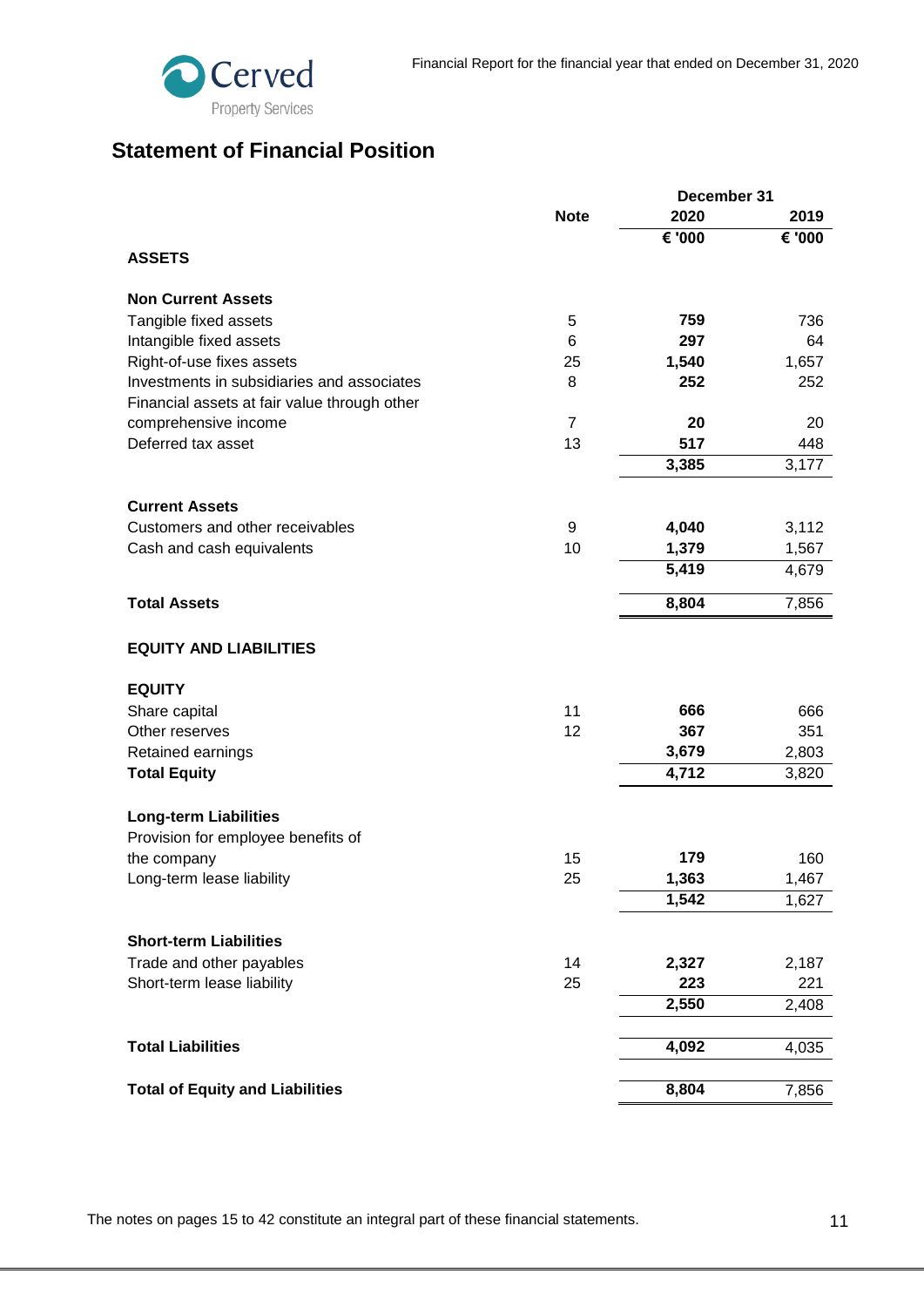

## <span id="page-11-0"></span>**Statement of Comprehensive Income**

|                                                            | <b>Financial year that expired</b> |             |          |  |
|------------------------------------------------------------|------------------------------------|-------------|----------|--|
|                                                            |                                    | on          |          |  |
|                                                            | <b>Note</b>                        | December 31 |          |  |
|                                                            |                                    | 2020        | 2019     |  |
|                                                            |                                    | € '000      | € '000   |  |
| <b>Revenue from Operating Activities</b>                   |                                    |             |          |  |
| Revenue from services                                      | 16                                 | 11,306      | 10,534   |  |
| Costs of services provided                                 | 17                                 | (5,502)     | (5,057)  |  |
| <b>Other Operating Costs</b>                               |                                    |             |          |  |
| Personnel wages and expenses                               | 18                                 | (3,390)     | (5,905)  |  |
| Other expenses                                             | 19                                 | (1,073)     | (873)    |  |
| Depreciation and Amortization                              | 20                                 | (487)       | (365)    |  |
| (Loss) from disposal of subsidiaries                       | 8                                  |             | (149)    |  |
| <b>Operating Profit / (Loss)</b>                           |                                    | 853         | (1, 815) |  |
| Finance (Expenses) / Revenues                              | 21                                 | (42)        | (47)     |  |
| Profits / (Losses) Before Taxes                            |                                    | 811         | (1,862)  |  |
|                                                            |                                    |             |          |  |
| Deferred Tax                                               | 22                                 | 72          | 184      |  |
| Net Profits / (Loss) of the Year                           |                                    | 883         | (1,678)  |  |
| <b>Other Comprehensive Income</b>                          |                                    |             |          |  |
| Profit / (Loss) after taxes that are recognized in Equity  |                                    |             |          |  |
| according to IAS19                                         |                                    | 8           | (19)     |  |
| <b>Total Comprehensive Income for the Year After Taxes</b> |                                    | 891         | (1,697)  |  |

The notes on pages 15 to 42 constitute an integral part of these financial statements. 12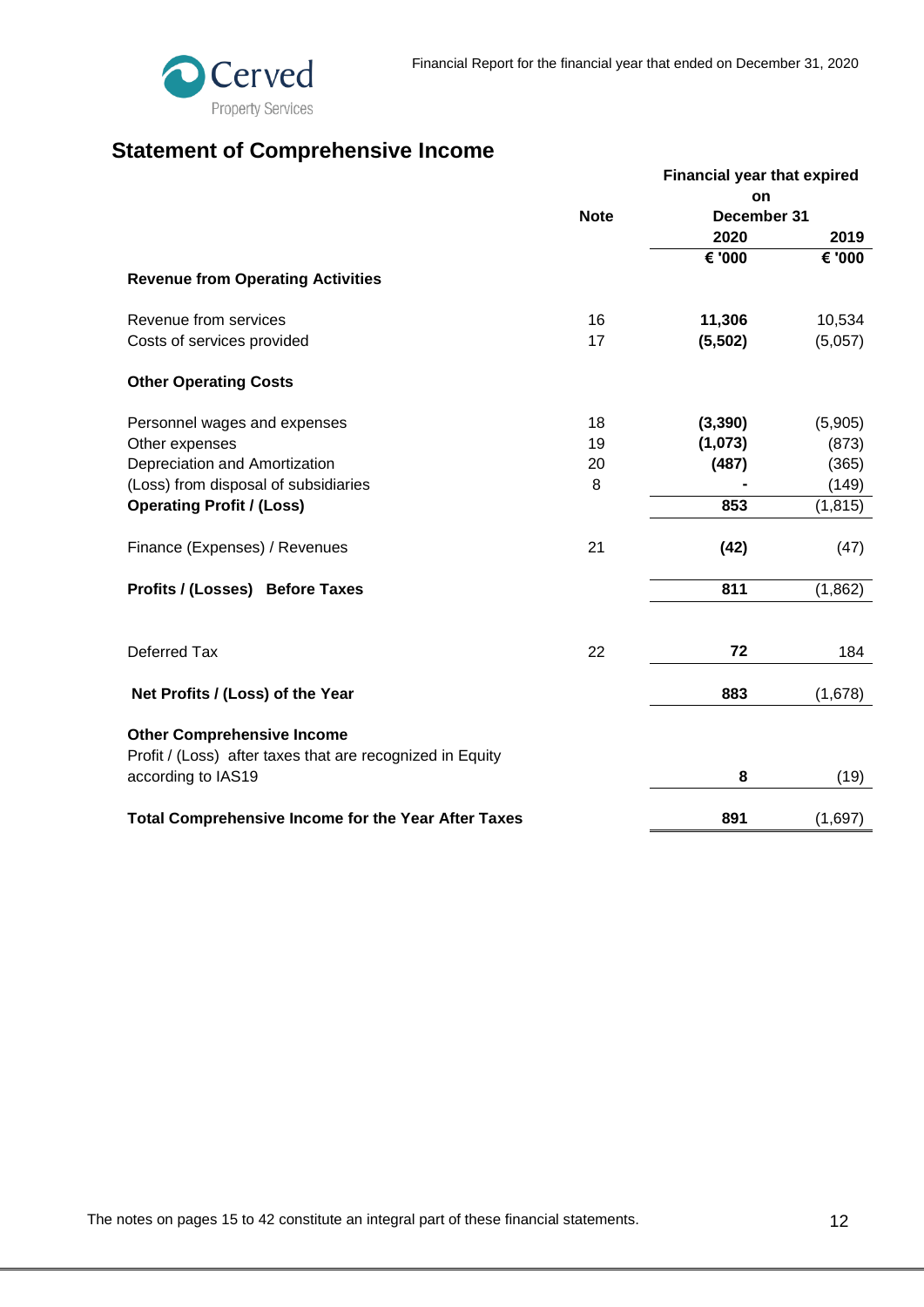

## <span id="page-12-0"></span>**Statement of Cash Flows**

|                                                                  | <b>Note</b><br><b>Financial year that</b><br>expired on<br>December 31 |          |         |
|------------------------------------------------------------------|------------------------------------------------------------------------|----------|---------|
|                                                                  |                                                                        | 2020     | 2019    |
|                                                                  |                                                                        | € '000   | € '000  |
| Profits / (Loss) before taxes                                    |                                                                        | 811      | (1,862) |
| <b>Adjustments for.</b>                                          |                                                                        |          |         |
| Interest Income                                                  | 21                                                                     |          | (1)     |
| <b>Internest Expense</b>                                         | 21                                                                     | 42       | 48      |
| Amortization                                                     | 20                                                                     | 487      | 365     |
| Loss from disposal of subsidiary                                 | 8                                                                      |          | 149     |
| Other Expense /Income                                            |                                                                        | 259      | (271)   |
| Provisions                                                       |                                                                        | 105      | 48      |
| <b>Cash Flows from Operating Activities Before Changes</b>       |                                                                        |          |         |
| in the Working Capital                                           |                                                                        | 1,704    | (1,524) |
| (Increase) / Decrease of receivables                             |                                                                        | (1, 300) | 1,787   |
| Decrease/ (Increase) of liabilities                              |                                                                        | 180      | 622     |
| Finance Expenses / Revenues                                      | 21                                                                     | (42)     | (48)    |
| Net Cash Inflows / (Outflows) from Operating<br>Activities (a)   |                                                                        | 542      | 838     |
| <b>Cash Flows from Investment Activities</b>                     |                                                                        |          |         |
| Purchases of tangible fixed assets                               | 5                                                                      | (183)    | (192)   |
| Purchases of intangible fixed assets                             | 6                                                                      | (315)    | (4)     |
| Sale of shares of associates                                     | 8                                                                      |          | 40      |
| Interest income                                                  |                                                                        |          | 1       |
| Net Cash Flows from Investment Activities (b)                    |                                                                        | (498)    | (155)   |
| <b>Cash Flows from Financing Activities</b>                      |                                                                        |          |         |
| Lease payments                                                   | 25                                                                     | (232)    | (179)   |
| <b>Net Cash Flows from Financing Activities (c)</b>              |                                                                        | (232)    | (179)   |
|                                                                  |                                                                        |          |         |
| Net Increase/(Decrease) In Cash and Cash Equivalents of the      |                                                                        |          |         |
| Financial Year (a) + (b) + (c)                                   |                                                                        | (188)    | 503     |
| Cash and Cash Equivalents at the beginning of the Financial Year | 10                                                                     | 1,567    | 1,064   |
| Cash and Cash Equivalents at the end of the Financial Year       | 10                                                                     | 1,379    | 1,567   |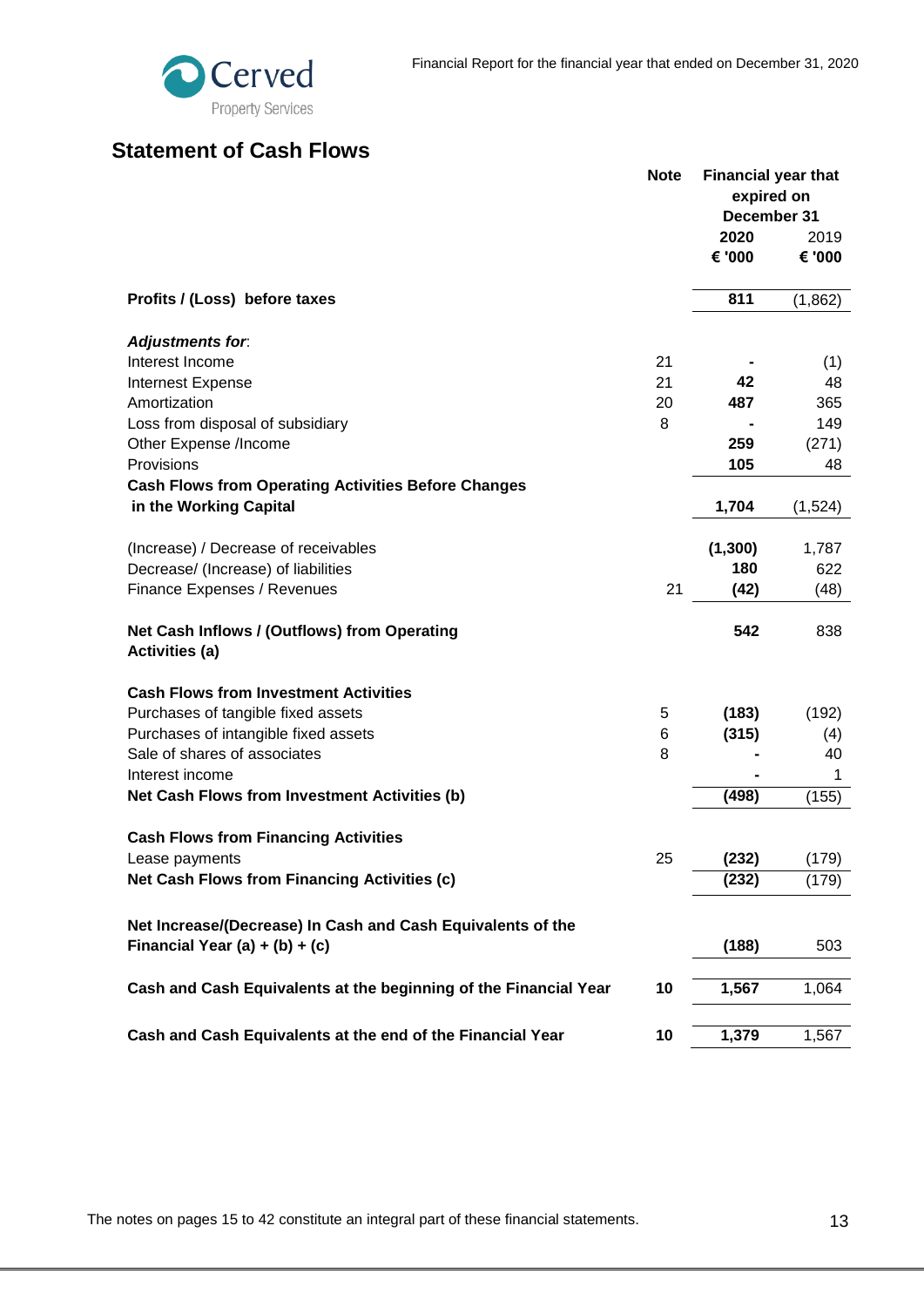## <span id="page-13-0"></span>**Statement of Changes in Equity**

|                                  | <b>Note</b> | <b>Share</b><br>capital<br>€ '000 | Other<br><b>reserves</b><br>€ '000 | <b>Retained</b><br>profits<br>€ '000 | <b>Total</b><br><b>Equity</b><br>€ '000 |
|----------------------------------|-------------|-----------------------------------|------------------------------------|--------------------------------------|-----------------------------------------|
| <b>Balance at 1/1/2019</b>       |             | 666                               | 351                                | 4,501                                | 5,518                                   |
| Net loss for the financial year  |             | -                                 | $\overline{\phantom{a}}$           | (1,678)                              | (1,678)                                 |
| Other comprehensive income       |             |                                   |                                    | (19)                                 | (19)                                    |
| <b>Balance at 31/12/2019</b>     |             | 666                               | 351                                | 2,804                                | 3,821                                   |
| <b>Balance at 1/1/2020</b>       |             | 666                               | 351                                | 2,804                                | 3,821                                   |
| Net profit of the financial year |             |                                   |                                    | 883                                  | 883                                     |
| Other comprehensive income       |             | -                                 | 16                                 | (8)                                  | 8                                       |
| <b>Balance at 31/12/2020</b>     |             | 666                               | 367                                | 3,679                                | 4,712                                   |

The present annual financial statements have been approved by the Board of Directors on March 1, 2021 and have been signed by on its behalf by the following:

**Gkikas Manalis** ID Card No. AK 137583

**Dimitrios Andritsos** ID Card No. N 127663

**Panagiotis Kyriazis** ID Card No. AZ 114071 Registration Number (AMA) 5474 A' Class Chief Financial Officer

Chairman of the Board of Directors

Chief Executive Officer

The notes on pages 15 to 42 constitute an integral part of these financial statements. 14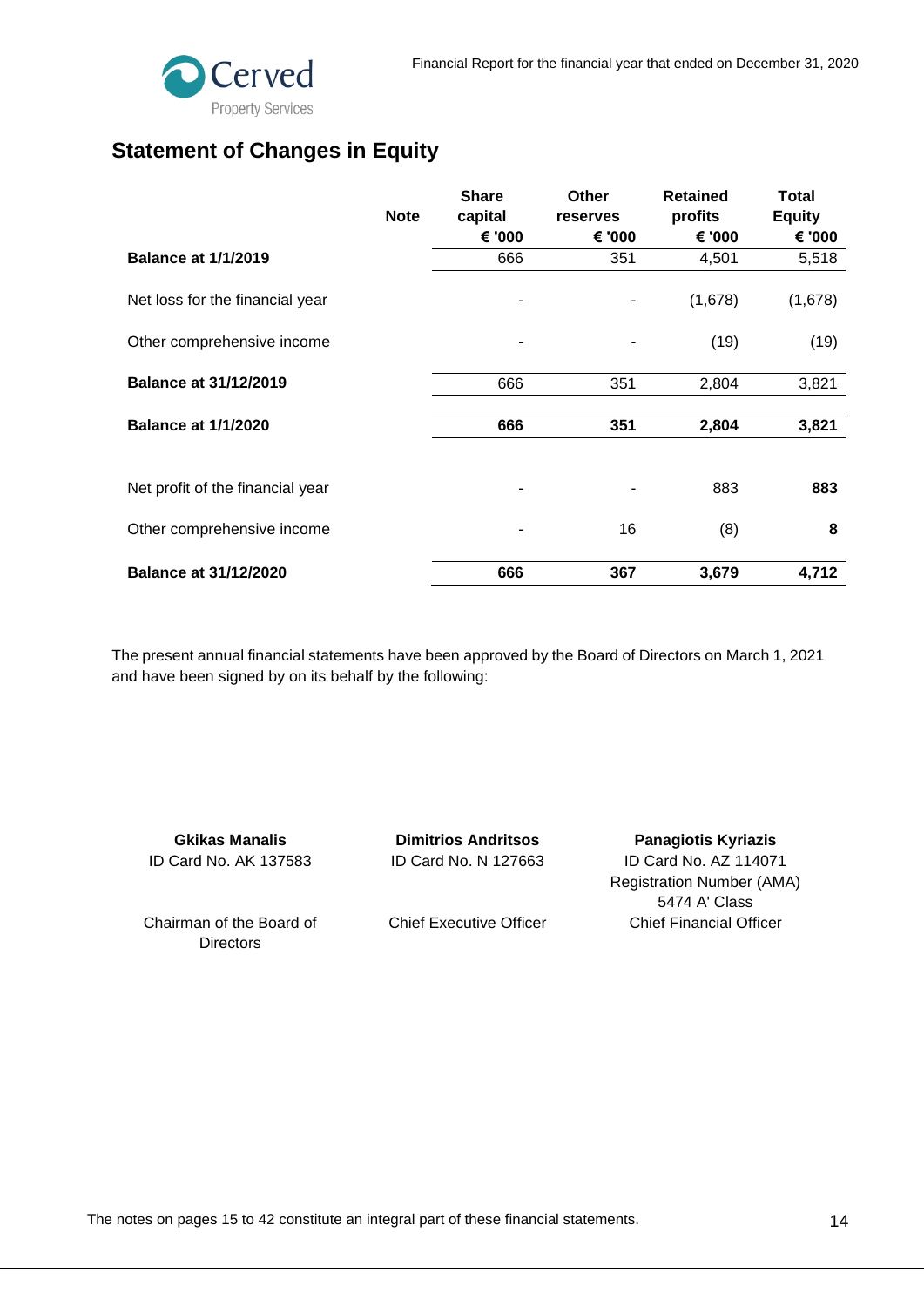

#### <span id="page-14-0"></span>**1. General Information**

The Company Cerved Property Services Single-Member S.A. ("The Company") is a property services providing company, deals with the whole range of activities relating to properties (appraisals, brokerage, property management, etc.).

The Company has been established and is based in Athens, Greece. The address of the Company's headquarters is 7 Eslin & 20 Amaliados Str., GR115 23, Athens, Greece (GCR 2296701000). On December 31, 2020, the Company's personnel consisted of 79 people (2019: 71 people).

The financial statements of the Company are fully consolidated in the parent company's Cerved Credit Management Group S.r.l. financial statements and due to that, the company did not prepare consolidated financial statements.

The present financial statements were approved by the Board of Directors on March 1, 2021.

## <span id="page-14-1"></span>**2. Summary of Significant Accounting Principles**

The basic accounting principles that were applied during the preparation of these financial statements are described below. These principles have been consistently applied for all periods presented, unless otherwise stated.

#### <span id="page-14-2"></span>**2.1 Preparation Framework of Financial Information**

The Financial Statements of December 31st 2020 present the financial position, the Income Statement and Cash Flows of the company on a going concern basis as the Board of Directors considered appropriate, assessing the following:

#### Macroeconomic environment

The year 2020 began with positive medium-term prospects for the economy in Greece, however the coronavirus (covid-19) outbreak posed substantial uncertainties and risks for both macroeconomic environment and the ability of lots of businesses to operate under the restrictive measures, included lockdowns, adopted to contain the virus' expansion. Based on Hellenic Statistical Authority (ELSTAT) provisional data, the real GDP growth rate in the second quarter of 2020 was at -15.2% on an annual basis, as a result of a significant drop in total consumption expenditure, investments and exports, while the respective figure for the first quarter of 2020 was at -0.5%. Based on ELSTAT data, unemployment stood at 16.8% in August 2020 on an annual basis (August 2019: 16.9%). On the fiscal front, according to the EC autumn economic forecasts, Greece's fiscal primary balance in ESA2010 terms, is expected to register in 2020 and 2021 a deficit of 3.8% and 3.6% of GDP respectively, taking into account the public support measures as of 22 October 2020. The deviation from the Enhanced Surveillance (ES) primary surplus target of 3.5% of GDP for both 2020 and 2021 will not be considered a violation of Greece's commitments undertaken in the ES framework, as on 4 March 2020 Eurogroup decided that nonpermanent deviations from the agreed fiscal paths of the member-states, due to unusual effects outside the control of their governments (i.e. the effects of the pandemic), are acceptable. The aforementioned primary balance figures for 2020 and 2021 might change significantly as a result of the actual size of the public sector's support measures and the reduction in tax revenues due to the Government's relevant moratoria and the decline of economic activity. According to the EC autumn economic forecasts, the gross public debt is expected at 207.1% and 200.7% of GDP for 2020 and 2021 respectively.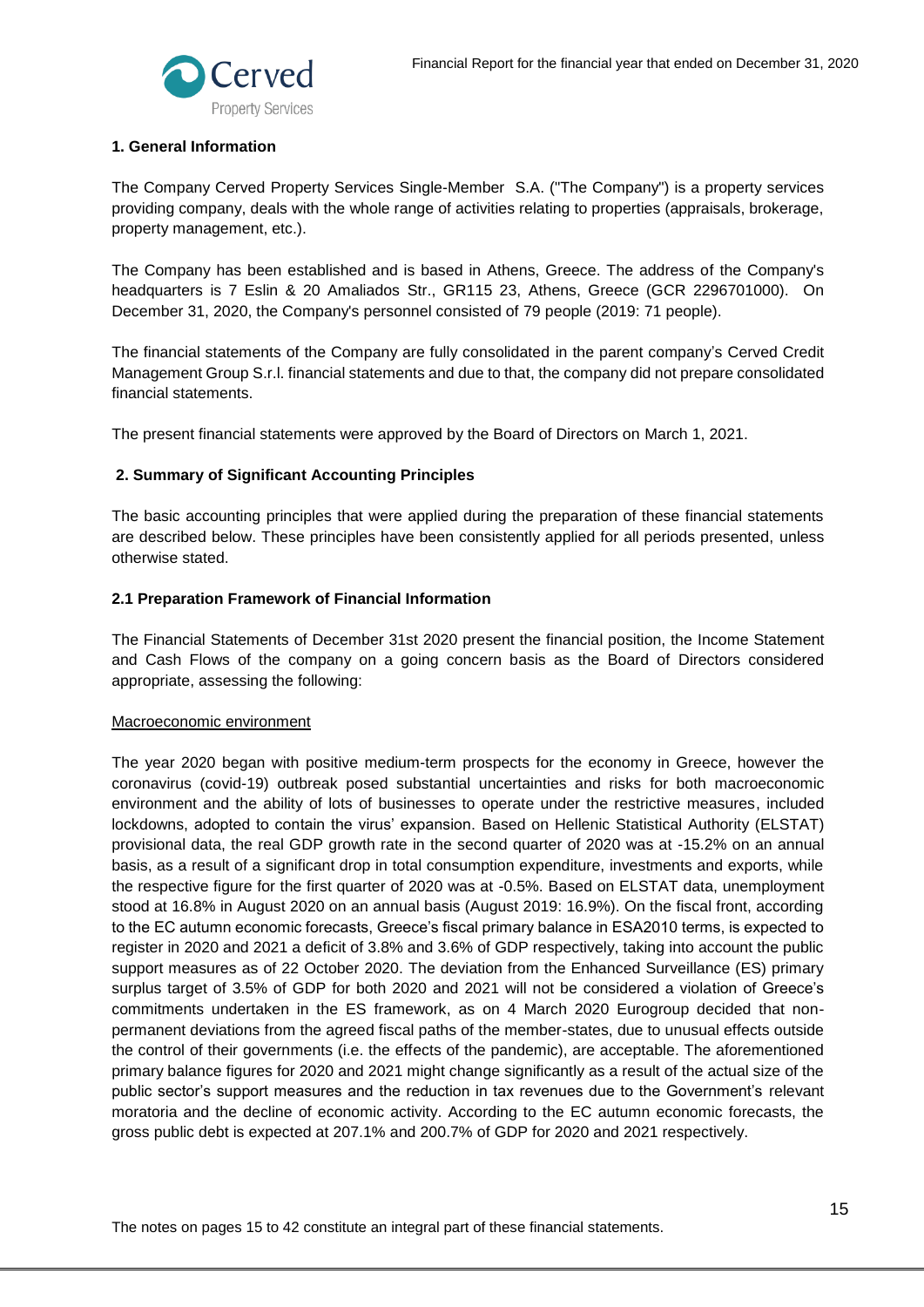

In response to the Covid-19 outbreak, there has been a monetary, fiscal and regulatory support to the economy by both Greek Government and European authorities. According to the 2021 Draft Budget, the Greek government's planned total measures for 2020 and 2021 aiming to address the economic effects of the Covid-19 pandemic amount to €21.5 billion and €2.7 billion respectively including the cost of the ruling of the Council of State on pension cuts. These measures include, among others: (a) the reduction of the private sector's social security contributions by 3 percentage points and the abolishment of the Special Solidarity levy for the private sector (only for 2021); the reduction of advanced income tax payment for firms and freelancers, (b) the payment by the government of the social security contributions for employees under labour suspension, (c) the suspension of VAT payments for firms affected by the Covid-19 pandemic, the social security and the tax related debt instalments for firms and freelancers, (d) the temporary economic support to wage earners under labour suspension, to seasonal employees (tourism sector), and to certain scientific sectors, (e) the Easter and Christmas bonus state contribution for employees under labour suspension; the employment subsidy under "synergasia" programme; the extension of the regular and long-term unemployment benefit, interest rates subsidies for firms that remained closed during the lock down period as well as mortgage loans subsidies to households.

Following the announcement by the government on 31 October and 5 November 2020, of a series of additional measures aiming to address the risk of the rising number of Covid-19 cases and the economic consequences of the second lockdown for 2020, the estimated cost, by the end of 2020, increased by ca € 3.3 billion. According to the January – September 2020 budget execution data, the actual cost of the measures implemented was at €9.7 billion. On top of the above, the European Council on 21 July 2020 agreed a recovery package amounted to € 750 billion under the EC's Next Generation EU framework in order to support the recovery and resilience of the member states' economies, out of which ca € 32 billion will be available for Greece, provisionally divided to € 19.4 billion in grants and € 12.7 billion in loans. The respective amount for the Multiannual Financial Framework 2021-2027 (MFF) is at € 1,100 billion, of which ca € 40 billion will be available for Greece. Furthermore the ECB, on 24 March 2020 established a temporary Pandemic Emergency Purchase Programme (PEPP) with an overall financial envelope of € 750 billion which has increased to  $\epsilon$  1,350 billion, out of which ca  $\epsilon$  28 billion will be available for the purchase of Greek public and private sector securities.

Regarding the outlook for the next 12 months, the major macroeconomic risks and uncertainties in Greece mainly relate with the outbreak of Covid-19 pandemic and are as follows: (a) the evolution of the health crisis including the probability of the continuation of the second pandemic wave well after the end of 2020, and its negative effect on the domestic, regional and / or global economy, (b) the progress on the development, production and the widespread distribution of a safe and effective Covid-19 vaccine, (c) the actual size of the fiscal measures aiming to address the effect of the pandemic on the real economy and their effect on the long-term sustainability of the country's public debt, (d) the pace of the economy's downturn in 2020 and the recovery in 2021, (e) the effective utilization of the NGEU and MFF funds and the attraction of new investments in the country, (f) the implementation of the reforms and privatizations' agenda in order to meet the ES targets and milestones, and (g) the geopolitical conditions in the near or in broader region.

The Company, under the extraordinary circumstances of the covid-19 pandemic, has proceeded with the successful implementation of its Business Continuity Plan to ensure that business is continued and critical operations are unimpededly performed. In line with authorities' instructions and recommendations, the Group has taken all the required measures to ensure the health and safety of its employees and customers (e.g. implementation of teleworking, restrictions to business trips, medical supplies for protective equipment).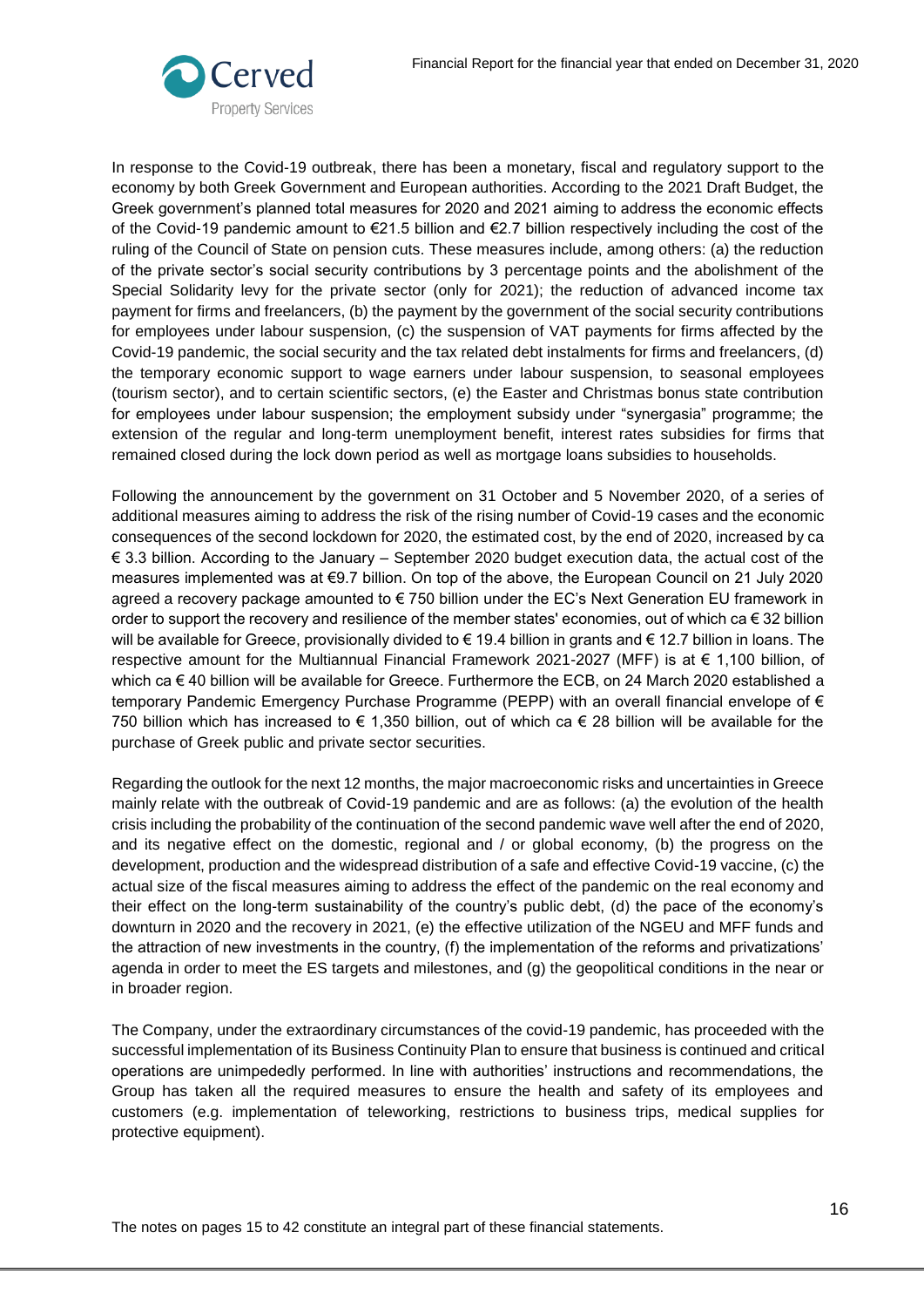

#### Effects of Coronavirus COVID -19 outbreak

The Company closely monitors the news regarding the outbreak of COVID -19.

Currently, the impact of the virus on the real economy, the GDP, is unknown and consequently on the consumption and demand related to the real estate services provided by the Company. The spread of this virus will have a negative impact on both global and domestic economic activities. The extraordinaty conditions of the outbreak did not have a significant impact on the Companys financial statements for the fiscal year 2020. Consequently, the Board of Directors of the Company estimates that these extraordinary conditions of the outbreak will not have a significant impact on the Company's financial stametements for the fiscal year 2021 and estimates that the Company will reach the projected results of its budget, taking into account the guaranteed income by Eurobank up to the amount of € 5 million based on the three-year contract signed in April 2019.

The Company did not use any support measures from the measures adopted in the context of the conditions of the coronavirus outbreak (Covid-19). In addition, it has carried out all the necessary feasibility studies in order to confirm that the Company's cash and cash equivanlents are adequate and to ensure that the Companys liabilities for 2021 are covered

#### Company Position

The company has as main customer the Eurobank Group. The cash of the Company are entirely placed in accounts it holds in Eurobank Bank. The risks faced by Eurobank Bank are also reflected in the company since its dependence on it is important.

#### Estimate for the going concern

The Board of Directors, taking into account the factors related to the adequacy of the Eurobank Group's capital position, as well as the possible effects of the coronavirus outbreak (Covid-19), considers that the Company's financial statements can be prepared under the going concern principle.

The Company's financial statements have been prepared in accordance with the International Financial Reporting Standards (IFRS) approved by the International Accounting Standards Board and have been adopted by the European Union (EU), and in particular the standards and interpretations that are in force or have been issued and applied prematurely at the date of preparation of the financial statements.

The principles presented below have been consistently applied in the financial years 2020 and 2019, except those listed below. Comparative figures, when deemed necessary, have been adjusted to conform with changes in the presentation adopted by the Company for the current financial year.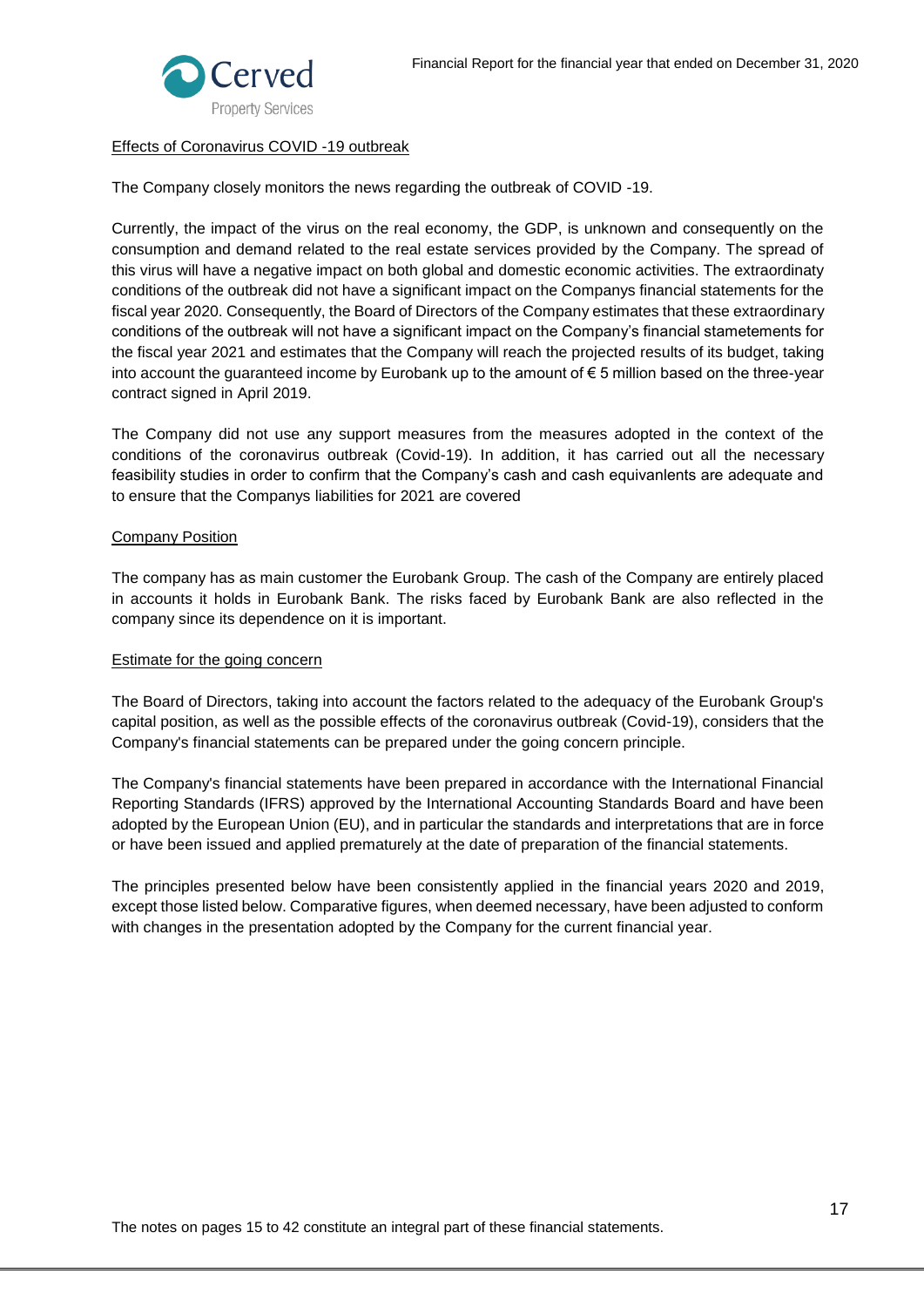

#### *New standards, amendments to standards and interpretations:*

Certain new standards, amendments to standards and interpretations have been issued that are mandatory for periods beginning on or after 1 January 2020. The Group's evaluation of the effect of these new standards, amendments to standards and interpretations is as follows:

#### **Standards and Interpretations effective for the current financial year**

#### **IFRS 3 (Amendments) 'Definition of a business'**

The amended definition emphasises that the output of a business is to provide goods and services to customers, whereas the previous definition focused on returns in the form of dividends, lower costs or other economic benefits to investors and others. It further clarifies that, to be considered a business, an acquired set of activities and assets must include, at a minimum, an input and a substantive process that together significantly contribute to the ability to create outputs. Finally, it introduces an optional concentration test that permits a simplified assessment of whether an acquired set of activities and assets is not a business.

The amendments of the existing accounting standard did not have an impact on the Company's financial statements.

#### **IAS 1 and IAS 8 (Amendments) 'Definition of material'**

The amendments clarify the definition of material and how it should be applied by including in the definition guidance which until now was featured elsewhere in IFRS. In addition, the explanations accompanying the definition have been improved. Finally, the amendments ensure that the definition of material is consistent across all IFRSs.

The amendments of the existing accounting standardσ did not have an impact on the Company's financial statements.

#### **IFRS 9, IAS 39 and IFRS 7 (Amendments) 'Interest rate benchmark reform'**

The amendments modify some specific hedge accounting requirements to provide relief from potential effects of the uncertainty caused by the IBOR reform. In addition, the amendments require companies to provide additional information to investors about their hedging relationships which are directly affected by these uncertainties.

The amendments of the existing accounting standards did not have an impact on the Company's financial statements.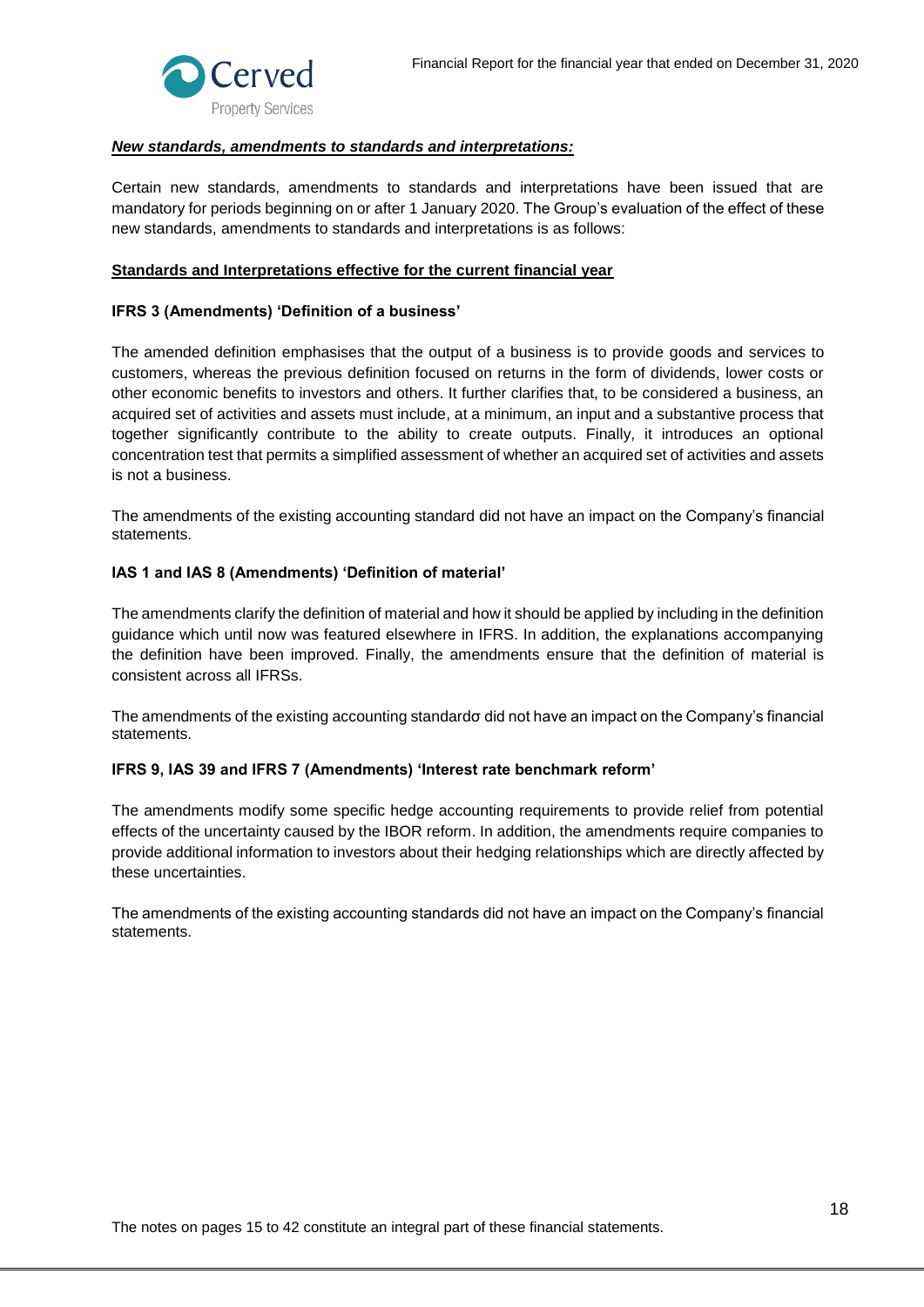

## **Standards and Interpretations effective for subsequent periods**

**IFRS 17 'Insurance contracts' and Amendments to IFRS 17** (effective for annual periods beginning on or after 1 January 2023)

IFRS 17 has been issued in May 2017 and, alogn with the Amendments to IFRS 17 issued in June 2020, supersedes IFRS 4. IFRS 17 establishes principles for the recognition, measurement, presentation and disclosure of insurance contracts within the scope of the Standard and its objective is to ensure that an entity provides relevant information that faithfully represents those contracts. The new standard solves the comparison problems created by IFRS 4 by requiring all insurance contracts to be accounted for in a consistent manner. Insurance obligations will be accounted for using current values instead of historical cost. The standard has not yet been endorsed by the EU.

The adoption of the accounting standard does not apply on the Company's financial statements.

## **IFRS 16 (Amendment) 'Covid-19-Related Rent Concessions'** (effective for annual periods beginning on or after 1 June 2020)

The amendment provides lessees (but not lessors) with relief in the form of an optional exemption from assessing whether a rent concession related to COVID-19 is a lease modification. Lessees can elect to account for rent concessions in the same way as they would for changes which are not considered lease modifications.

The adoption of the amendment of the existing accounting standard is not expected to impact the Company's financial statements.

## **IFRS 4 (Amendment) 'Extension of the Temporary Exemption from Applying IFRS 9'** (effective for annual periods beginning on or after 1 January 2021)

The amendment changes the fixed expiry date for the temporary exemption in IFRS 4 'Insurance Contracts' from applying IFRS 9 'Financial Instruments', so that entities would be required to apply IFRS 9 for annual periods beginning on or after 1 January 2023.

The adoption of the amendment of the existing accounting standard does not apply on the Company's financial statements.

## **IFRS 9, IAS 39, IFRS 7, IFRS 4 and IFRS 16 (Amendments) 'Interest rate benchmark reform – Phase 2'** (effective for annual periods beginning on or after 1 January 2021)

The amendments complement those issued in 2019 and focus on the effects on financial statements when a company replaces the old interest rate benchmark with an alternative benchmark rate as a result of the reform. More specifically, the amendments relate to how a company will account for changes in the contractual cash flows of financial instruments, how it will account for the change in its hedging relationships and the information it should disclose.

The adoption of the amendment of the existing accounting standards is not expected to impact the Company's financial statements.

The notes on pages 15 to 42 constitute an integral part of these financial statements.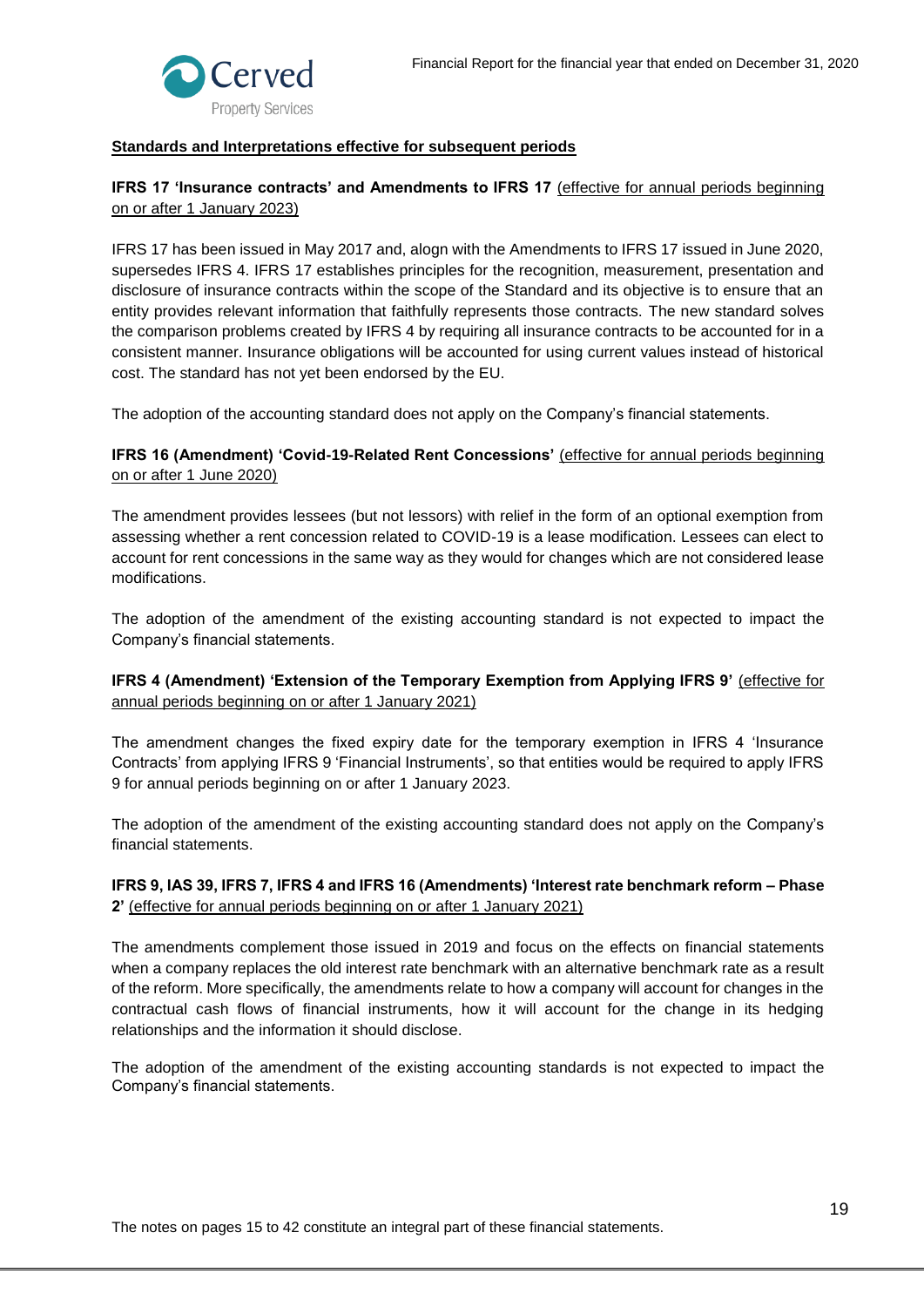

## **IAS 16 (Amendment) 'Property, Plant and Equipment – Proceeds before Intended Use' (**effective for annual periods beginning on or after 1 January 2022)

The amendment prohibits an entity from deducting from the cost of an item of PP&E any proceeds received from selling items produced while the entity is preparing the asset for its intended use. It also requires entities to separately disclose the amounts of proceeds and costs relating to such items produced that are not an output of the entity's ordinary activities. The amendment has not yet been endorsed by the EU.

The adoption of the amendment of the existing accounting standard is not expected to impact the Company's financial statements.

## **IAS 37 (Amendment) 'Onerous Contracts – Cost of Fulfilling a Contract'** (effective for annual periods beginning on or after 1 January 2022)

The amendment clarifies that 'costs to fulfil a contract' comprise the incremental costs of fulfilling that contract and an allocation of other costs that relate directly to fulfilling contracts. The amendment also clarifies that, before a separate provision for an onerous contract is established, an entity recognises any impairment loss that has occurred on assets used in fulfilling the contract, rather than on assets dedicated to that contract. The amendment has not yet been endorsed by the EU.

The adoption of the amendment of the existing accounting standard is not expected to impact the Company's financial statements.

## **IFRS 3 (Amendment) 'Reference to the Conceptual Framework' (effective for annual periods** beginning on or after 1 January 2022)

The amendment updated the standard to refer to the 2018 Conceptual Framework for Financial Reporting, in order to determine what constitutes an asset or a liability in a business combination. In addition, an exception was added for some types of liabilities and contingent liabilities acquired in a business combination. Finally, it is clarified that the acquirer should not recognise contingent assets, as defined in IAS 37, at the acquisition date. The amendment has not yet been endorsed by the EU.

The adoption of the amendment of the existing accounting standard is not expected to impact the Company's financial statements.

## **IAS 1 (Amendment) 'Classification of liabilities as current or non-current'** (effective for annual periods beginning on or after 1 January 2023)

The amendment clarifies that liabilities are classified as either current or non-current depending on the rights that exist at the end of the reporting period. Classification is unaffected by the expectations of the entity or events after the reporting date. The amendment also clarifies what IAS 1 means when it refers to the 'settlement' of a liability. The amendment has not yet been endorsed by the EU.

The adoption of the amendment of the existing accounting standard is not expected to impact the Company's financial statements.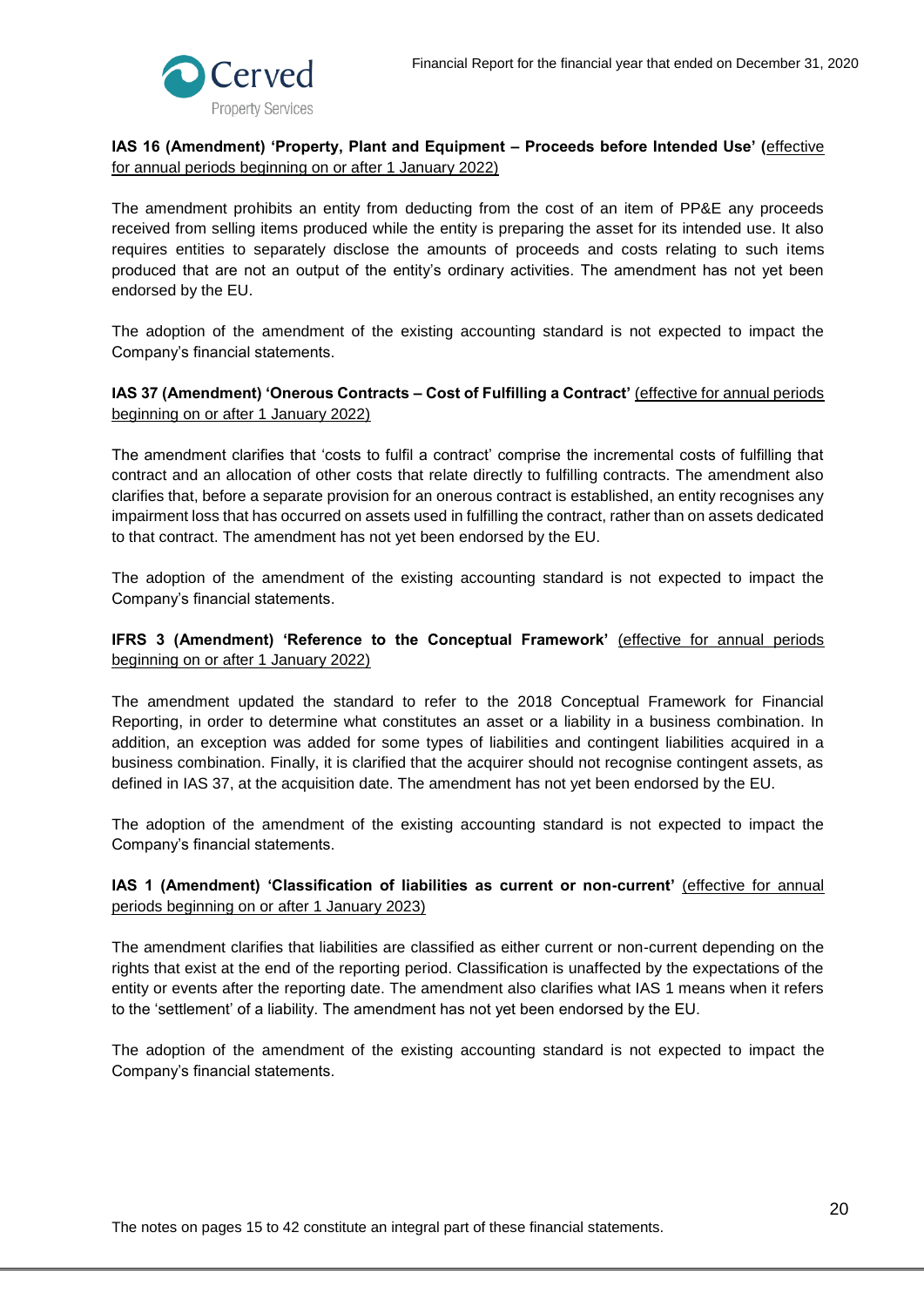

## **IAS 1 (Amendments) "Presentation of Financial Statements" and IFRS Practice Statement 2 "Disclosure of Accounting Policies"** (effective for annual periods beginning on or after 1 January 2023)

The amendments require companies to disclose their material accounting policy information and provide guidance on how to apply the concept of materiality to accounting policy disclosures. The amendments have not yet been endorsed by the EU..

The adaption of the amendments of the existing accounting standard is not expected to have an impact on the Company's financial statements.

## **IAS 8 (Amendments) 'Accounting policies, Changes in Accounting Estimates and Errors: Definition of Accounting Estimates'** (effective for annual periods beginning on or after 1 January 2023)

The amendments clarify how companies should distinguish changes in accounting policies from changes in accounting estimates. The amendments have not yet been adopte by the EU.

The adaption of the amendments of the existing accounting standard is not expected to have an impact on the Company's financial statements.

**Annual Improvements to IFRS Standards 2018–2020** (effective for annual periods beginning on or after 1 January 2022)

The amendments set out below include changes to three IFRSs. The amendments have not yet been endorsed by the EU.

## *IFRS 9 'Financial instruments'*

The amendment addresses which fees should be included in the 10% test for derecognition of financial liabilities. Costs or fees could be paid to either third parties or the lender. Under the amendment, costs or fees paid to third parties will not be included in the 10% test.

## *IFRS 16 'Leases'*

The amendment removed the illustration of payments from the lessor relating to leasehold improvements in Illustrative Example 13 of the standard in order to remove any potential confusion about the treatment of lease incentives.

#### *IAS 41 'Agriculture'*

The amendment has removed the requirement for entities to exclude cash flows for taxation when measuring fair value under IAS 41.

The adoption of the amendements of the existing accounting standards is not expected to have impact on the Company's financial statements.

The notes on pages 15 to 42 constitute an integral part of these financial statements.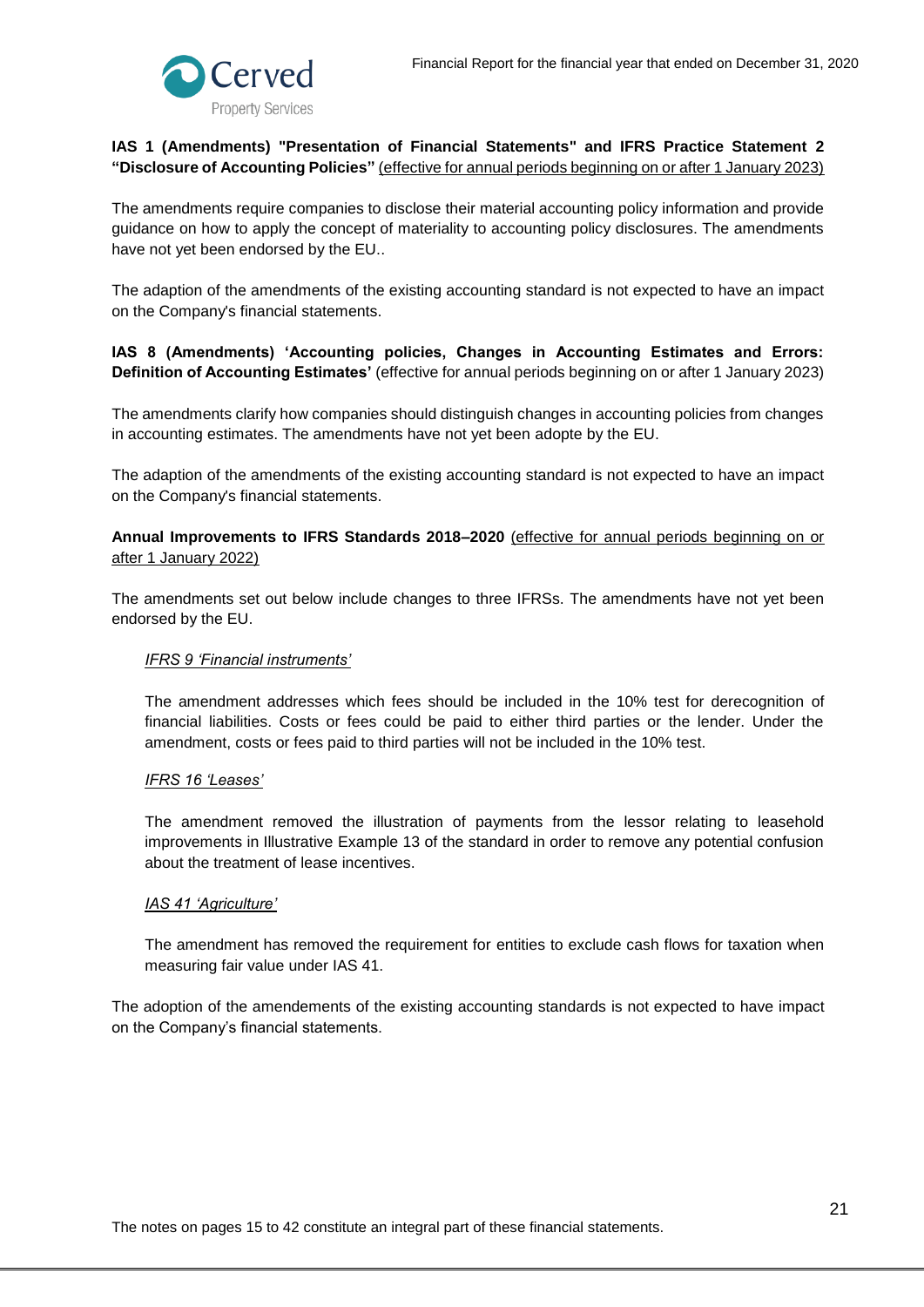

## <span id="page-21-0"></span>**2.2 Foreign Currency**

## **(a) Functional and Presentation Currency**

Assets included in the Company's financial statements are valued in the currency of the primary economic environment in which the company operates (the "functional currency"). The annual financial statements are presented in Euros, which is the functional and presentation currency of the Company.

## **(b) Transactions and Balances**

Foreign currency transactions are converted in the functional currency based on the exchange rates prevailing at the date of each transaction. Exchange profits and losses resulting from the settlement of foreign currency transactions and from the conversion of monetary assets and liabilities to foreign currency based on the exchange rate at the end of the financial year, are registered in the Income Statement.

## <span id="page-21-1"></span>**2.3 Investments in Subsidiaries and Associates**

Investments in subsidiaries and associates, including investments acquired through common control transactions, are accounted at cost less any impairment losses. Cost is the fair value of the consideration given being the amount of cash or shares issued, or if that cannot be determined reliably, the consideration received together with any directly attributable cost.

The Company for 2020 did not use the equity method because the following are cumulatively met:

- The Company constitutes a completely owned subsidiary of another financial entity,
- Shares are not negotiable on a public market,
- The Company has not filed, or is it in the process of filing, the Financial Statements to a supervisory authority or regulatory body for the purpose of issuing and offering any category of instruments in a public market,
- The parent Company publishes consolidated statements that are based on IFRSs.

A reference on investments in subsidiaries and associates is made in Note 8 of the financial statements.

## <span id="page-21-2"></span>**2.4 Tangible Fixed Assets**

All tangible fixed assets are presented in the statement of financial position at historical cost minus the accumulated amortizations. The historical cost includes also all the directly attributable expenses for the acquisition of assets.

Subsequent expenditures are registered to increase the accounting value of tangible fixed assets or as a separate fixed asset, only if it is likely that the future economic benefits to flow in the Company and their cost can be measured reliably. Repair and maintenance costs are recorded in Income Statement of the period during which they are realized.

Amortizations of the fixed assets are calculated using the straight-line method over their estimated useful lives as follows:

- Improvements on third-party property according to the duration of the contract or the useful life if less
- Other furniture and equipment 4 7 years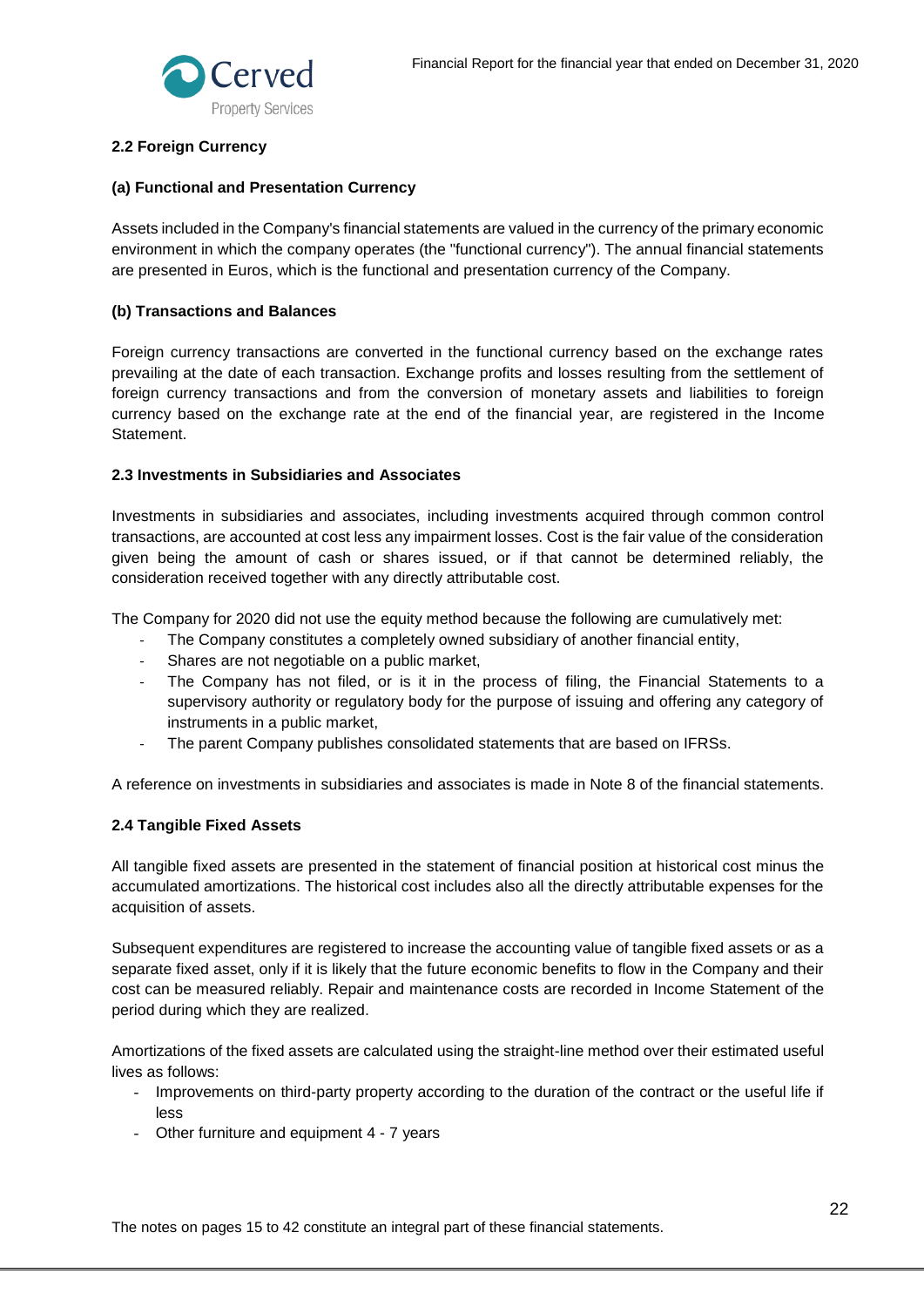

Residual values and useful lives of tangible fixed assets are subject to review and are adjusted accordingly, at least at the end of each financial year.

The accounting value of a fixed asset is reduced to its recoverable value when its accounting value exceeds its estimated recoverable value.

The profit or loss arising from the sale of an asset is determined as the difference between the consideration received upon the sale and the accounting value of the fixed asset and is registered in the Income Statement.

#### <span id="page-22-0"></span>**2.5 Intangible Fixed Assets**

#### Software programs

Expenses associated with the maintenance of current software programs are recognized as costs when they occur. Costs associated with the development of recognizable and unique software programs that are controlled by the Company and are expected to generate benefits greater than one year's cost are recognized as intangible fixed assets and are amortized using the straight-line method over their estimated useful lives 1 - 5 years.

#### <span id="page-22-1"></span>**2.6 Leases**

#### **The Company as a lessee**

Assets and liabilities arising from a lease are initially measured on a present value basis. Lease liabilities include the net present value of the following lease payments:

- Fixed payments, less any lease incentives receivable
- Variable lease payment that are based on an index or a rate
- Amounts expected to be payable by the lessee under residual value guarantee
- The exercise price of a purchase option if the lessee is reasonably certain to exercise that option
- Payments of penalties for terminating the lease, if the lease term reflects the lessee exercising that option.

The lease payments are discounted using the interest rate implicit in the lease. If that rate cannot be determined, the lessee`s incremental borrowing rate is used, being the rate that the lessee would have to pay to borrow the funds necessary to obtain an asset of similar value in a similar economic environment with similar terms and conditions.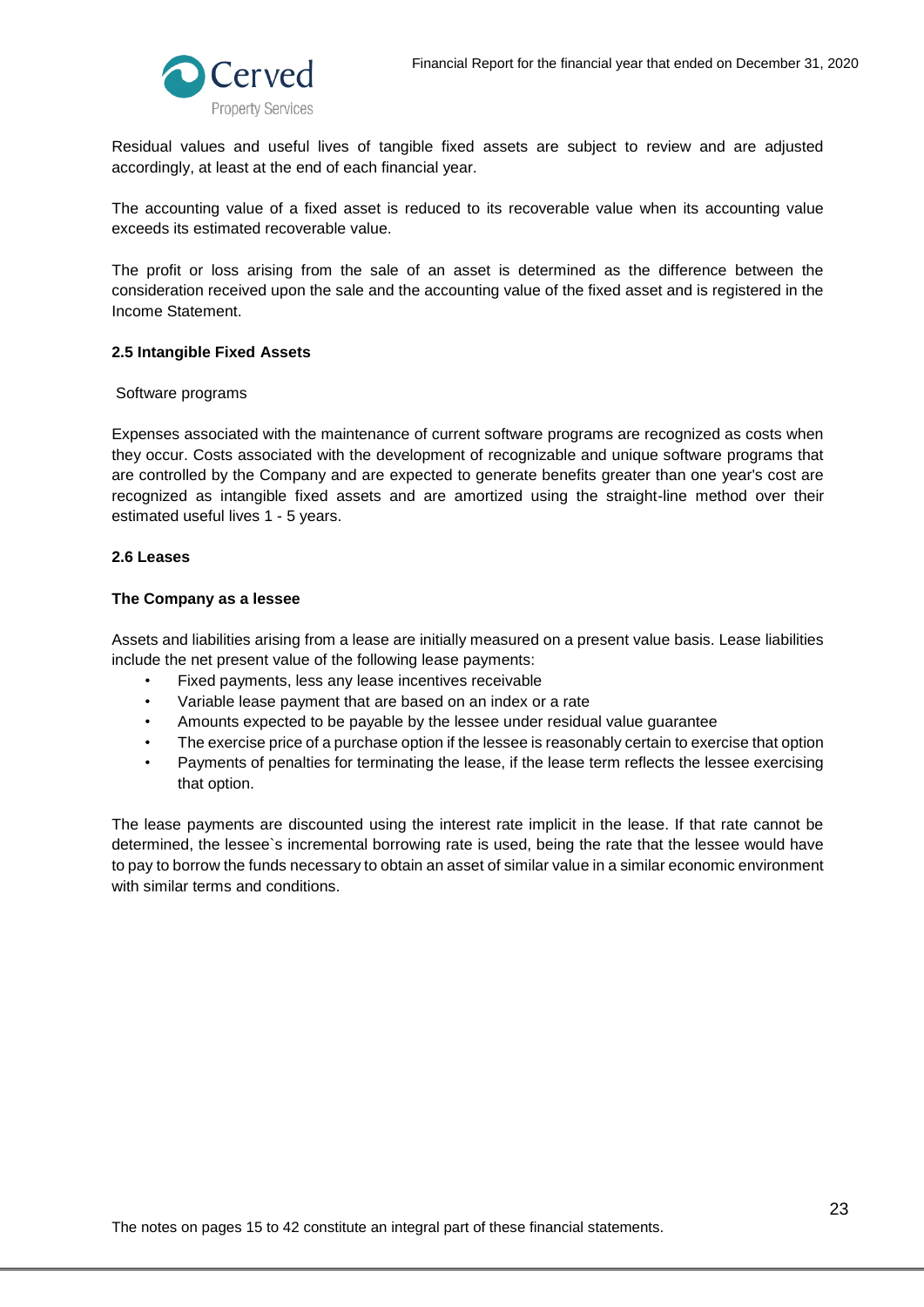

Right-of-use assets are measured at cost comprising the following:

- The amount of initial measurement of lease liability
- Any lease payments made at or before the commencement date less any lease incentives received
- Any initial direct costs
- Restoration costs

Each lease payment is allocated between the liability and finance cost. The finance cost is charged to profit and loss over the lease period so as to produce a constant periodic rate of interest on the remaining balance of the liability for each period. The right-of-use asset is depreciated over the shorter of the rightof-use`s useful life and the lease term on a straight-line basis.

Payments associated with short-term leases and leases of low-value assets are recognized on a straightline basis as an expense in profit and loss. Short-term leases are leases with a lease term of 12 months or less. Low-value assets comprise IT-equipment and small items of office furniture.

#### <span id="page-23-0"></span>**2.7 Impairment of Financial Assets**

The Company recognizes expected credit losses (ECL) that reflect the changes in credit quality from the initial recognition of financial assets that are measured at amortized cost, including receivables, loans, debt securities, financial guarantee contracts and loan commitments. No expected credit loss is recognized for equity instruments. Expected credit losses constitute a weighted, on a probability basis, average estimate of credit losses that reflects the time value of money. Upon the initial recognition of the financial instruments that are subject to the impairment policy, the Company creates an impairment provision equal to the expected credit losses over their lifetime, which arises from default events that are probable at the expected duration of the instrument. Therefore, the Company applies the simplified approach of IFRS 9 for the calculation of expected credit losses, according to which the loss allowance is always measured at an amount equal to the lifetime expected losses for customer receivables.

## <span id="page-23-1"></span>**2.8 Financial Assets**

## *Financial Assets - Classification and Measurement*

The Company classifies all the financial assets based on the business model for the management of them and the characteristics of their contractual cash flows. Consequently, the financial assets are classified in the following two measurement categories: amortized cost and fair value through other profit or loss.

#### *Financial Assets Measured at Amortized Cost ("AC")*

The Company classifies and measures a financial asset at amortized cost only if both of the following conditions are met: (a) The financial asset is held in the context of a business model the objective of which is the holding of financial assets in order for contractual cash flows to be collected ("hold-to-collect" business model) and (b) Under the contractual terms of the financial asset, cash flows that constitute solely payments of principal and interest (SPPI) on the outstanding principal are created at specific dates.

These financial assets are initially recognized at fair value plus direct and additional transaction costs and are subsequently measured at amortized cost using the effective interest rate method (EIR) after the provision for the expected credit losses (ECL). Interest income, the realized profits and losses due to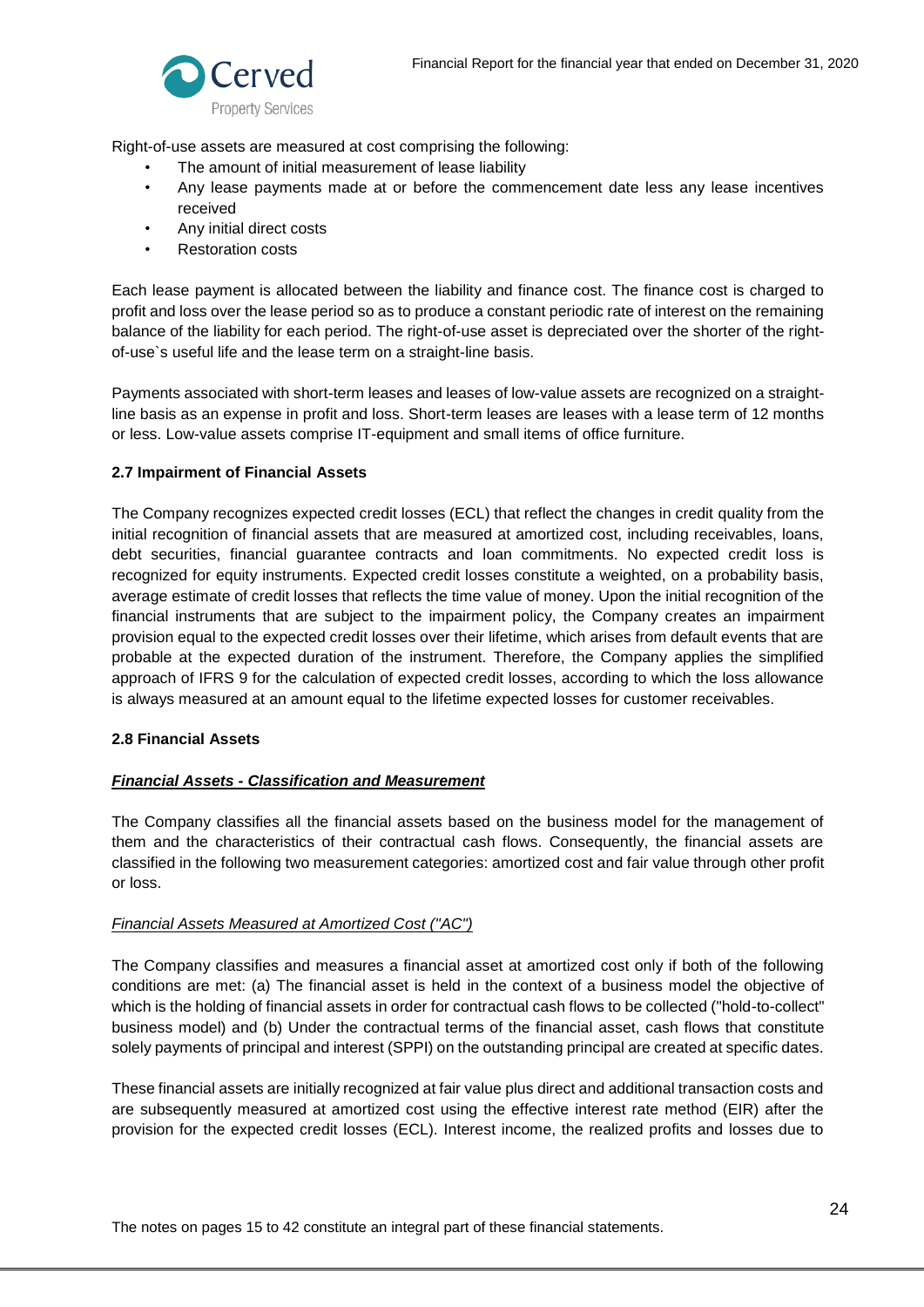

derecognition and the changes in impairment losses of assets that have been classified as measured at the amortized cost, are included in the Income Statement.

## *Financial assets measured at fair value through other comprehensive income ("FVTOCI").*

Investments in equity securities are included. After initial recognition, investments in equity securities, that have been determined at fair value through other comprehensive income, are measured at fair value excluding selling expenses or disposals. With the exception of dividends received, related profits and losses (including any related foreign exchange differences) are recognized in other comprehensive income. Amounts presented in other comprehensive income are not subsequently reclassified to profit or loss; instead, accumulated profit or loss is transferred within equity to other comprehensive income in the income statement.

Purchases and sales of financial assets at fair value through other comprehensive income are recorded at the date of the transaction, ie the date on which the Company commits to purchase or sell the asset. Financial assets are derecognised when their cash flow rights expire or when the Company has substantially transferred the risks and rewards of ownership.

Dividends are recognized in the Income Statement when the right to collect a dividend is approved by the shareholders.

The fair value of investments that are being negotiated on active market, is determined by the current stock offer prices. The fair value of non-listed securities and other financial assets in those cases where the market is not active is determined by valuation techniques. These techniques include the use of recent transactions made on a purely commercial basis, the reference to the current price of comparable items traded, and the methods of discounted cash flows, of option right valuation, and other valuation methods commonly used in the market.

Interest income and expenses are recognized in the Income Statement on an accrual basis for all interest bearing instruments, using the effective interest method. The effective interest is the interest that discounts pricesely the estimated future cash outflows or inflows over the expected life of the financial instrument.

#### <span id="page-24-0"></span>**2.9 Cash and Cash Equivalents**

Cash and cash equivalents include cash and deposits, and other short-term investments of high liquidity and low risk with expiration dates of three months or less.

## <span id="page-24-1"></span>**2.10 Share Capital**

Ordinary shares are registered in equity. Expenses of capital increase are presented, net of taxes, deductively in equity as a reduction of the issue proceeds.

#### <span id="page-24-2"></span>**2.11 Borrowings**

Loan liabilities are initially recognized at their fair value plus the transaction costs. Subsequently, loan liabilities are measured at amortized cost: any difference between the initially net amounts that were collected and the value at the end of the borrowing are registered in the Income Statement over the period of borrowing using the effective interest method. At the end of the closing financial year and the previous one the Company does not have any loan obligations.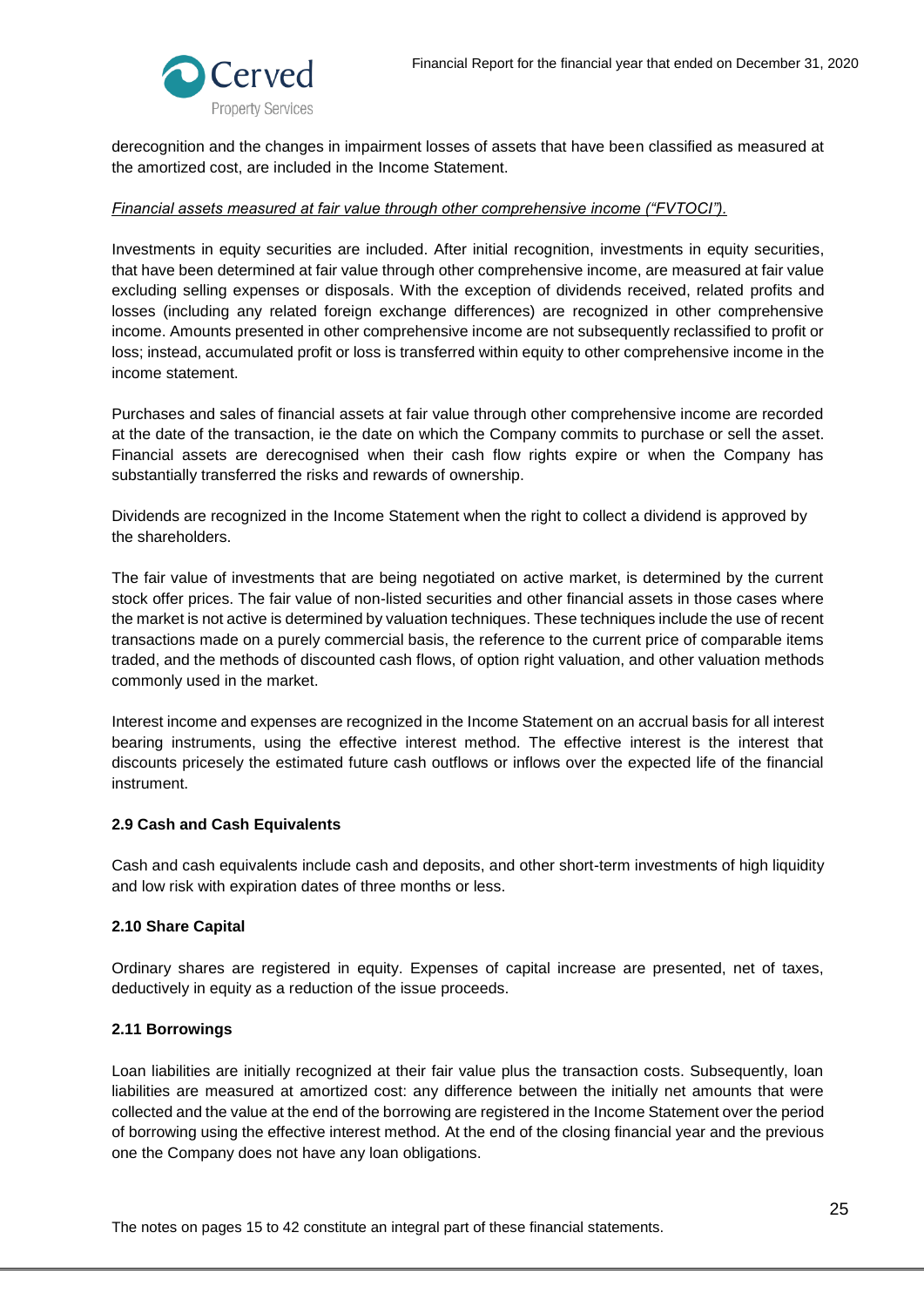

#### <span id="page-25-0"></span>**2.12 Taxation**

The current income tax is calculated on the basis of the tax law that is in force and / or which is basically force at the drafting date of the statement of financial position.

As deferred tax is defined the tax that is expected to be payable or recoverable for differences between the accounting value of the assets and liabilities at the level of the financial statements and the corresponding tax bases used in the calculation of the taxable profit and is accounted for using the method of calculation based on the statement of financial position. However, the above assets and liabilities are not recognized in case the temporary difference arises from the initial recognition (if it is not about a business combination) of other assets and liabilities in the event that the transaction does not affect the taxable or accounting profit.

Deferred income tax is determined using tax rates (and laws) that were in force or were materially enacted by the statement of financial position date and are expected to be in force at the time the deferred tax assets become due and the liabilities payable.

Deferred tax assets are recognized to the extent that it is likely that taxable profits will be available in the future so that the assets or part of them can be recovered.

#### <span id="page-25-1"></span>**2.13 Employee Benefits**

Current service cost and interest expense are recognized directly in the Income Statement. Postemployment benefits include both defined contribution plans and defined benefit plans. The accrued cost of defined contribution plans is recorded as an expense in the period in question.

#### **(i) Pension Liabilities**

The liability registered in the Statement of Financial Position for defined benefit plans is the present value of the defined benefit obligation minus the fair value of the assets of the plan and the changes arising from unrecognized actuarial profits and losses and the past service cost. The defined benefit obligation is calculated on an annual basis by an independent actuary using the projected unit credit method. The interest on long-term bonds of the Greek State is used for discounting.

Under Greek labor law, when employees remain in service until their normal retirement age, they are entitled to a lump sum compensation calculated on the basis of their years of service and their earnings at the retirement date. A provision has been made for the actuarial value of the lump sum compensation, using the projected unit credit method. According to this method, the cost of retirement compensations is recognized in the Income Statement during the employees' years of service, in accordance with actuarial valuations carried out each year. The retirement compensation liability is calculated as the present value of expected future cash outflows, using interest of government bonds, on expiration terms that are close to the terms of the related liability. In countries where there is no broad market for such bonds, interests of government bonds being used at the end of the financial year, are used. The currency and expiration of the used bonds are in accordance with the currency and the estimated duration of the pension liabilities. Actuarial profits or losses arising from the calculation of the retirement compensation for the Company are recognized directly in Other Comprehensive Income for the financial year they are incurred and they are not transferred to the profit and loss accounts in subsequent periods.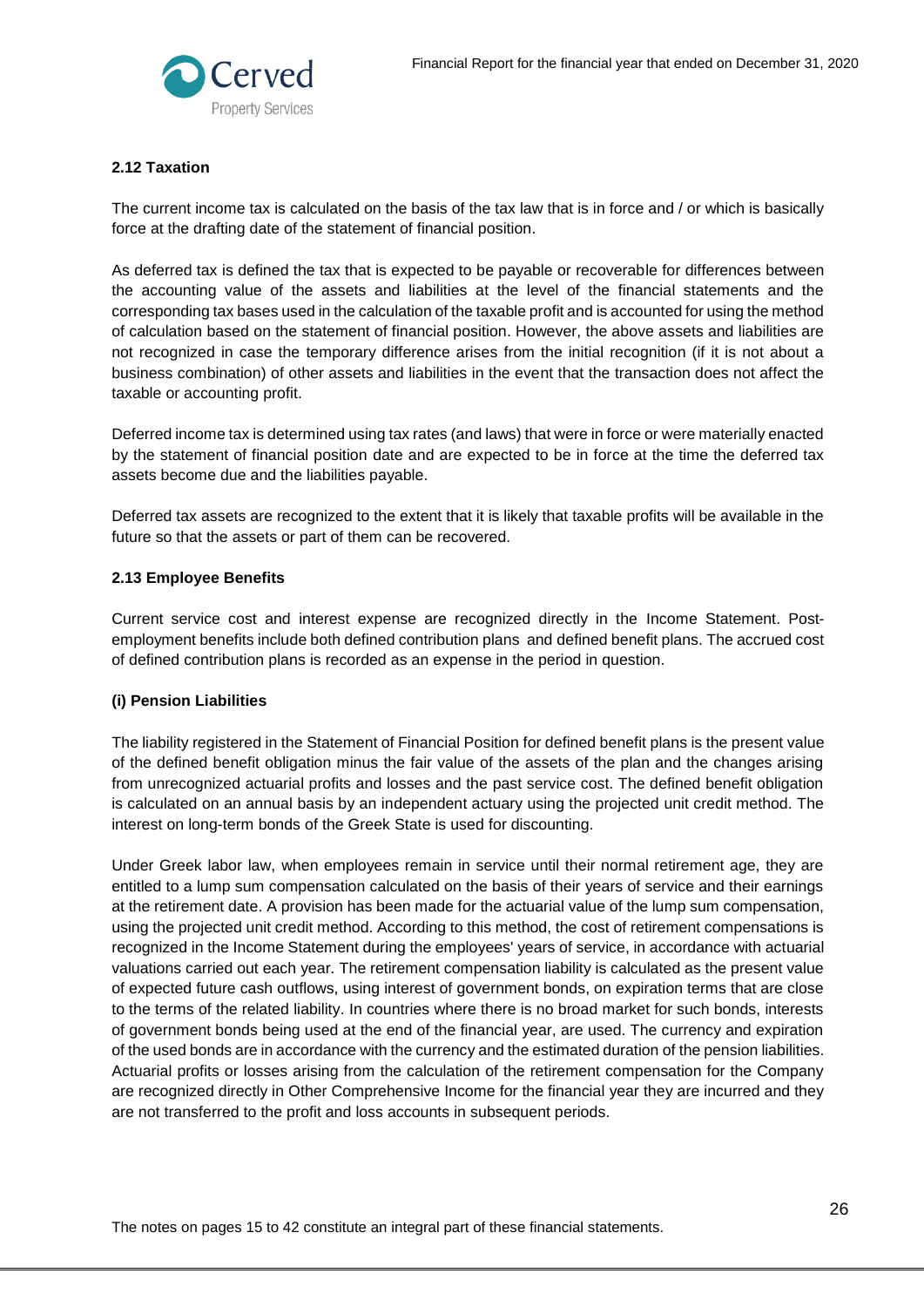

#### **(ii) Programs for Participation in Profits and Benefits**

The Administration periodically rewards with bonus at its will employees with high efficiency. Bonus benefits through payroll, are recognized as accrued personnel costs. The distribution of earnings to employees is recognized as personnel cost in the financial year that is approved by the Shareholders of the Company.

## <span id="page-26-0"></span>**2.14 Provisions**

Provisions relating to the outcome of court cases are recognized when the Company has a present legal or constructive obligation as a result of past events, when it is probable that an outflow of resources will be required to settle the obligation and when its value can be estimated reliably.

Where there are a number of similar obligations, the probability that an outflow of resources will be required to settle the obligation is determined taking into account all the obligations. A provision is recognized even if the probability of resources' outflow on any of the engagements included in the corresponding obligation category is low.

Provisions are valued, upon the statement of financial position date, at the present value of the expenses that, according to the best estimate of the Administration, will be required to settle the present obligation. The discount rate used in determining the present value reflects the current market estimates for the time value of money and the risks associated with the specific obligation.

#### <span id="page-26-1"></span>**2.15 Revenues Recognition**

Revenues include revenues from property management, provision of advisory services, appraisals, technical projects - controls and brokering.

Revenues from property management and service provision (estimates, brokering, etc.) are recognized in the period in which the services are provided. In that case, where the Company acts as an intermediary, the commission is treated as revenue.

## <span id="page-26-2"></span>**2.16 Dividends Distribution**

The distribution of ordinary share dividends is recognized as a deduction in the Company's equity when approved by the Company's shareholders.

## <span id="page-26-3"></span>**2.17 Finance Expense / Income**

The loan interest expense is included in the "Finance Expense / Income" of the Statement of Comprehensive Income with the effective interest method.

The effective interest method is a method of calculating the amortized cost of a financial asset or liability and dividing interest income or expenses over the relevant period. The effective interest is that interest that accurately discounts future cash payments or receipts for the duration of the estimated life of the financial instrument or, when required, for a shorter period, at the net accounting value of the financial asset or liability.

When calculating the effective interest, the financial entity will calculate the cash flows taking into account all the contractual terms of the financial instrument (for example, prepayments) but it will not take into account future credit losses. The calculation includes all remunerations and units paid or collected among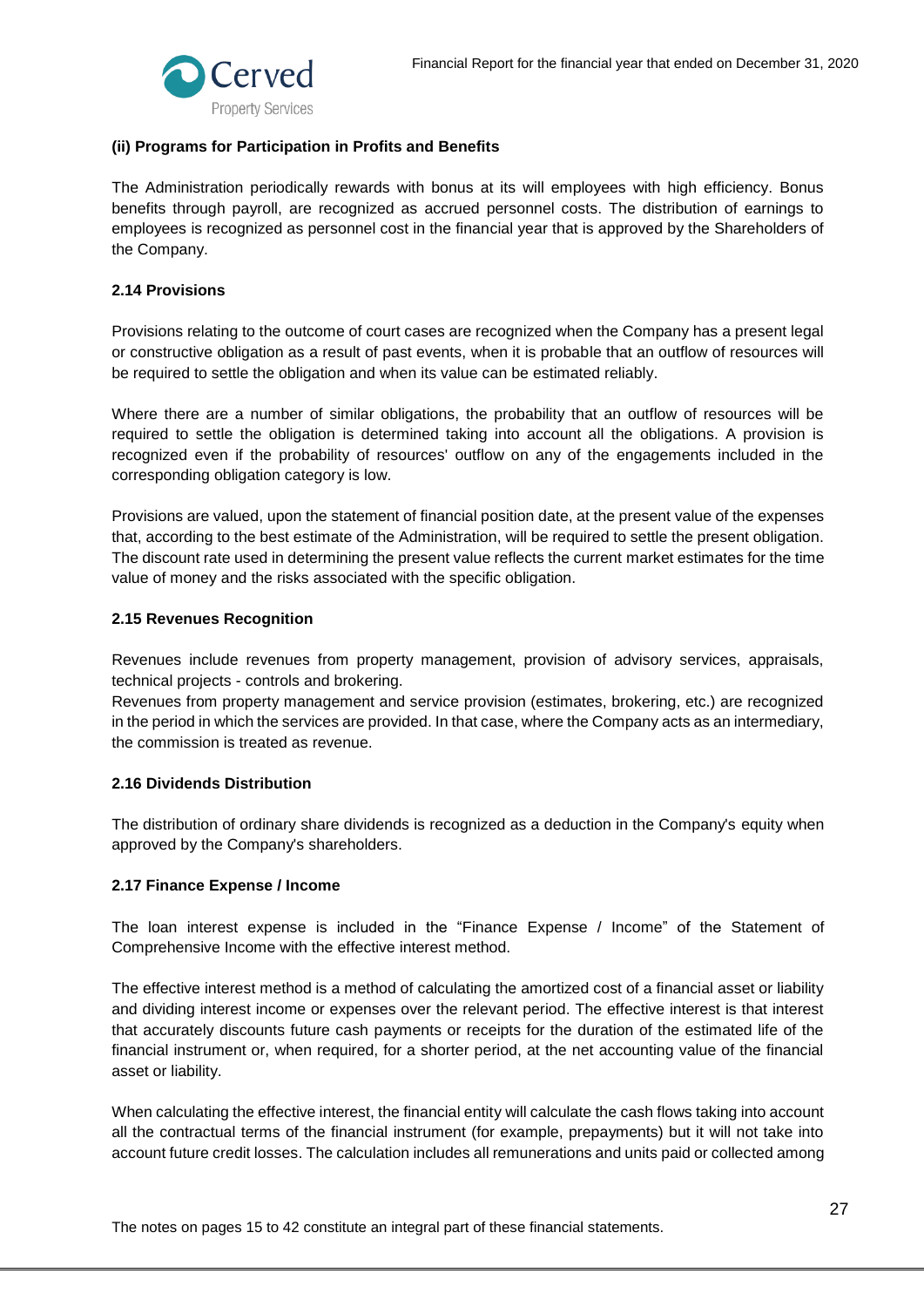

the parties that constitute an integral part of the effective interest, the transaction costs and any increase or discount.

#### <span id="page-27-0"></span>**2.18 Settlement of Financial Instruments**

Financial assets and liabilities are offset and the net amount is presented in the statement of financial position, only when there is a legal right of offset of the amounts recognized and at the same time there is an intention that a settlement takes place on a net basis or the liquidation of the asset and the settlement of the obligation to be realized simultaneously.

#### <span id="page-27-1"></span>**3. Financial Risks' Management**

#### <span id="page-27-2"></span>**3.1 Financial Risk Management**

The Company is exposed to several financial risks such as market risk (price risk and cash flow risk due to changes in interests), credit risk and liquidity risk. Financial risks relate to the following financial instruments: trade receivables, cash and cash equivalents, suppliers and other liabilities and borrowing. The accounting policies for the above financial instruments are described in Note 2.

Risk management is takes place by the Company's Administration. Risk management focuses primarily on the recognition and assessment of financial risks such as exchange rate risk, interest rate risk, credit risk, the use of derivative and non-derivative financial assets and the investment policy of surplus liquidity.

#### **a) Market Risk**

#### **(i) Currency Risk**

The Company operates in a single financial environment (Greece) and is not significantly exposed to foreign currency risks due to the limited value of foreign currency transactions.

## **(ii) Price Risk**

The Company is not significantly exposed to price risk since the financial assets measured at fair value through OCI are not considered significant.

#### **(iii) Cash Flow Risk and Fair-Value Risk due to changes in interests**

The Company's exposure to the risk of interest rate fluctuations is limited because it comes from sight deposits and has no loans.

#### **b) Credit Risk**

The Company has significant credit risk concentrations in respect of sight deposits, from the provision of services to Eurobank Ergasias S.A. as well.

Receivables from third party customers (excluding the Eurobank Group) amount to **€ 903 thousand** (2019:€ 386 thousand) and there are no other overdue receivables.

#### **c) Liquidity Risk**

Prudent liquidity risk management implies sufficient cash balances, the ability to raise capitals through a sufficient amount of commited credit facilities and the ability to close open market positions. Due to the dynamic nature of the business activity, the Company's Board of Directors aims to maintain flexibility in raising capitals by maintaining a sufficient amount of committed credit facilities. The Board of Directors believes that the company is not significantly exposed to liquidity risk since it expects the company to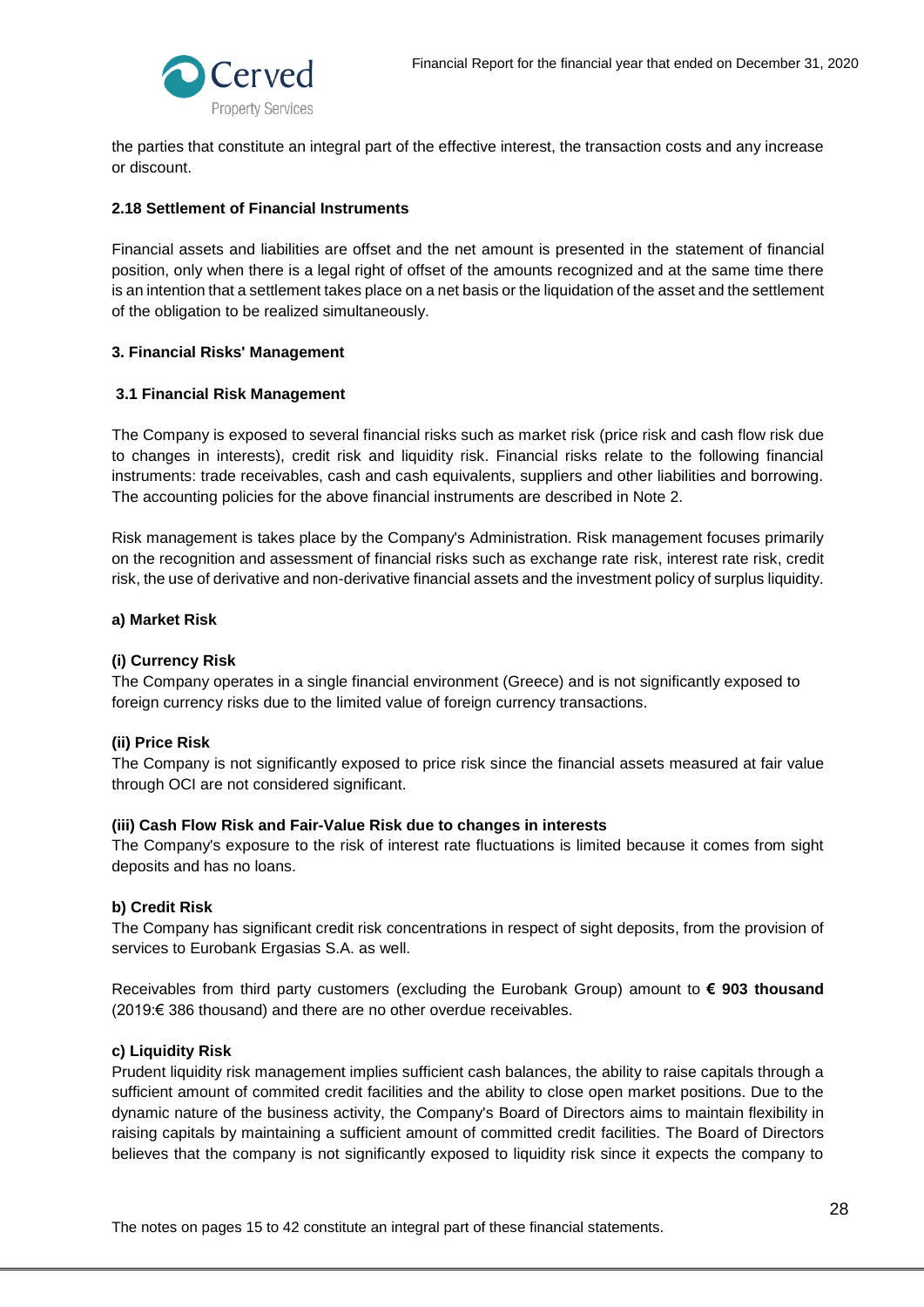

continue to generate significant inflows and the Company will be able to secure additional credit limits, if necessary.

The Company's liquidity is monitored by the Board of Directors at regular intervals. Below is an analysis of the maturities of financial liabilities:

|                                                               | Year that ended on |        |  |
|---------------------------------------------------------------|--------------------|--------|--|
|                                                               | December 31        |        |  |
| <b>Financial Liabilities</b>                                  | 2020               | 2019   |  |
|                                                               | € '000             | € '000 |  |
| <b>Short-term Liabilities</b>                                 |                    |        |  |
| Suppliers and other liabilities (maturity within one year)    | 2.327              | 2,187  |  |
| Obligations from lease liabilities (maturity within one year) | 223                | 221    |  |
| <b>Total</b>                                                  | 2.550              | 2,408  |  |

## <span id="page-28-0"></span>**3.2 Capital Risk Management**

The purpose of the Company in managing capitals is to safeguard the Company's ability to continue its business activity in order to ensure the returns for the shareholders and the benefits of the other parties associated with the Company, to maintain an optimal capital structure.

In order to maintain or alter the capital structure, the Company may change the distributed dividend to shareholders, return capitals to shareholders, issue new shares, or proceed with the selling of assets.

## <span id="page-28-1"></span>**3.3 Fair Value of Financial Assets and Liabilities**

Fair value is the amount for which an asset could be exchanged or a liability to be paid among informed and willing parties in a purely commercial transaction. The purchase price, where there is an active market (such as a recognized stock market), is the best indication of the fair value of a financial instrument. Where no indicative purchase prices are available, the fair value of financial assets and liabilities is measured using the present value or other valuation methods where all significant variables are observable on the market.

The values that arise using these methods are significantly affected by assumptions about the amounts and timing of future cash flows and discount rates used. All financial assets measured at fair value are classified at the end of each financial year at one of the three fair value hierarchy levels, depending on whether their valuation is based on observable or unobservable market data.

**Level 1** - Stock prices on active markets for financial assets with the same characteristics. These prices must be immediately and regularly available from a stofck market or active index/market and represent real and frequent transactions on a purely commercial basis. This level includes listed shares, debt securities and negotiable derivatives.

**Level 2** - Financial assets valued using valuation methods where all the most significant data are derived from observable prices. This level includes over-the-counter derivatives and composite financial assets and liabilities.

**Level 3** - Financial assets valued using valuation methods with significant data derived from non observable prices.

The Company has no significant exposure to fair value fluctuations and the accounting value of financial assets and liabilities is substantially the same as their fair values, unless otherwise stated.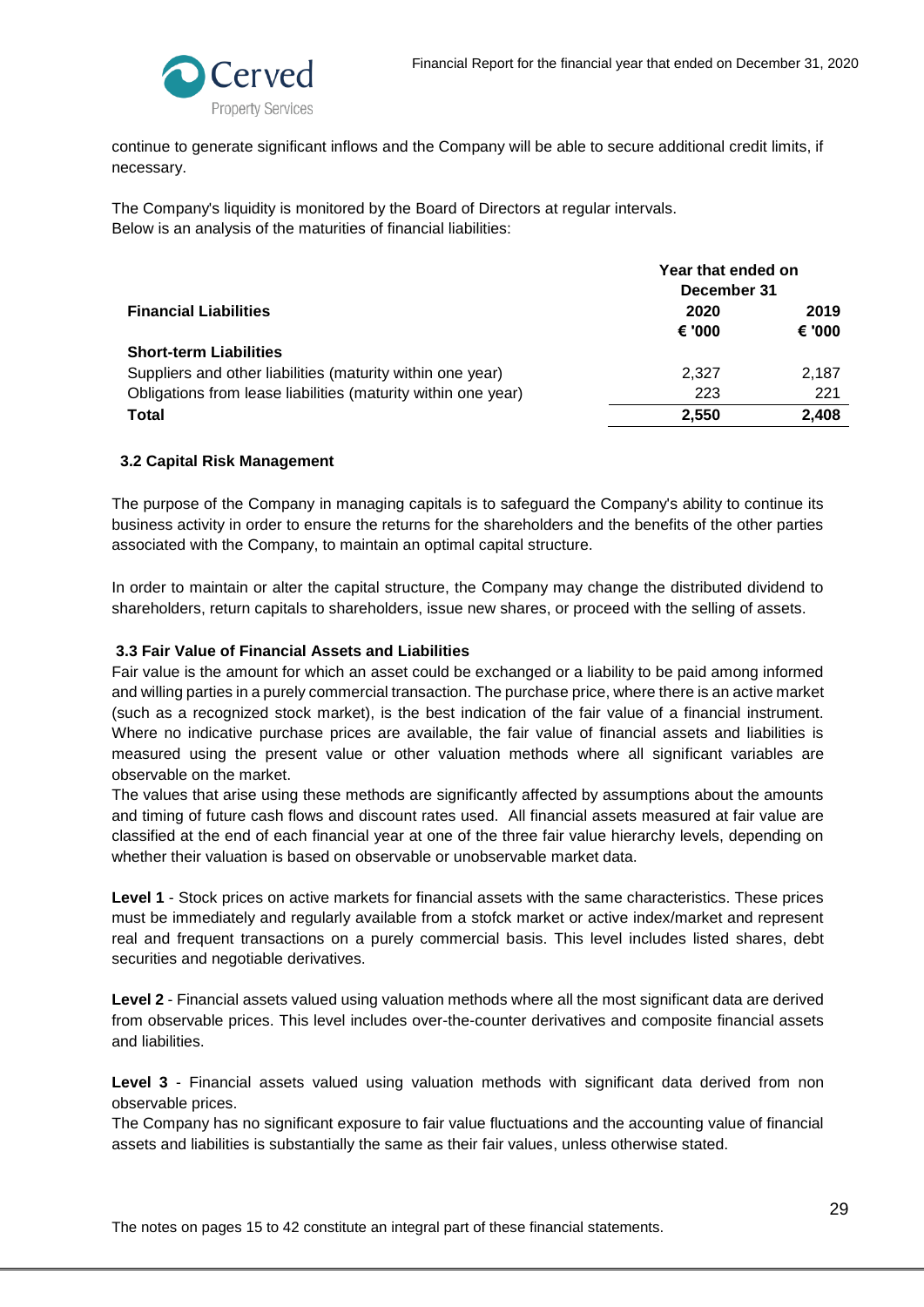

#### <span id="page-29-0"></span>**4. Significant Accounting Estimates and Assumptions**

The estimates and assumptions are continually evaluated and are based on historical experience and on other factors, including expected future events that are expected to occur under the current circumstances.

#### <span id="page-29-1"></span>**4.1 Significant Accounting Estimates and Assumptions**

The Company makes estimates and assumptions about the evolution of future events. Estimates and assumptions that present a significant risk of causing material adjustments to the accounting values of assets and liabilities on the next financial period are as follows:

#### **Income tax**

Estimates are required to determine the income tax provision. The Company recognizes liabilities from expected tax audits based on estimates on whether additional taxes will arise. Where the final tax outcome of these matters differs from the amounts initially recognized, the differences will affect tax liabilities and deferred tax liabilities in the period in which such determination is made.

In addition, the Company recognizes deferred tax assets to the extent that it is probable that there will be sufficient tax losses against which the unused tax losses and the deductible temporary differences can be used. Therefore, the recognition of the above deferred tax assets includes the interpretation of estimates regarding the future financial performance of the Company in which the deferred tax asset is recognized. In particular, the identification of deferred tax assets that can be recognized, requires significant estimates of the time of achievement and the amount of the future taxable profits. In making these estimates, the Company takes into account all available information, including the Administration's provision for the future taxable revenues and the tax law.

On December 31, 2020, the Company reviewed its estimates of the amount of future taxable profits compared to which the unused tax losses and deductible temporary differences can be used and assessed the recoverability of recognized deferred tax assets based on its five-year Business Plan. On December 31, 2020, an amount of  $\epsilon$  448 thousand has been recognized for deferred tax assets from unused tax losses, based on the Company's estimates and assumptions, to the best extent possible, as described above.

#### **Post-Employment Benefits**

The present value of the post-employment benafit obligations depends on a number of factors which are determined on an actuarial basis using a significant number of assumptions. The assumptions used to determine the net cost (income) for post-employment benefits include the discount interest. Any changes in these assumptions would have an effect on the accounting value of post-employment benefit obligations.

The company determines the appropriate discount interest in each date of report. This is the interest to be used to determine the present value of the estimated future payments that are expected to be required to settle the benefit obligations. In determining the appropriate discount rate, the Company takes into account the high-quality corporate bond interests expressed in the currency in which the benefits will be paid and with expiry dates approximating the maturities of the relevant service obligations.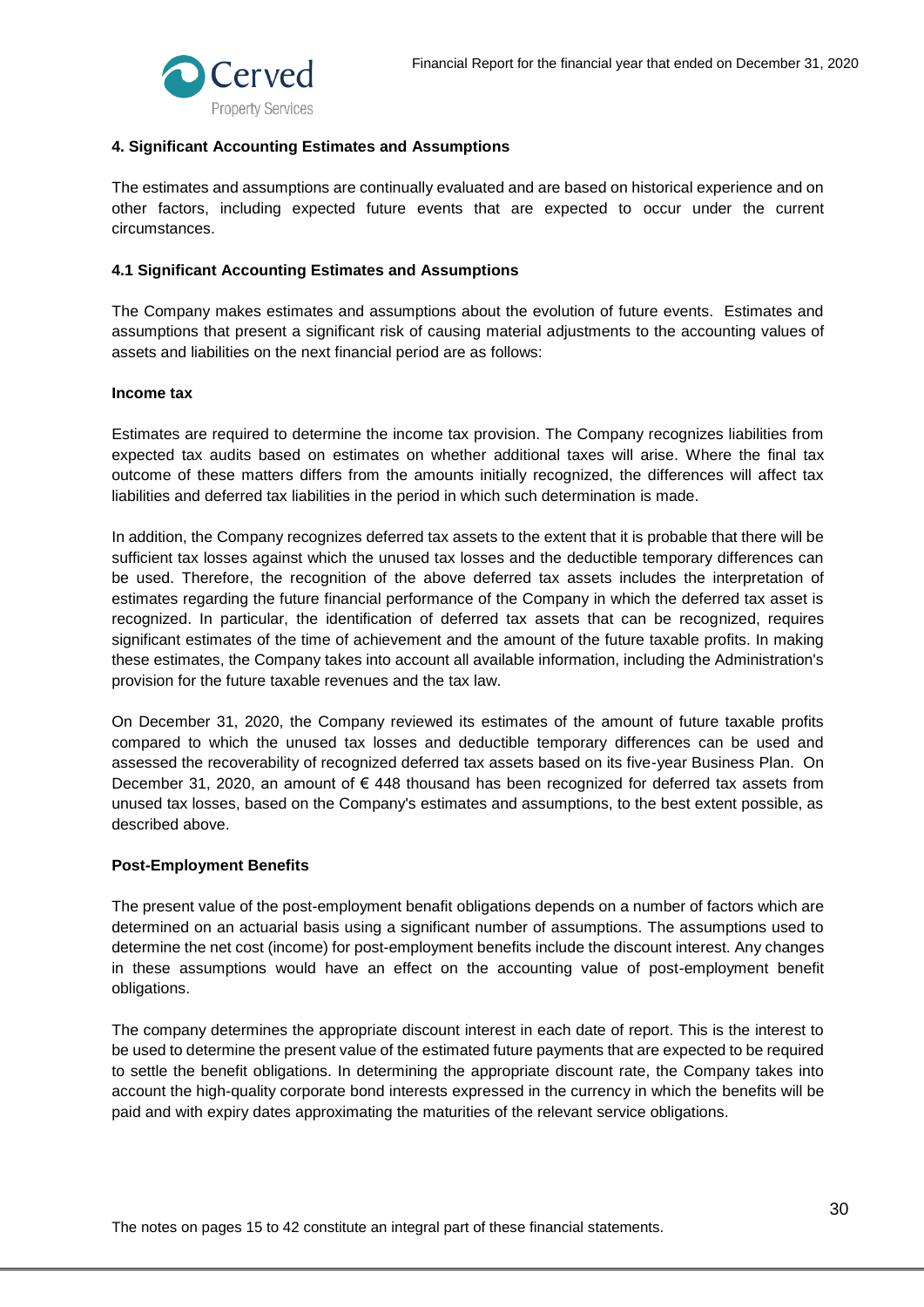

## <span id="page-30-0"></span>**5. Tangible Fixed Assets**

|                                                                          | Land, Buildings &<br><b>Improvements on</b><br><b>Third Party</b><br><b>Properties</b> | <b>Furniture and</b><br>other<br>equipment | <b>Total</b> |
|--------------------------------------------------------------------------|----------------------------------------------------------------------------------------|--------------------------------------------|--------------|
|                                                                          | € '000                                                                                 | € '000                                     | € '000       |
| Cost                                                                     |                                                                                        |                                            |              |
| Balance at January 1, 2019                                               | 86                                                                                     | 1,053                                      | 1,139        |
| <b>Additions</b>                                                         | 6                                                                                      | 186                                        | 192          |
| <b>Balance at December 31, 2019</b>                                      | 92                                                                                     | 1,239                                      | 1,331        |
| <b>Accumulated amortization</b>                                          |                                                                                        |                                            |              |
|                                                                          |                                                                                        |                                            |              |
| Balance at January 1, 2019                                               | (49)                                                                                   | (435)                                      | (484)        |
| Depreciationof the financial year<br><b>Balance at December 31, 2019</b> | (7)                                                                                    | (103)                                      | (110)        |
|                                                                          | (56)                                                                                   | (538)                                      | (594)        |
| Net book value at December 31, 2019                                      | 36                                                                                     | 701                                        | 737          |
| Cost                                                                     |                                                                                        |                                            |              |
| Balance at January 1, 2020                                               | 92                                                                                     | 1,239                                      | 1,331        |
| Additions                                                                | 88                                                                                     | 94                                         | 183          |
| Balance at December 31, 2020                                             | 181                                                                                    | 1,333                                      | 1,514        |
| <b>Accumulated depreciation</b>                                          |                                                                                        |                                            |              |
| Balance at January 1, 2020                                               | (56)                                                                                   | (538)                                      | (595)        |
| Depreciationof the financial year                                        | (17)                                                                                   | (143)                                      | (160)        |
| Balance at December 31, 2020                                             | (73)                                                                                   | (681)                                      | (755)        |
|                                                                          |                                                                                        |                                            |              |
| Net book value at December 31, 2020                                      | 107                                                                                    | 652                                        | 759          |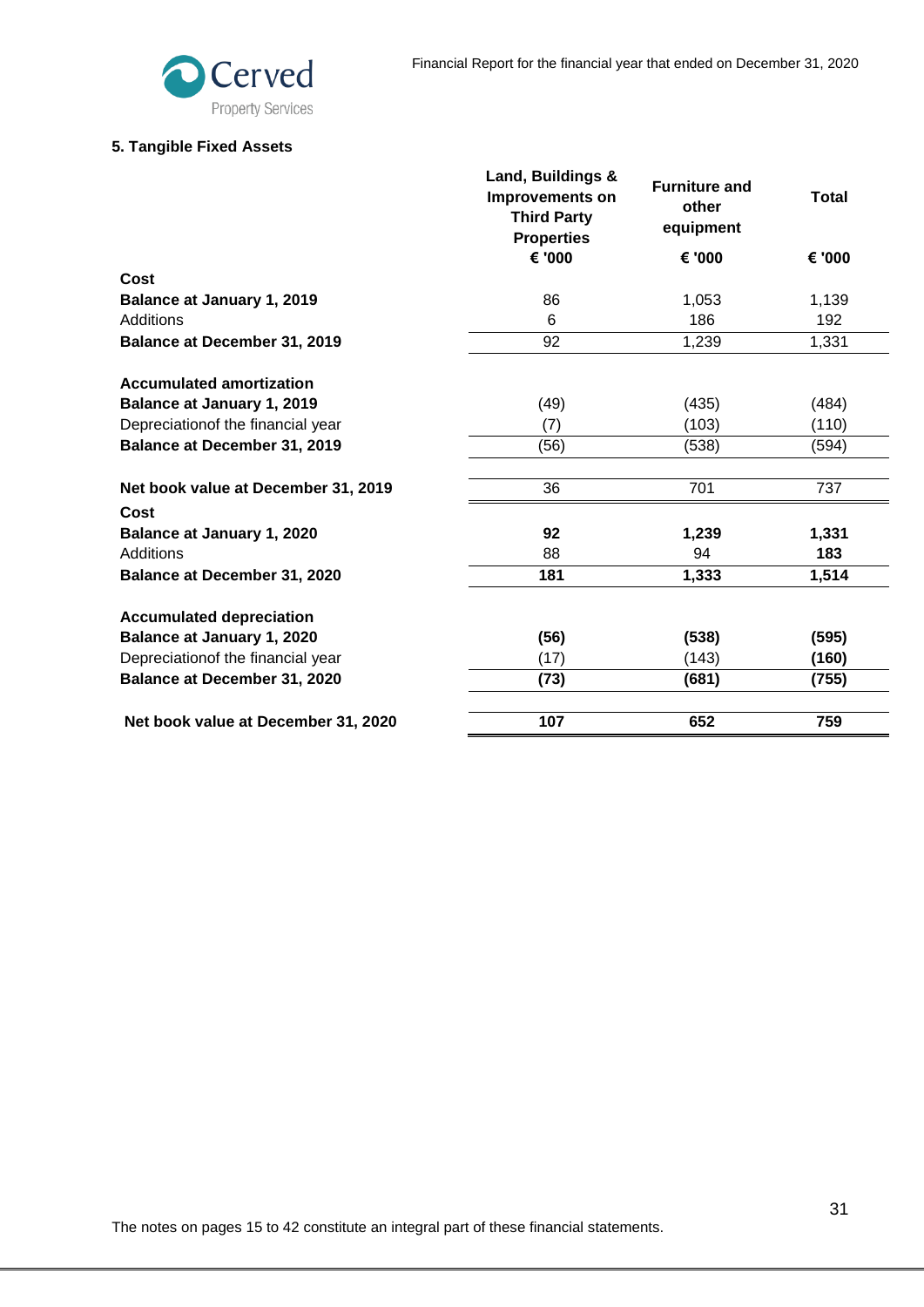

## <span id="page-31-0"></span>**6. Intangible Fixed Assets**

|                                          | <b>Software</b><br>programs | <b>Other Intangible</b><br><b>Assets</b><br>(Contracts with | <b>Total</b> |
|------------------------------------------|-----------------------------|-------------------------------------------------------------|--------------|
|                                          | € '000                      | customers)<br>€ '000                                        | € '000       |
| Cost                                     |                             |                                                             |              |
| Balance at January 1, 2019               | 825                         | 2,316                                                       | 3,141        |
| Additions                                | 4                           |                                                             | 4            |
| Balance at December 31, 2019             | 829                         | 2,316                                                       | 3,145        |
|                                          |                             |                                                             |              |
| <b>Accumulated amortization</b>          |                             |                                                             |              |
| Balance at January 1, 2019               | (722)                       | (2,316)                                                     | (3,038)      |
| Amortization of the financial year       | (44)                        |                                                             | (44)         |
| Balance at December 31, 2019             | (766)                       | (2,316)                                                     | (3,082)      |
|                                          |                             |                                                             |              |
| Undepreciated value on December 31, 2019 | 63                          |                                                             | 63           |
| Cost                                     |                             |                                                             |              |
| Balance at January 1, 2020               | 829                         | 2,316                                                       | 3,145        |
| Additions                                | 315                         |                                                             | 315          |
| Balance at December 31, 2020             | 1,144                       | 2,316                                                       | 3,460        |
|                                          |                             |                                                             |              |
| <b>Accumulated amortization</b>          |                             |                                                             |              |
| Balance at January 1, 2020               | (766)                       | (2, 316)                                                    | (3,082)      |
| Amortization of the financial year       | (81)                        |                                                             | (81)         |
| Balance at December 31, 2020             | (847)                       | (2, 316)                                                    | (3, 163)     |
| Undepreciated value on December 31, 2020 | 297                         |                                                             | 297          |
|                                          |                             |                                                             |              |

Other intangible assets relate to service contracts related to properties that were acquired by the Company at the purchase of the sectors of estimates and brokerage by the Eurobank Properties REIC on December 1, 2004. In the previous financial year of 2017, these assets were fully amortized because the Company proceeded with the change the accounting estimate of the intangible fixed assets (contracts with customers).

## <span id="page-31-1"></span>**7. Financial Assets at Fair Value through Profit and Loss directly in Equity**

Financial assets at fair value through profit or loss directly directly in equity include:

|                                                      | 2020           | 2019   |
|------------------------------------------------------|----------------|--------|
|                                                      | € '000         | € '000 |
|                                                      | $\blacksquare$ |        |
| Unlisted securities (shares of companies in Greece): | 20             | 20     |
| Total                                                | 20             | 20     |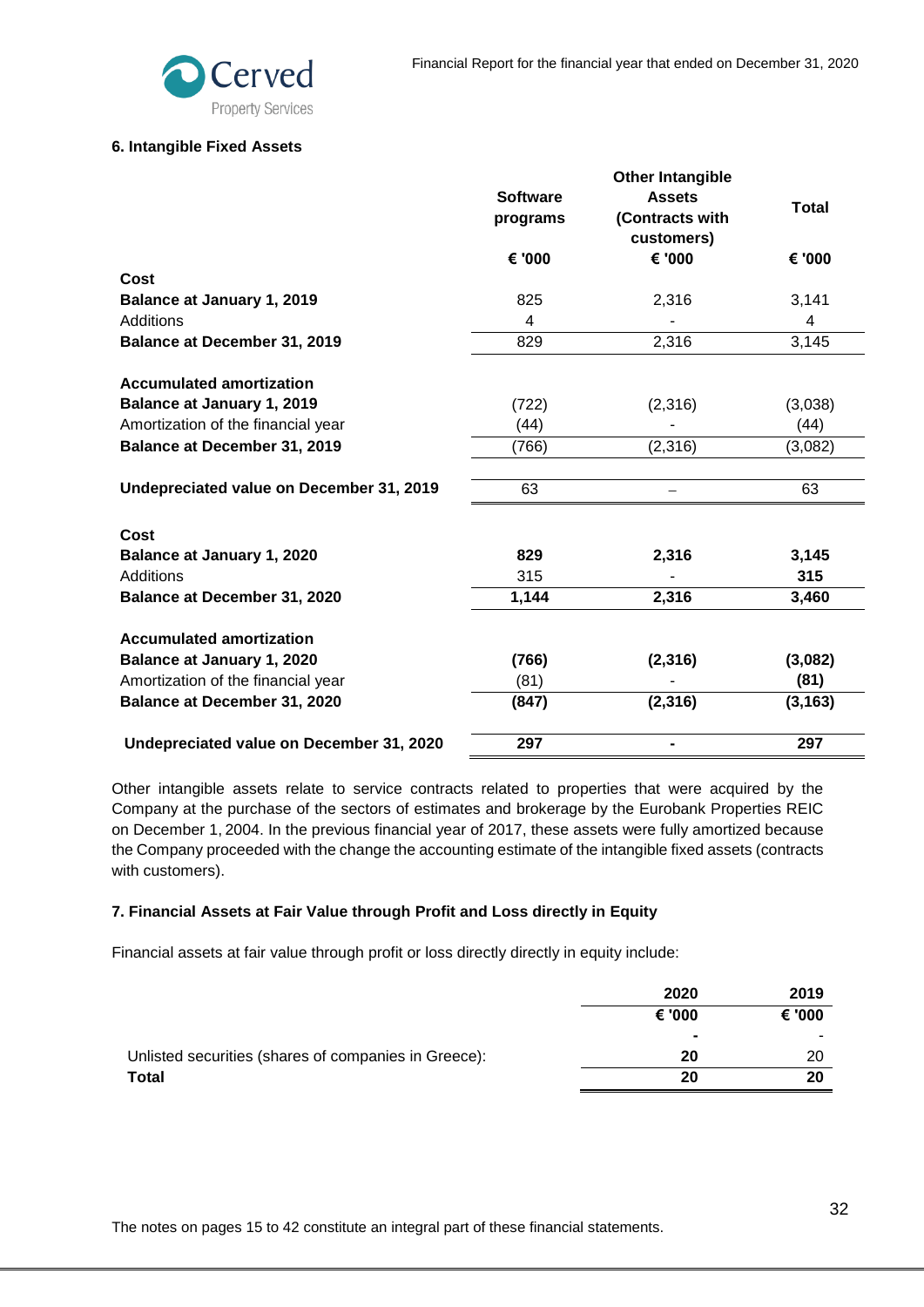

## <span id="page-32-0"></span>**8. Investments in Subsidiaries and Associates**

|                                | December 31 |        |
|--------------------------------|-------------|--------|
|                                | 2020        | 2019   |
|                                | € '000      | € '000 |
| Property Services SA (Romania) | 252         | 252    |
| <b>Total</b>                   | 252         | 252    |

The percentage (%) of the Company's participation in company Eurobank Property Services (Romania) on December 31, 2019 amounts to 99.00%. In August 2019, the disposal of the equity investment of ERB Property Services d.o.o. Beograd (Belgrade) was completed for the amount of € 40 thousand which depicted a loss of € 149 thousand. The payment will be made in two installments,  $\epsilon$  10 thousand on September 2020, and € 30 thousand on December 2021.

#### <span id="page-32-1"></span>**9. Customers and Other Receivables**

|                                                                   | December 31 |        |
|-------------------------------------------------------------------|-------------|--------|
|                                                                   | 2020        | 2019   |
|                                                                   | € '000      | € '000 |
| Trade receivables                                                 | 4,032       | 3,052  |
| Receivables from affiliated parties (Note 26)                     | 36          | 36     |
| Other receivables                                                 | 98          | 75     |
| Impairment of receivables from customers and<br>other receivables | (126)       | (51)   |
| <b>Total</b>                                                      | 4.040       | 3,112  |

The analysis of the maturity of the balances of Customers and Other Receivables is as follows:

|                                                                   | December 31, 2020 |                    |                       |        |
|-------------------------------------------------------------------|-------------------|--------------------|-----------------------|--------|
|                                                                   | $0 - 6$<br>months | $6 - 12$<br>months | 12 months<br>and more | Total  |
|                                                                   | € '000            | € '000             | € '000                | € '000 |
| Trade receivables                                                 | 3,688             | 213                | 131                   | 4,032  |
| Receivables from affiliated parties (Note 26)                     |                   | ۰                  | 36                    | 36     |
| Other receivables                                                 | 36                | 4                  | 58                    | 98     |
| Impairment of receivables from customers and<br>other receivables | (40)              | (19)               | (67)                  | (126)  |
| <b>Total</b>                                                      | 3,684             | 198                | 158                   | 4,040  |

|                                                                   | December 31, 2019 |          |           |              |
|-------------------------------------------------------------------|-------------------|----------|-----------|--------------|
|                                                                   | $0 - 6$           | $6 - 12$ | 12 months | <b>Total</b> |
|                                                                   | months            | months   | and more  |              |
|                                                                   | € '000            | € '000   | € '000    | € '000       |
| Trade receivables                                                 | 2,945             | 52       | 55        | 3,052        |
| Receivables from related parties (Note 26)                        | 36                | $\sim$   |           | 36           |
| Other receivables                                                 | 49                | ۰        | 26        | 75           |
| Impairment of receivables from customers and<br>other receivables | (30)              | (6)      | (15)      | (51)         |
| <b>Total</b>                                                      | 3,000             | 46       | 66        | 3,112        |

The notes on pages 15 to 42 constitute an integral part of these financial statements.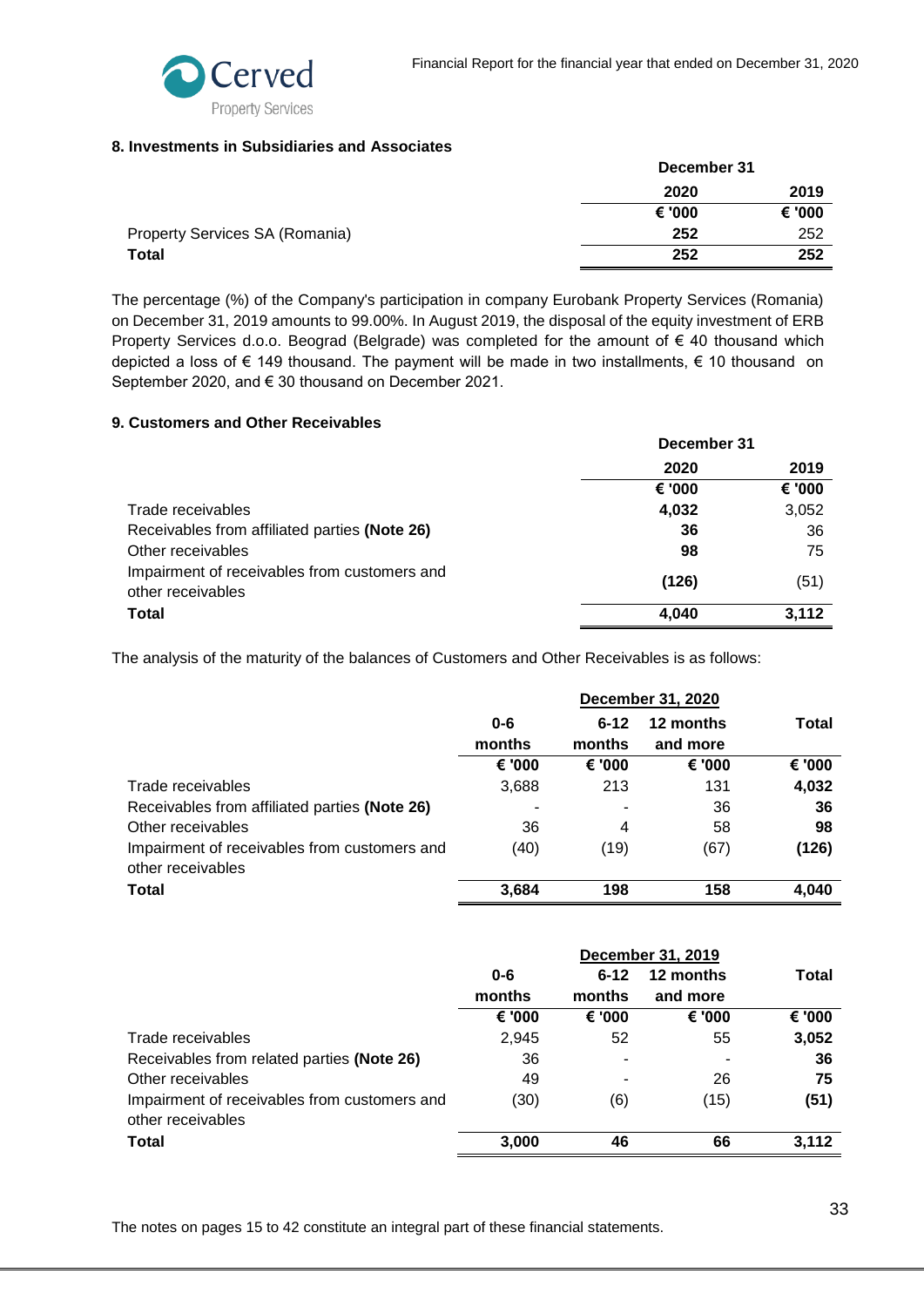

The Company's administration considers that the accounting value of customers and other receivables approximates their fair value.

## <span id="page-33-0"></span>**10. Cash and Cash Equivalents**

|                                                    | December 31 |        |
|----------------------------------------------------|-------------|--------|
|                                                    | 2020        | 2019   |
|                                                    | € '000      | € '000 |
| Cash in hand                                       |             |        |
| Sight deposits of third party property managements | 162         | 73     |
| Sight Deposits - interest-bearing                  | 1.216       | 1.493  |
| <b>Total</b>                                       | 1.379       | 1,567  |

Bank balances are held in accounts in Eurobank Ergasias S.A.

#### <span id="page-33-1"></span>**11. Share Capital**

|                                     | <b>Number</b><br>Οf<br>shares | Ordinary<br><b>Shares</b><br>(value in €) | <b>Total Share</b><br>Capital<br>in $\epsilon$ |
|-------------------------------------|-------------------------------|-------------------------------------------|------------------------------------------------|
| <b>Balance at December 31, 2019</b> | 20,000                        | 665,800                                   | 665,800                                        |
| <b>Balance at December 31, 2020</b> | 20,000                        | 665,800                                   | 665,800                                        |

The total number of approved ordinary shares is twenty thousand (20,000), with a nominal value of €33.29 per share. The share capital is fully paid up. The Company does not have a plan of share option right nor does any of its employees participate in the plan of share option right of the parent company.

#### <span id="page-33-2"></span>**12. Other Reserves**

|                                         | <b>Statutory</b>         | Reserve under tax | Total          |
|-----------------------------------------|--------------------------|-------------------|----------------|
|                                         | <b>Reserve</b>           | laws              |                |
|                                         | € '000                   | € '000            | € '000         |
| Balance at January 1 <sup>st</sup> 2019 | 206                      | 145               | 351            |
| Transfer to capital                     | $\overline{\phantom{a}}$ | -                 | $\blacksquare$ |
| <b>Balance at December 31, 2019</b>     | 206                      | 145               | 351            |
| Transfer from retained earnings         | 16                       | -                 | 16             |
| <b>Balance at December 31, 2020</b>     | 222                      | 145               | 367            |

The Company is required under the Corporate Law to transfer 5% of the annual net profits to a statutory reserve until the accumulated reserves to be equal to 1/3 of the nominal (common) share capital. This reserve cannot be distributed to the shareholders of the company except in the case of liquidation.

Should these reserves be distributed to the shareholders of the company as dividends, the distributable profits would be taxed with the rates in force when the reserves were distributed. No provision has been recognized for contingent income tax liabilities in the event of a future distribution of such reserves to the company's shareholders, since such liabilities are recognized at the same time as the dividend obligation relating to such distributions.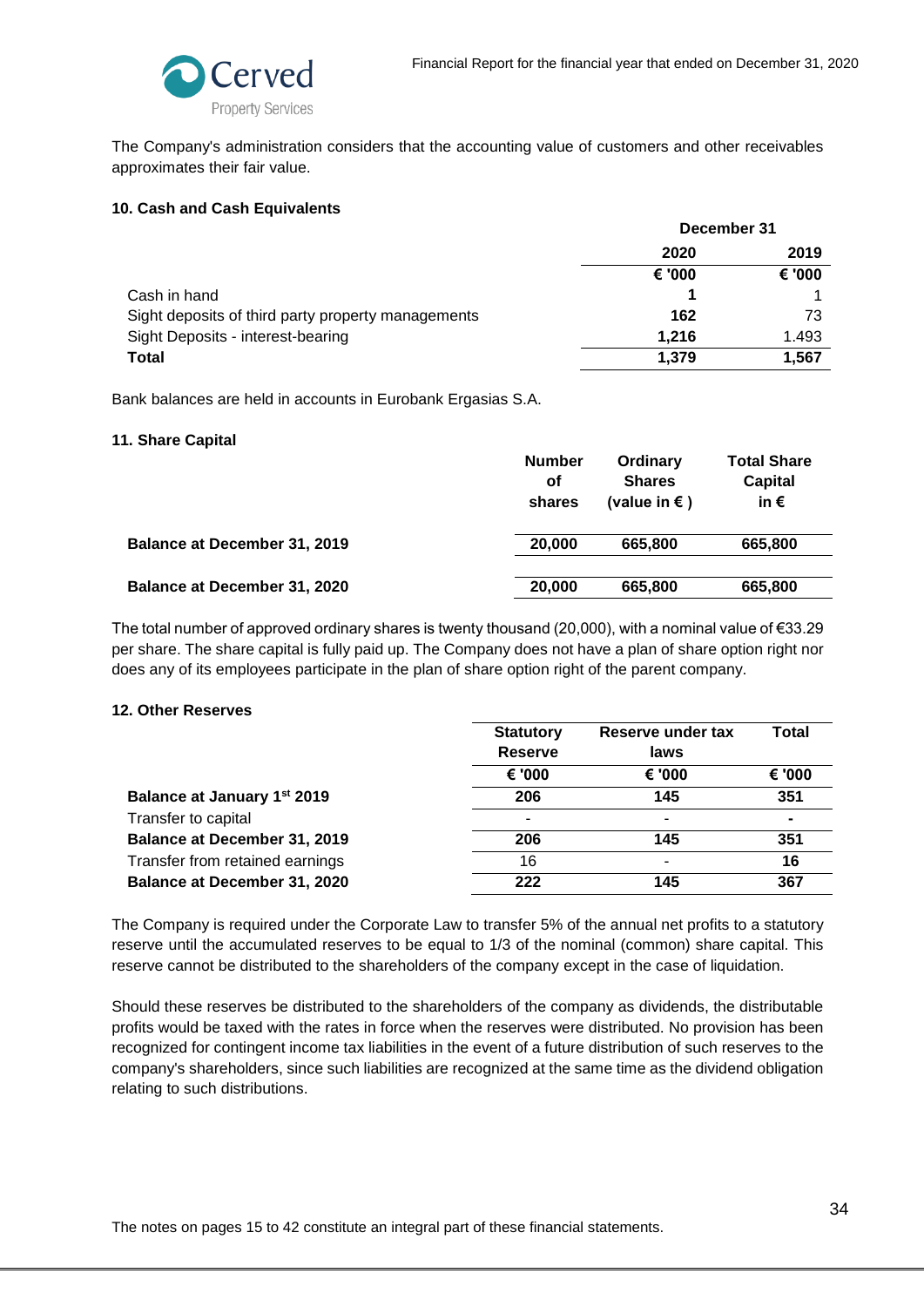

## <span id="page-34-0"></span>**13. Deferred Taxation**

Deferred tax assets and liabilities are offset when there is a enforceable legal right for offset to take place and provided that deferred tax liabilities and receivables concern the same tax authority. Deferred tax liabilities and assets have been offset as they relate to the same tax authority. The offset amounts are as follows:

|                                                            | December 31 |        |
|------------------------------------------------------------|-------------|--------|
|                                                            | 2020        | 2019   |
| Deferred tax assets                                        | € '000      | € '000 |
| - deferred tax liabilities to be recovered after 12 months | 908         | 448    |
|                                                            | 908         | 448    |
| Deferred tax liabilities                                   |             |        |
| - deferred tax liabilities to be paid after 12 months      | 391         |        |
|                                                            | 391         | ۰      |
| <b>Net Deferred Tax Assets</b>                             | 517         | 448    |

The overall change in deferred income tax is as follows:

|                                                                       | Financial year the expired on |        |
|-----------------------------------------------------------------------|-------------------------------|--------|
|                                                                       | December 31                   |        |
|                                                                       | 2020                          | 2019   |
|                                                                       | € '000                        | € '000 |
| Start of period                                                       | 448                           | 264    |
| (Debit) / Credit on the profit and loss accounts' statement (Note 22) | 72                            | 184    |
| (Debit) / Credit in Equity in relation to IAS19                       | (3)                           |        |
| End of period                                                         | 517                           | 448    |

The aforementioned net deferred tax asset of **€ 517 thousand** is mainly due to the deferred tax asset of **€ 448 thousand**, which has been formed for transferable tax losses. Deferred tax assets are recognized to the extent that it is likely that taxable profits will be available in the future so that the assets or part of them can be recovered. The Company has not recognized a deferred tax asset in tax losses of **€ 636 thousand.**

#### <span id="page-34-1"></span>**14. Trade and Other Payables**

|                                              | December 31 |        |
|----------------------------------------------|-------------|--------|
|                                              | 2020        | 2019   |
|                                              | € '000      | € '000 |
| <b>Suppliers</b>                             | 814         | 1,128  |
| Suppliers of property management             | 160         | 61     |
| <b>Other Liabilities</b>                     | 1.291       | 998    |
| Liabilities to affiliated parties (Note 26)  | 62          |        |
| <b>Total Suppliers and Other Liabilities</b> | 2,327       | 2,187  |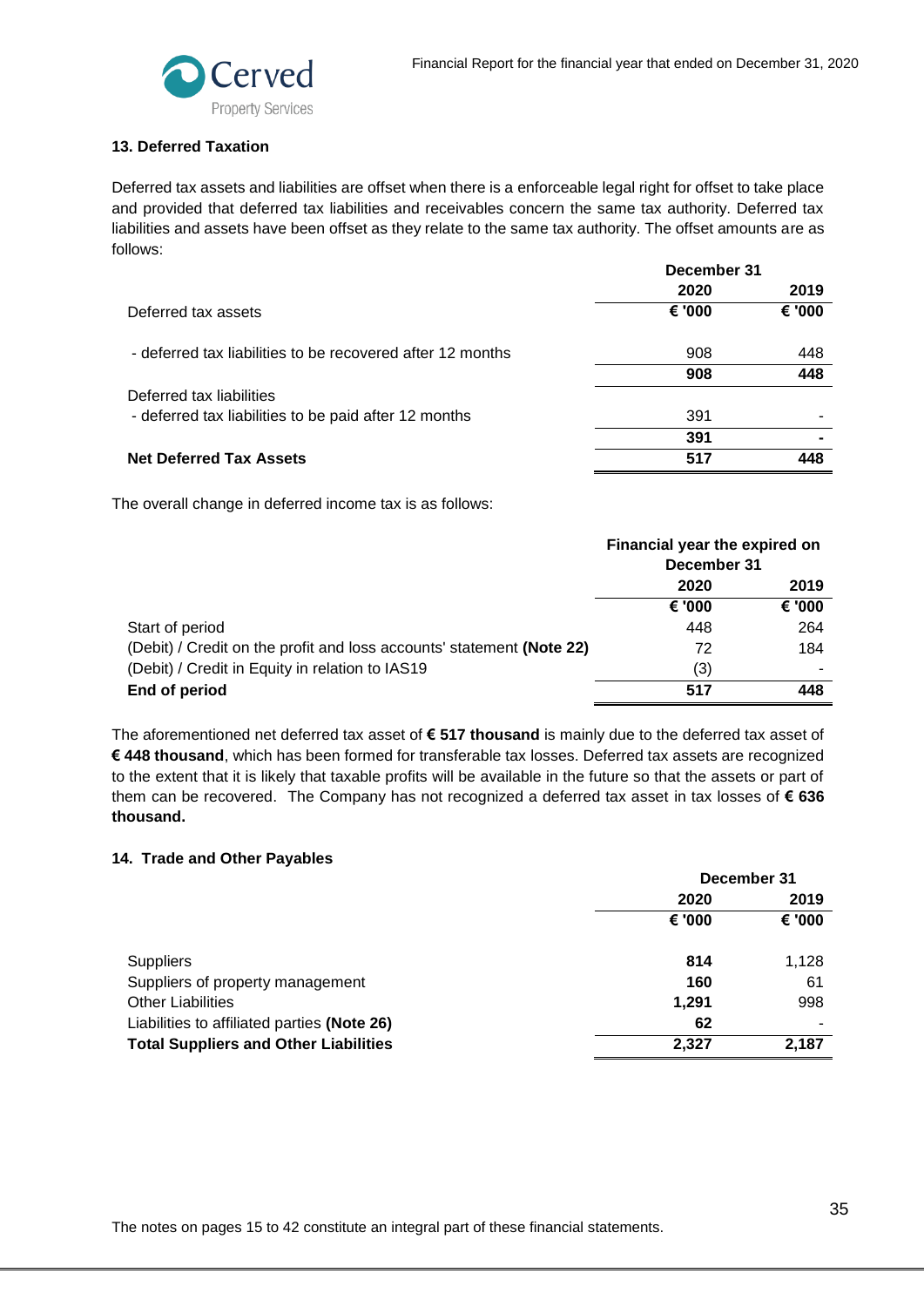

## <span id="page-35-0"></span>**15. Provision for Employee Benefits**

|                                                   | December 32 |        |
|---------------------------------------------------|-------------|--------|
|                                                   | 2020        | 2019   |
|                                                   | € '000      | € '000 |
| <b>Balance at 1 January</b>                       |             |        |
|                                                   | 160         | 128    |
| Charge on the profit and loss accounts' statement | 30          | 13     |
| Recognition of actuarial (profit) / loss to other | (11)        | 19     |
| total revenues                                    |             |        |
| <b>Balance at 31 December</b>                     | 179         | 160    |

The following assumptions were used to form the provision of due to severance grant to the personnel: (a) discount rate: 0,60% (b) future salary increases 1:50% and (c) inflation: 1.50%.

#### **Sensitivity Analysis of Results**

The above results depend on the assumptions (economic and demographic) of the actuarial study. Thus, on the valuation date 31/12/2020:

- If we had used a discount rate of more than 0.5%, then the total amount of the liability would have been lower by 8%.
- If we had used a discount rate of less than 0.5% then the total amount of the liability would be higher by 9%.
- If we had used an expected wage increase of more than 0.5% then the total amount of the liability would have been higher by 8%.
- If we had used an expected wage increase of less than 0.5%, then the total amount of the liability would have been lower by 8%.

#### <span id="page-35-1"></span>**16. Revenue from Services**

|                                                         | Financial year that expired on |             |
|---------------------------------------------------------|--------------------------------|-------------|
|                                                         |                                | December 31 |
|                                                         | 2020                           | 2019        |
|                                                         | € '000                         | € '000      |
| Revenue from estimates                                  | 5,701                          | 5,682       |
| Income from management of technical projects and audits | 1,953                          | 1,563       |
| Revenue from brokerage                                  | 955                            | 1,521       |
| Revenue from property management                        | 206                            | 257         |
| Revenue from advisory services                          | 2.491                          | 1.512       |
| <b>Total Revenue from Services</b>                      | 11,306                         | 10,534      |

The notes on pages 15 to 42 constitute an integral part of these financial statements.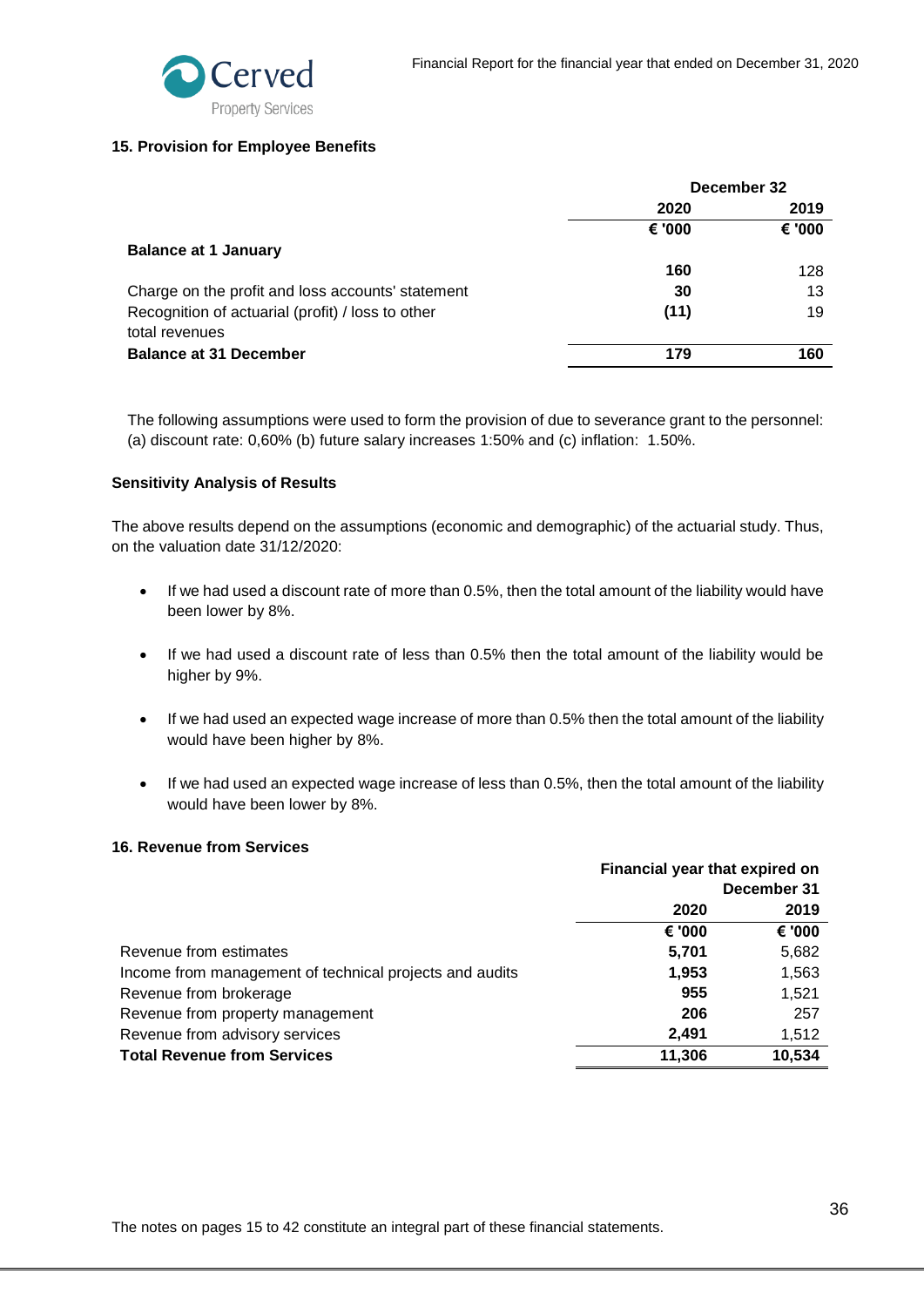

## <span id="page-36-0"></span>**17. Costs of Services Provided**

|                                         | Financial year that expired on |         |  |
|-----------------------------------------|--------------------------------|---------|--|
|                                         | December 31                    |         |  |
|                                         | 2020                           | 2019    |  |
|                                         | € '000                         | € '000  |  |
| Cost of appraisers                      | (3, 151)                       | (3,226) |  |
| Project management costs                | (1,083)                        | (843)   |  |
| Brokes' costs                           | (222)                          | (230)   |  |
| Costs of advisory services              | (1,034)                        | (728)   |  |
| Costs of publications (brokerage)       | (12)                           | (30)    |  |
| <b>Total Costs of Services Provided</b> | (5, 502)                       | (5,057) |  |

## <span id="page-36-1"></span>**18. Personnel Wages and Expenses**

|                                                         | Financial year that expired on |             |  |
|---------------------------------------------------------|--------------------------------|-------------|--|
|                                                         |                                | December 31 |  |
|                                                         | 2020                           | 2019        |  |
|                                                         | € '000                         | € '000      |  |
| Salaries and wages                                      | (2, 582)                       | (2, 194)    |  |
| Social security expenses                                | (593)                          | (535)       |  |
| Other employee benefits                                 | (185)                          | (118)       |  |
| Provision due to voluntary severance grant of personnel |                                | (3.045)     |  |
| Provision for due to severance of personnel (Note 15)   | (30)                           | (13)        |  |
| <b>Total Personel Wages and Expenses</b>                | (3, 390)                       | (5,905)     |  |

## <span id="page-36-2"></span>**19. Other Expenses**

|                                | Financial year that expired on |       |  |
|--------------------------------|--------------------------------|-------|--|
|                                | December 31                    |       |  |
|                                | 2019<br>2020                   |       |  |
|                                | € '000<br>€ '000               |       |  |
| Third party wages and expenses | (587)                          | (399) |  |
| Various expenses               | (486)                          | (474) |  |
| <b>Total Other Expenses</b>    | (1,073)                        | (873) |  |

Other expenses include as well expense from impairment of receivables from customers amounting to **€75** thousand.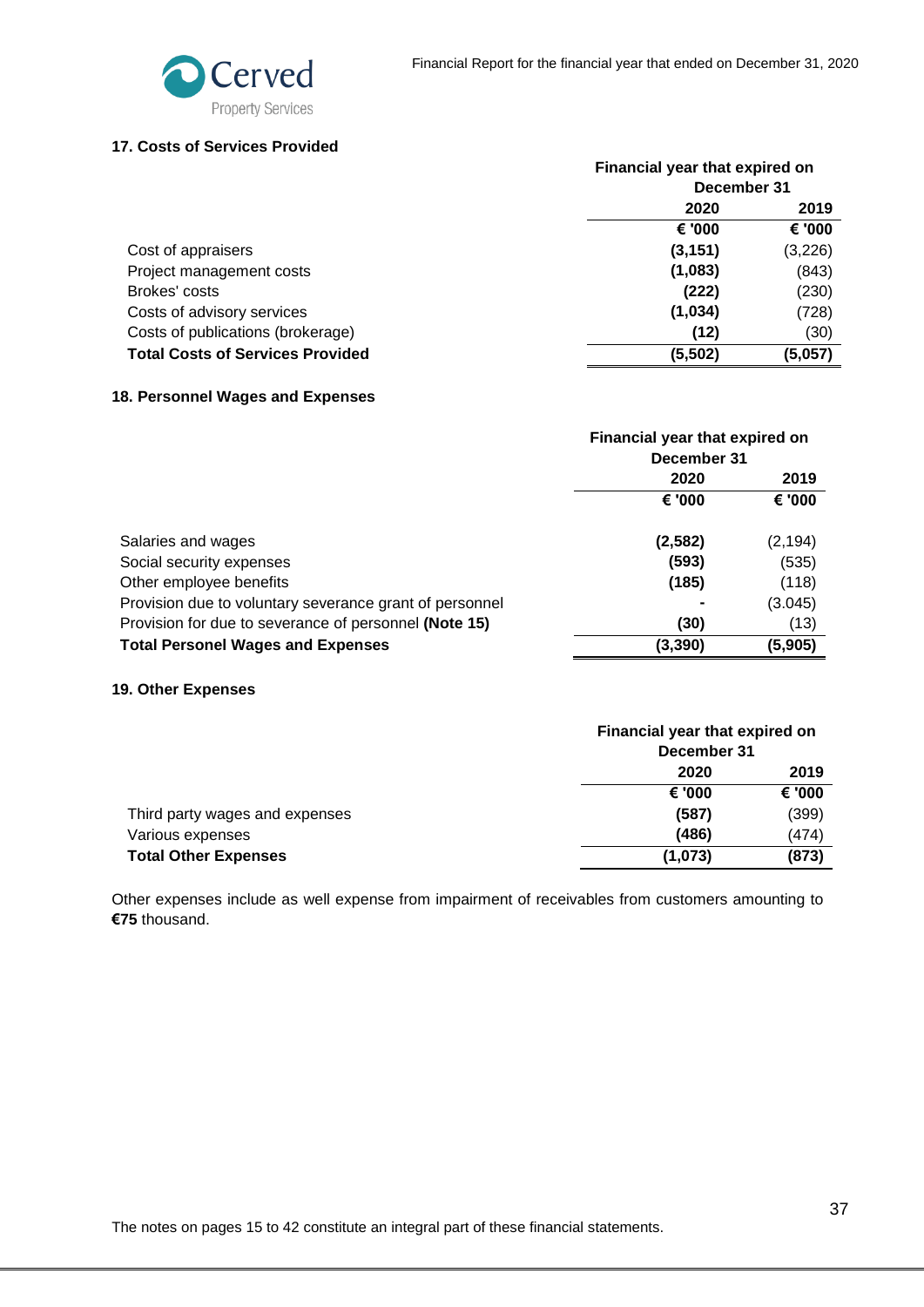

## <span id="page-37-0"></span>**20. Depreciation and Amortization**

|                                                     | Financial year that expired on<br>December 31 |        |
|-----------------------------------------------------|-----------------------------------------------|--------|
|                                                     |                                               |        |
|                                                     | 2020                                          | 2019   |
|                                                     | € '000                                        | € '000 |
| Depreciation of tangible fixed assets (Note 5)      | (160)                                         | (110)  |
| Amortization of intangible fixed assets (Note 6)    | (81)                                          | (44)   |
| Depreciation of right-of-use fixed assets (Note 25) | (246)                                         | (211)  |
| <b>Total Depreciation and Amortization</b>          | (487)                                         | (365)  |

#### <span id="page-37-1"></span>**21. Finance (Expenses) / Revenues**

|                                            | Financial year that expired on |        |  |
|--------------------------------------------|--------------------------------|--------|--|
|                                            | December 31                    |        |  |
|                                            | 2020                           | 2019   |  |
|                                            | € '000                         | € '000 |  |
| Revenues from interests                    | $\blacksquare$                 |        |  |
| Finance Cost (Note 25)                     | (42)                           | (48)   |  |
| <b>Total Financial Expenses / Revenues</b> | (42)                           | (47)   |  |

#### <span id="page-37-2"></span>**22. Income Tax**

Under article 22 of Law 4646/2019 which was enacted on 12/12/2019, the Greek corporate tax rate for legal entities for the year 2019 decreased from 28% to 24%, and for the years 2020 and after is set to 24%.

|                        |        | Financial year that expired on<br>December 31 |  |
|------------------------|--------|-----------------------------------------------|--|
|                        | 2020   | 2019                                          |  |
|                        | € '000 | € '000                                        |  |
| Deferred tax (Note 13) | 72     | 184                                           |  |
| <b>Total</b>           | 72     | 184                                           |  |

The income tax of the Company differs from the theoretical amount that would arise using the tax rate applied to the Company's profits as follows:

|                                                                 |        | Financial year that expired on<br>December 31 |  |
|-----------------------------------------------------------------|--------|-----------------------------------------------|--|
|                                                                 | 2020   | 2019                                          |  |
|                                                                 | € '000 | € '000                                        |  |
| Profit / (Loss) before tax                                      | 811    | (1,862)                                       |  |
| Tax calculated on the basis of applicable tax rates (2020: 24%) | (195)  | 447                                           |  |
| Non deductible expenses for taxation purposes                   | (40)   | (44)                                          |  |
| Derecognition of deferred tax liability                         |        |                                               |  |
| Other                                                           | 37     |                                               |  |
| Difference for which deferred tax was not recognised            |        | (218)                                         |  |
| Use of old losses for tax exemption purposes                    | 270    |                                               |  |
| Tax                                                             | 72     | 184                                           |  |

The notes on pages 15 to 42 constitute an integral part of these financial statements.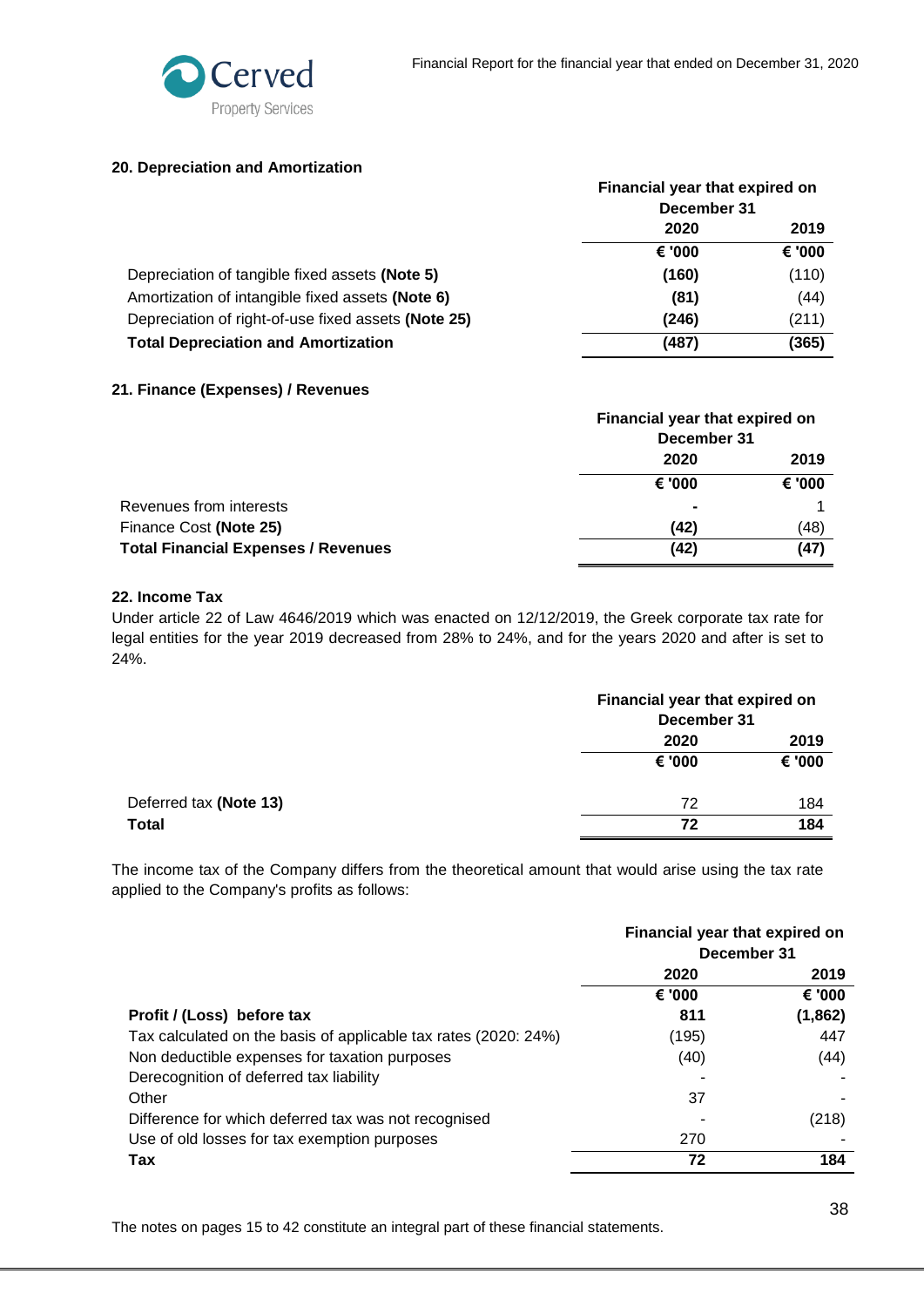

#### **Unaudited Financial Years**

The Company has been audited by the tax authorities up to the financial year 2009.

In accordance with the Greek tax legislation and the corresponding Ministerial Decisions, the Tax Administration may, as a general rule, issue a deed of an administrative, estimated or corrective tax assessment within five years from the end of the year within which the filing deadline expires. Due to the passing of a five-year period on 31.12.2020 the financial years that expired until 31.12.2014 were deleted.

From the financial year that expired on December 31, 2011, and onwards, in accordance with Law 4174/2013 (Article 65A), as in force (and as provided for Article 82 of Law 2238/1994), the Greek limited liability companies and limited liability companies whose annual financial statements are compulsorily audited, were obliged until the beginning of the financial year before January 1, 2016 to receive an "Annual Tax Certificate", which is issued after the relevant tax audit is conducted, by the legal auditor or audit firm that audits and the annual financial statements as well. For financial years starting from January 1, 2016 and onwards, the "Annual Tax Certificate" is optional, but the Company receives it.

The Company has received a tax certificate without the formulation of a reservation for the financial years 2011-2019. For the financial year 2020, the tax audit under the tax certificate is in progress. Upon its completion, the Company's Administration does not expect significant tax liabilities to occur other than those that were already recorded and presented in the financial statements.

#### <span id="page-38-0"></span>**23. Dividends**

The Board of Directors intends not to propose the distribution of a dividend to the Annual General Meeting.

#### <span id="page-38-1"></span>**24. Contingent Liabilities**

At the end of the year, there were pending litigations against the Company and according to the Company's Administration and the legal advisors they are not expected to have a significant effect on the Company's Financial Statements.

#### <span id="page-38-2"></span>**25. Obligations from Lease Liabilities**

The amount of recognized right-of-use assets equals to the amount of the relating obligation of lease liabilities. The recognized right-of-use assets for the Company relate to the following types of assets:

|                                             | <b>Office</b>              |                           |                 |
|---------------------------------------------|----------------------------|---------------------------|-----------------|
| <b>Right-of-use Fixes Assets</b>            | <b>Buildings</b><br>€ '000 | <b>Vehicles</b><br>€ '000 | Total<br>€ '000 |
| Recognition of right-of-use assets on       |                            |                           |                 |
| <b>January 1, 2019:</b>                     | 1.017                      | 14                        | 1,031           |
| Additions                                   | 692                        | 145                       | 837             |
| Amortization of the period                  | (189)                      | (22)                      | (211)           |
| Undepreciated value on December 31,<br>2019 | 1,520                      | 137                       | 1,657           |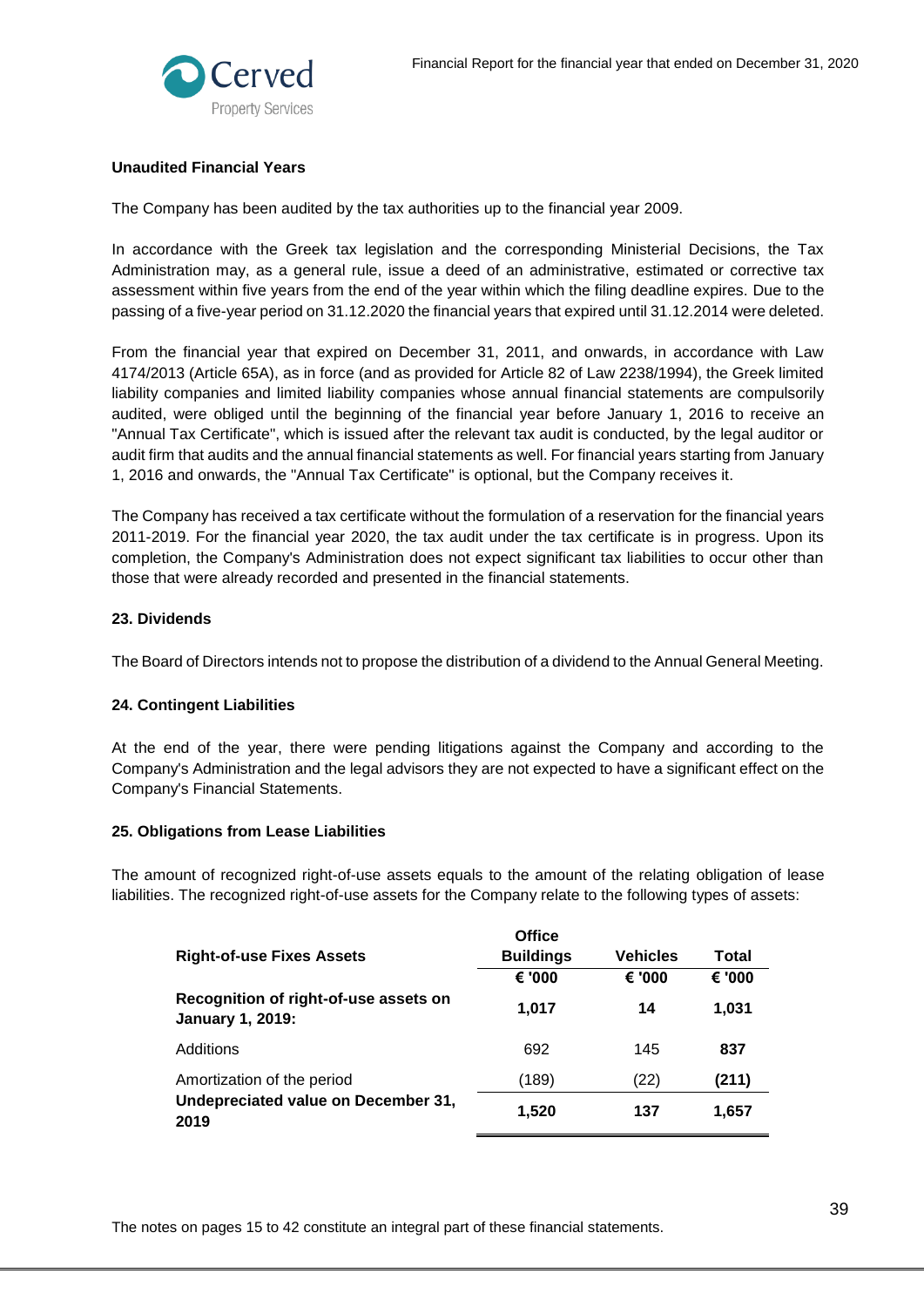

|                                                                  | <b>Office</b>    |                 |               |
|------------------------------------------------------------------|------------------|-----------------|---------------|
| <b>Right-of-use Fixes Assets</b>                                 | <b>Buildings</b> | <b>Vehicles</b> | Total         |
|                                                                  | € '000           | € '000          | € '000        |
| Recognition of right-of-use assets on<br><b>January 1, 2020:</b> | 1,520            | 137             | 1,657         |
| Additions                                                        | 115              | 26              | 142           |
| Lease Termination<br>Amortization of the period                  | (11)<br>(204)    | (43)            | (11)<br>(247) |
| Undepreciated value on December 31,<br>2020                      | 1.420            | 120             | 1,540         |

For the period starting from 01.01.2020 to 31.12.2020, the Company recognised depreciation of € 247 thousand in the income statement.

The recognized lease liabilities for the Company that relate to operating leases are as follows:

|                                                                   | <b>Office</b>    |                 |                |
|-------------------------------------------------------------------|------------------|-----------------|----------------|
|                                                                   | <b>Buildings</b> | <b>Vehicles</b> | <b>Totals</b>  |
|                                                                   | € '000           | € '000          | € '000         |
| <b>Operating lease liabilities at</b><br><b>January 1, 2019</b>   | 1,017            | 14              | 1,031          |
| Interest expense                                                  | 46               | 3               | 48             |
| Lease payments                                                    | (208)            | (20)            | (228)          |
| Derecognition of leases                                           |                  |                 |                |
| Additions                                                         | 692              | 146             | 837            |
| <b>Operating lease liabilities at</b><br><b>December 31, 2019</b> | 1,546            | 142             | 1,688          |
| Short-term liabiitlies                                            |                  |                 | 221            |
| Long-term liabilities<br>Total                                    |                  |                 | 1.467<br>1,688 |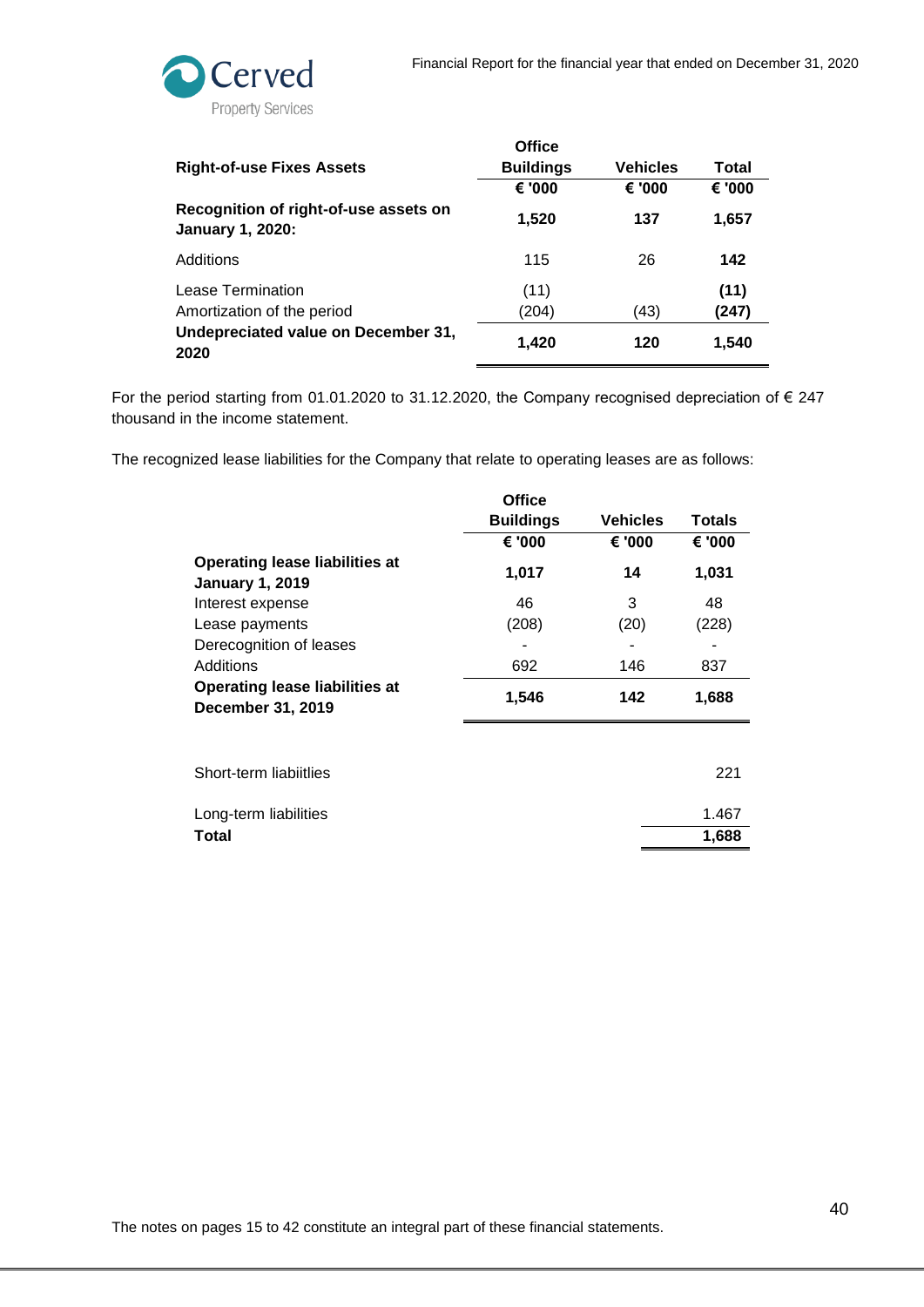

|                                                                   | <b>Office</b>    |                 |               |
|-------------------------------------------------------------------|------------------|-----------------|---------------|
|                                                                   | <b>Buildings</b> | <b>Vehicles</b> | <b>Totals</b> |
|                                                                   | € '000           | € '000          | € '000        |
| <b>Operating lease liabilities at</b><br><b>January 1, 2020</b>   | 1,546            | 142             | 1,688         |
| Interest expense                                                  | 39               | 3               | 42            |
| Lease payments                                                    | (228)            | (46)            | (274)         |
| Derecognition of leases                                           | (11)             |                 | (11)          |
| Additions                                                         | 115              | 26              | 141           |
| <b>Operating lease liabilities at</b><br><b>December 31, 2020</b> | 1,461            | 125             | 1,586         |
| Short-term liabiitlies                                            |                  |                 | 223           |
| Long-term liabilities                                             |                  |                 | 1.363         |
| Total                                                             |                  |                 | 1,586         |
|                                                                   |                  |                 |               |

The Company leases motor vehicles from leasing companies and office building space for a period not exceeding the 9 years.

The lease terms are negotiated on an individual basis and contain a wide range of different terms and conditions. The lease agreements do not impose any covenants, but leased assets may not be used as security for borrowing purposes.

#### <span id="page-40-0"></span>**26. Transactions with Related Parties**

The Company on 31/12/2018 was under the control of Eurobank Ergasias S.A. (headquartered in Athens and listed on the Athens Stock Exchange), which held 100% of the Company's share capital. In April 2019, the sale of the Company to Cerved Credit Management Group Srl, based in Milan, Italy was completed.

The Company carries out banking transactions with affiliated parties The Company carries out banking transactions with affiliated parties within the normal framework of works and on a purely commercial basis. The volume of transactions with affiliated parties and balances at the end of the year are shown below:

|                                       | Financial year that expired on<br>December 31 |        |
|---------------------------------------|-----------------------------------------------|--------|
|                                       |                                               |        |
| a) Revenue                            | 2020                                          | 2019   |
|                                       | € '000                                        | € '000 |
| <b>Revenue from Services Provided</b> |                                               |        |
| Parent company                        | ٠                                             |        |
| Subsidiary companies                  | ۰                                             | 36     |
| <b>Total</b>                          | $\blacksquare$                                | 36     |